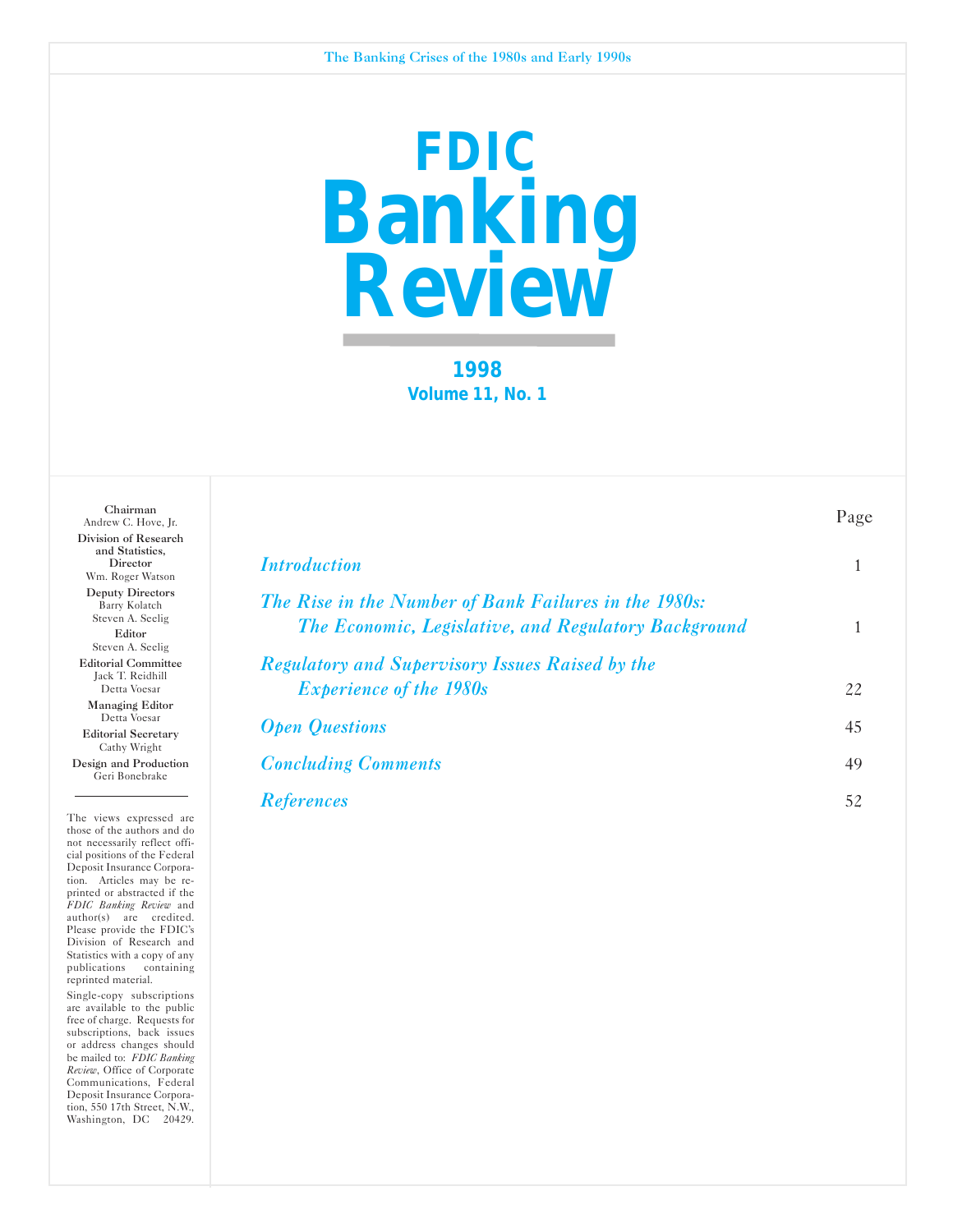#### A Letter to Our Readers

This special issue of the *FDIC Banking Review* contains the introductory chapter from the recently published book *History of the Eighties-Lessons for the Future: An Examination of the Banking Crisis of the 1980s and Early 1990s*, which was researched and written by staff of the Division of Research and Statistics of the Federal Deposit Insurance Corporation. The four sections of the analysis presented in this issue deal with (1) the factors underlying the rapid rise in the number of bank failures; (2) the regulatory issues raised by this experience; (3) questions that remain open despite the legislative and regulatory remedies adopted between 1980 and 1994; and (4) concluding comments.

The study was initiated in 1995 in the belief that with the banking industry recovering, it was important to look back at the crises that had just passed and to assess what had taken place. The study would serve to identify areas where the agency's mission could be better accomplished in the future, and to learn from the unique experience that the 1980s and early 1990s provided to the regulators and bankers alike. Although the problems of the past are unlikely to be precisely repeated in the future, the study of these recent crises is nevertheless instructive. As FDIC Chairman Andrew C. Hove, Jr. noted in the foreword to the study: "At the very least, the history of the turbulent time in banking should teach us that we cannot afford to be complacent, and the FDIC hopes this study that glances backward will be helpful as we look forward."

William H Wa

Wm. Roger Watson Director. Division of Research and Statistics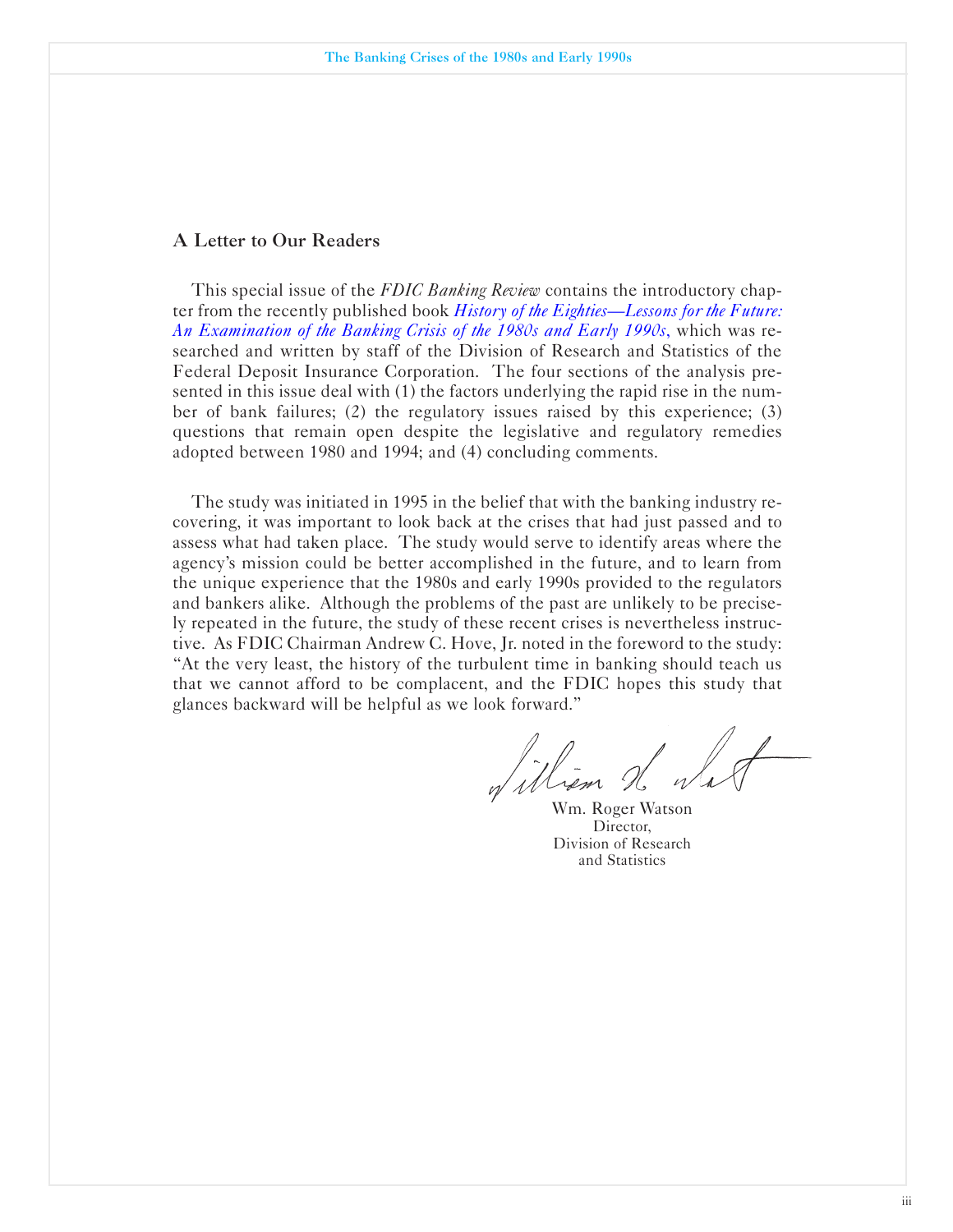# Acknowledgments

The introductory chapter to the *History of the Eighties* was written by George Hanc, Associate Director, Division of Research and Statistics, who directed preparation of the study. This chapter summarizes the findings of FDIC staff who participated in the study. The primary authors of the study and the topics they researched included:

| The Banking Crises of the 1980s and Early 1990s:                                 | George Hanc                                                                                                |
|----------------------------------------------------------------------------------|------------------------------------------------------------------------------------------------------------|
|                                                                                  | Lee Davison                                                                                                |
| Commercial Real Estate and the Banking Crises of the                             | James Freund,<br>Timothy Curry,<br>Peter Hirsch, and<br>Theodore Kelly                                     |
| The Savings and Loan Crisis and Its Relationship                                 | Alane Moysich                                                                                              |
|                                                                                  | <b>Timothy Curry</b>                                                                                       |
|                                                                                  |                                                                                                            |
| Continental Illinois and "Too Big to Fail" __________________________Lee Davison |                                                                                                            |
|                                                                                  |                                                                                                            |
|                                                                                  | John O'Keefe                                                                                               |
|                                                                                  | John O'Keefe                                                                                               |
|                                                                                  | and Timothy Curry                                                                                          |
| Bank Examination and Enforcement                                                 | Timothy Curry,<br>With contributions by George Hanc,<br>John O'Keefe,<br>Lee Davison, and<br>Jack Reidhill |
| Off-Site Surveillance Systems                                                    | Jack Reidhill and<br>John O'Keefe                                                                          |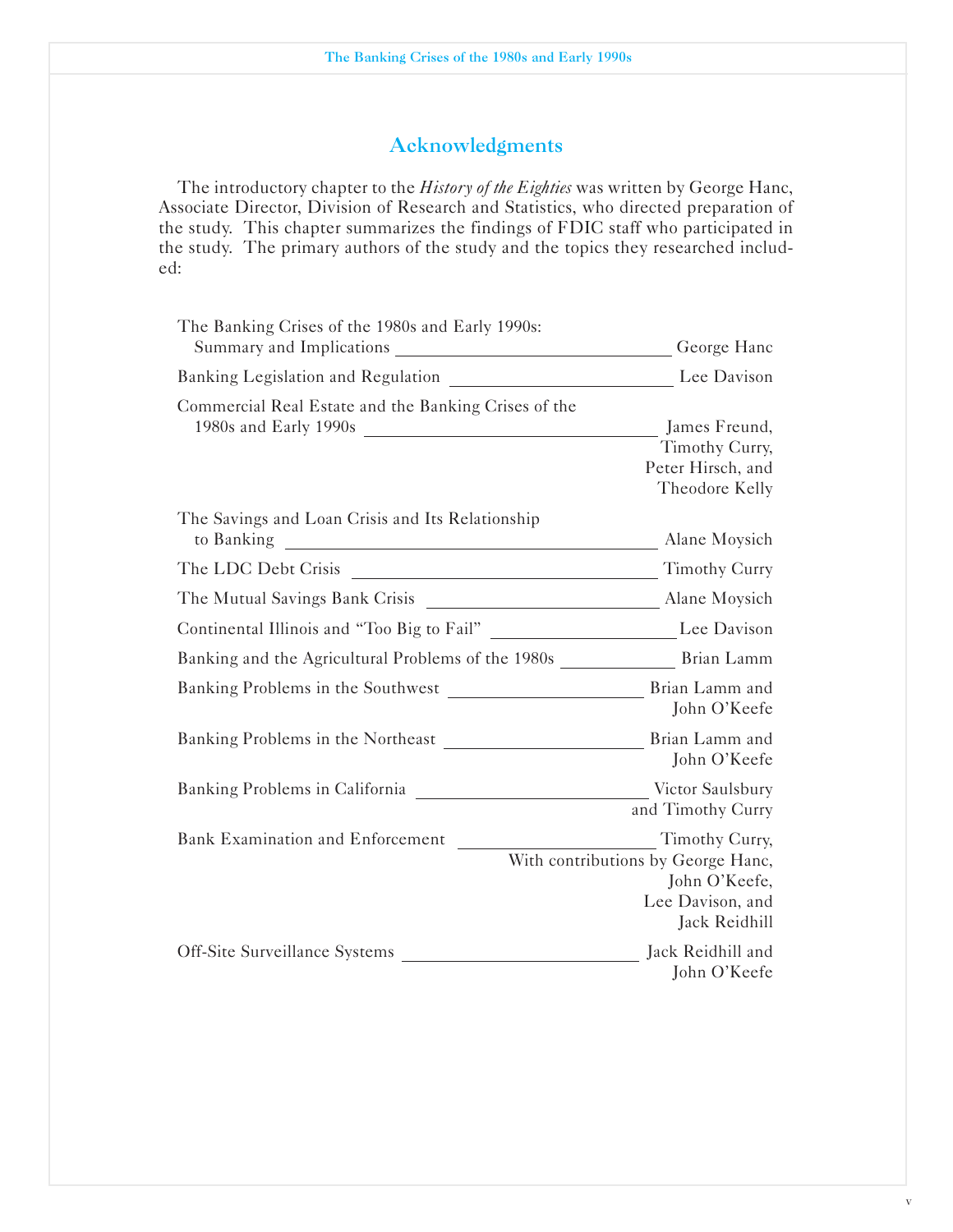# The Banking Crises of the 1980s and Early 1990s: Summary and Implications

by George Hanc\*

The distinguishing feature of the history of banking in the 1980s was the extraordinary upsurge in the number of bank failures. Between 1980 and 1994 more than 1,600 banks insured by the Federal Deposit Insurance Corporation (FDIC) were closed or received FDIC financial assistance—far more than in any other period since the advent of federal deposit insurance in the 1930s (see figure 1.1). The magnitude of bank failures during the 1980s put severe, though temporary, strains on the FDIC insurance fund; raised basic questions about the effectiveness of the bank regulatory and deposit insurance systems; and led to far-reaching legislative and regulatory actions.<sup>1</sup>



**Figure 1.1**

This article summarizes the findings and implications of *History of the Eighties-Lessons for the Future: An Examination of the Banking Crises of the 1980s and Early 1990s*, a study conducted by the FDIC's Division of Research and Statistics to analyze various aspects of the 1980-94 experience. The four sections of this summary deal with (1) the factors underlying the rapid rise in the number of bank failures; (2) the regulatory issues raised by this experience; (3) questions that remain open despite the legislative and regulatory remedies adopted between 1980 and 1994; and (4) concluding comments.

# *The Rise in the Number of Bank Failures in the 1980s: The Economic, Legislative, and Regulatory Background*

The rise in the number of bank failures in the 1980s had no single cause or short list of causes. Rather, it resulted from a concurrence of various forces working together to produce a decade of banking crises. First, broad national forces-economic, financial, legislative, and regulatory-established the preconditions for the

<sup>&#</sup>x27;George Hanc is Associate Director, Research Branch, Division of Research and Statistics, Federal Deposit Insurance Corporation.

<sup>&</sup>lt;sup>1</sup> Although the FDIC's study is devoted to banking, it is appropriate to recall that the thrift industry suffered an even greater catastrophe. In 1980 there were 4,039 savings institutions; approximately 1,300 savings institutions failed during the 1980-94 period. This high proportion of failures led to the demise of the fund that insured savings institution deposits, and imposed heavy costs on surviving institutions and on taxpayers.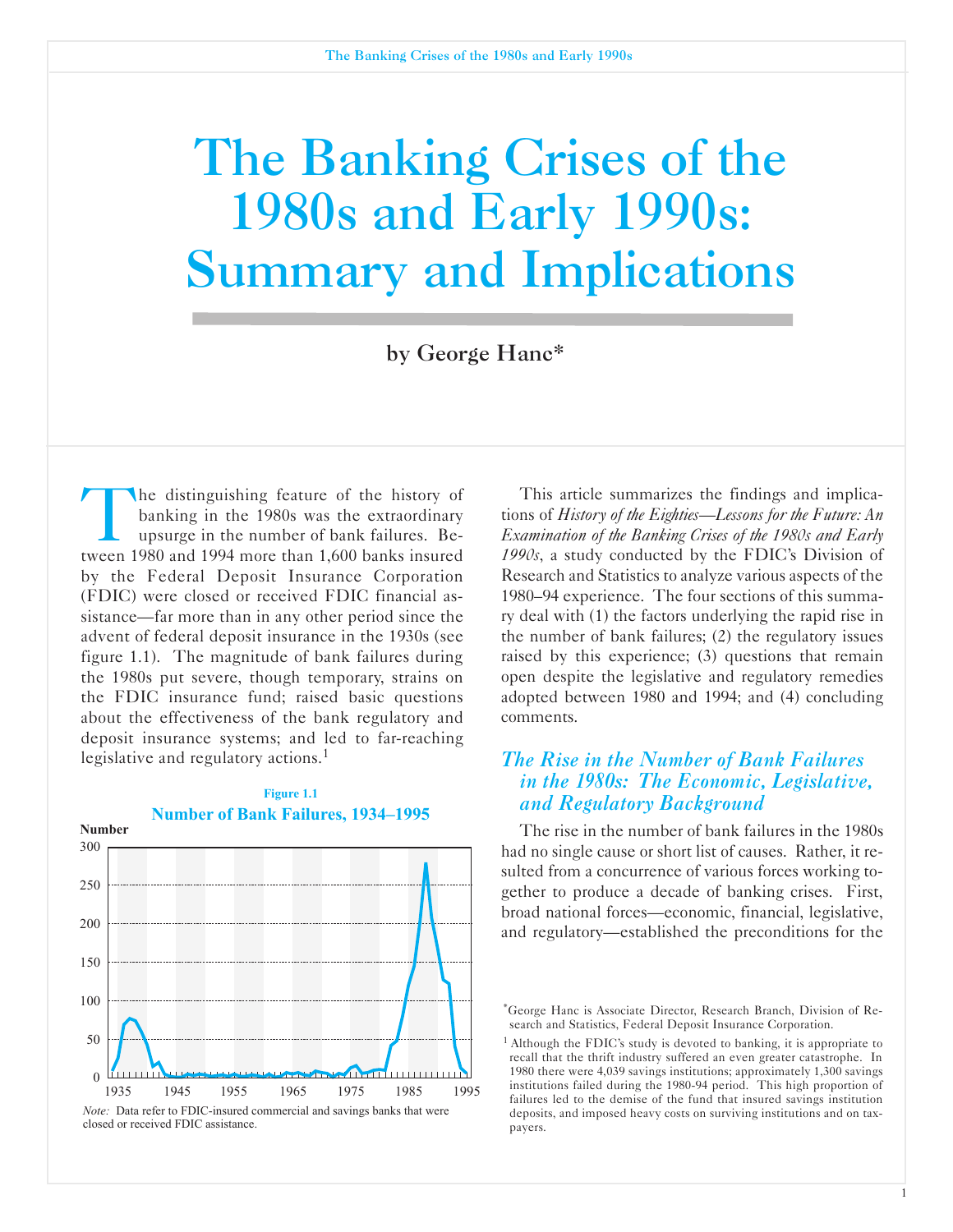increased number of bank failures. Second, a series of severe regional and sectoral recessions hit banks in a number of banking markets and led to a majority of the failures. Third, some of the banks in these markets assumed excessive risks and were insufficiently restrained by supervisory authorities, with the result that they failed in disproportionate numbers.

# *Economic and Financial Market Environment*

During most of the 1980s, the performance of the national economy, as measured by broad economic aggregates, seemed favorable for banking. After the 1980-82 recession the national economy continued to grow, the rate of inflation slowed, and unemployment and interest rates declined. However, in the 1970s a number of factors, both national and international, had injected greater instability into the environment for banking, and these earlier developments were directly or indirectly generating challenges to which not all banks would be able to adapt successfully. In the 1970s, exchange rates among the world's major currencies became volatile after they were allowed to float; price levels underwent major increases in response to oil embargoes and other external shocks; and interest rates varied widely in response to inflation, inflationary expectations, and anti-inflationary Federal Reserve monetary policy actions.

Developments in the financial markets in the late 1970s and 1980s also tested the banking industry. Intrastate banking restrictions were lifted, allowing new players to enter oncesheltered markets; regional banking compacts were established; and direct credit markets expanded.<sup>2</sup> In an environment of high market rates, the development of money market funds and the deregulation of deposit interest rates exerted upward pressures on interest expenses—particularly for smaller institutions that were heavily dependent on deposit funding. Competition increased from several directions: within the U.S. banking industry itself and from thrift institutions, foreign banks, and the commercial paper and junk bond markets. The banking industry's share of the market for loans to large business borrowers declined, partly because of technological innovations and innovations in financial products. $3$  As a result, many banks shifted funds to commercial real estate lending-an area involving greater risk. Some large banks also shifted funds to less-developed countries and leveraged buyouts, and increased their offbalance-sheet activities.

# *Condition of Banking on the Eve of the 1980s*

Yet on the eve of the 1980s most banks gave few obvious signs that the competitive environment was becoming more demanding or that serious troubles lay ahead. At banks with less than \$100 million in assets (the vast majority of banks), net returns on assets (ROA) rose during the late 1970s and averaged approximately 1.1 percent in 1980—a level that would not be reached again until 1993, after the wave of bank failures had receded (see figure 1.2).<sup>4</sup> For this group of banks, net returns on equity (ROE) in 1980 were also high by historical standards, equity/asset ratios were moving gradually upward, and charge-offs on loans averaged approximately what they would again in the early 1990s. The fact that key performance ratios in 1980 compared favorably with those in 1993–94—a period of extraordinary health and profitability in banking that has continued to the present (mid-1997)—emphasizes the absence of obvious problems at most banks at the beginning of the eighties.

Large banks, however, showed clearer signs of weakness. In 1980 ROA and equity/assets ratios were much lower for banks with more than \$1 billion in assets than for small banks and were also well below the large-bank levels they would reach in the early 1990s. Market data for large, publicly traded banking organizations suggest that investors were valuing these institutions with reduced favor. During the 1960s and 1970s price-earnings ratios for money-center banks trended generally downward relative to S&P 500 priceearnings ratios, although for regional banks the decline was much less pronounced (see figure 1.3). For the 25 largest bank holding companies in the late 1970s and

<sup>&</sup>lt;sup>2</sup> Many of these developments are discussed in Allen N. Berger, Anil K. Kashyap, and Joseph M. Scalise, "The Transformation of the U.S. Banking Industry: What a Long, Strange Trip It's Been," Brookings Pa*pers on Economic Activity* 2 (1995).

<sup>&</sup>lt;sup>3</sup> Between 1980 and 1990, commercial paper outstanding increased from 7 percent of bank commercial and industrial loans (C&I) to 19 percent.

<sup>&</sup>lt;sup>4</sup> Data in figure 1.2 are unweighted averages of individual bank ratios. Use of median values or averages weighted by assets reveals broadly similar trends, except that medians are less affected by extreme values and tend to be less volatile than unweighted averages, while weighted averages are dominated by larger banks in each size group. The data in figure 1.2 are for banks with assets greater than \$1 billion (large banks) or less than \$100 million (small banks) in each year; thus, the number of banks included in the two size groups varies from year to year. In 1980, there were 192 banks with assets greater than \$1 billion and 12,735 banks with assets less than \$100 million. In 1994, the comparable figures were 392 banks and 7,259 banks. Asset data are not adjusted for inflation.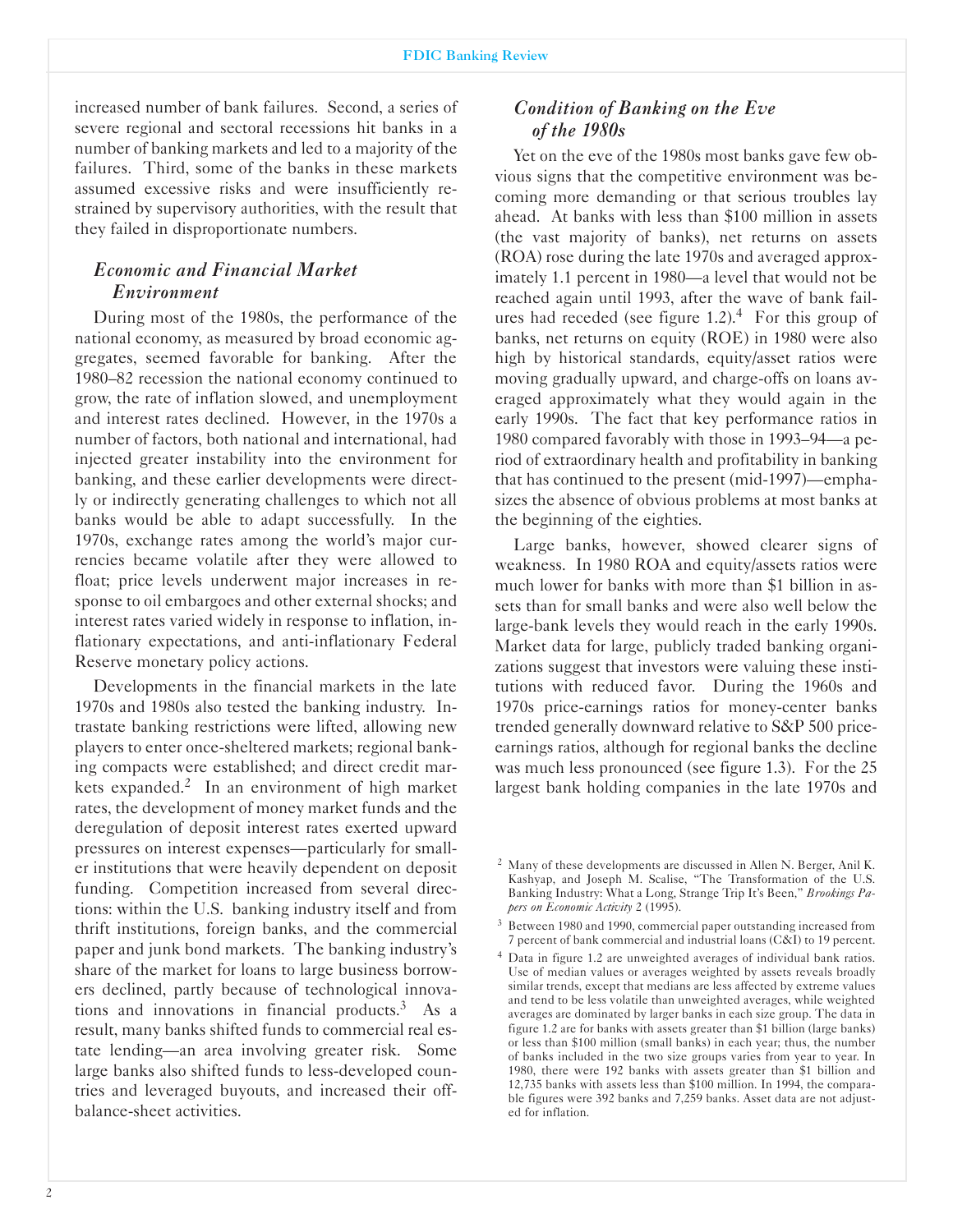

#### **Figure 1.2 Bank Performance Ratios, 1973–1994**

*Note:* Data are unweighted averages of individual FDIC-insured commercial and savings bank ratios. Large banks are those with assets greater than \$1 billion in any given year. Small banks are those with assets less than \$100 million in any given year.

early 1980s, the market value of capital decreased relative to-and fell below-its book value, suggesting that to investors, the franchise value of large banks was declining.5

Differences in performance between large and small banks in 1980 are not surprising. At that time, because of branching restrictions and deposit interest-rate controls, many small institutions operated in still-protected markets. Accordingly, they were affected more slowly

by external forces such as increased competition and increased market volatility. During the 1980s, of course, performance ratios of banks of all sizes weakened and exhibited increased risk. Profitability declined and became more volatile, while loan

<sup>5</sup> Michael C. Keeley, "Deposit Insurance, Risk, and Market Power in Banking," *American Economic Review* (December 1990): 1185. Data are for the 25 largest bank holding companies as of 1985.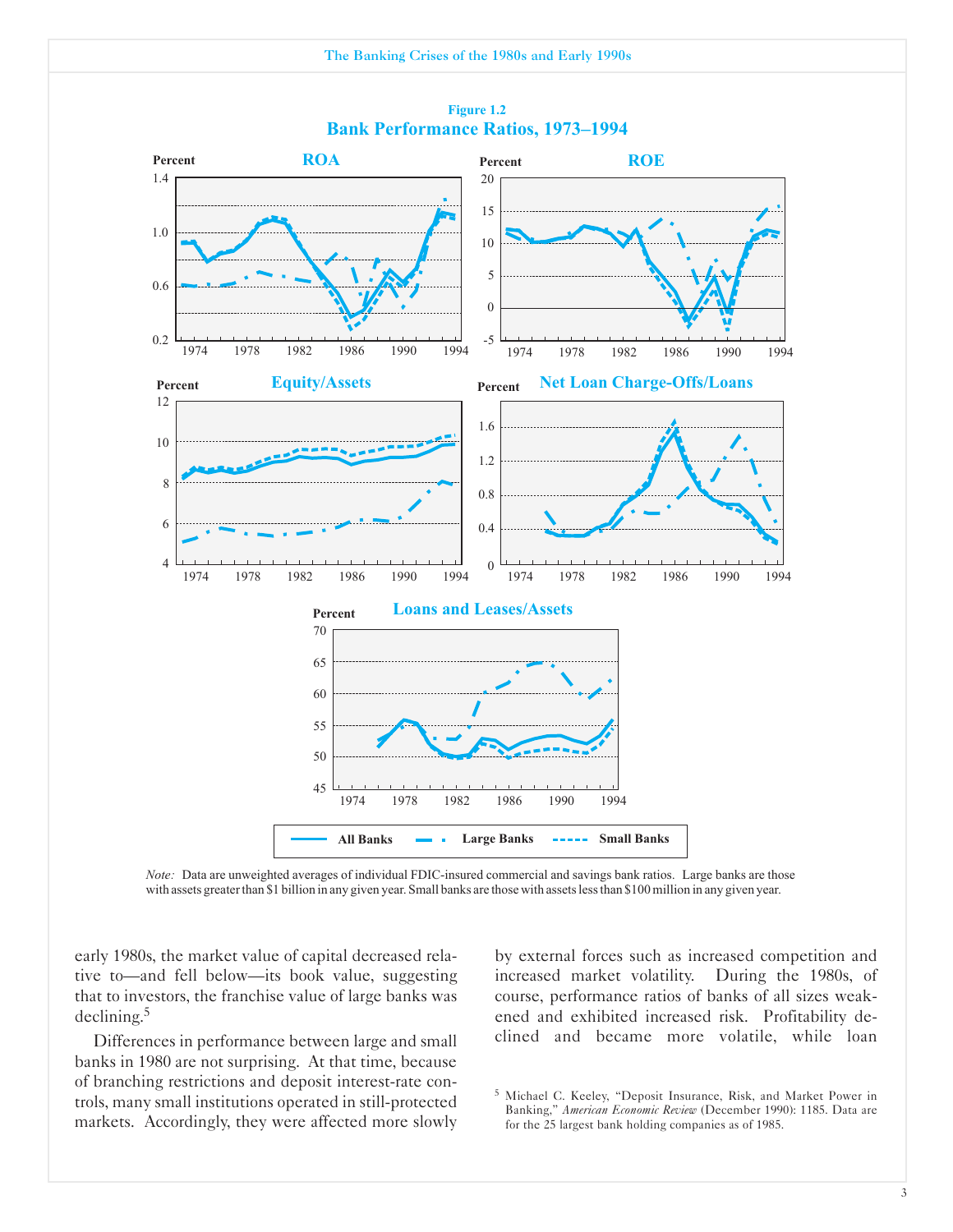

*Source:* Salomon Brothers, *Bank Annual*, 1992 and 1996 editions. *Note:* Data for superregional bank price-earnings ratios begin in 1982.

charge-offs rose dramatically.<sup>6</sup> Large banks assumed greater risk in order to boost profits, as is indicated by the sharp rise in the ratio of loans and leases to total assets for these banks. In contrast, equity ratios increased over the period, particularly for large banks, in line with increased regulatory capital requirements and perhaps also in response to market concerns about distress in the banking system.

Then in the 1990s the performance of banking improved markedly. This is apparent not only from the accounting data presented in figure 1.2 but also from the market data presented in figures 1.3 and 1.4, which suggest that to investors, the value of publicly traded banks improved greatly in the 1990s. From 1993 to 1995, bank price-earnings ratios rose relative to S&P 500 price-earnings ratios, although the movements in this measure were extremely volatile. After the early 1980s market prices per share of money-center and regional banks increased from below book value per share to well above book value, except for a sharp and temporary drop in 1990 (figure 1.4). The major improvement in the performance and investor perceptions of banking in the 1990s, albeit of limited duration so far, does not support earlier concerns that banking was a declining industry or the view that banking was characterized by widespread and persistent overcapacity that would lead to increased failures.7

Although the overall performance of the banking industry varied greatly during the 1980-94 period, in its structure the industry showed a strong trend in one

direction-toward consolidation into fewer banking organizations. This trend was partly due to the relaxation of branching restrictions.8 From the end of 1983 through the end of 1994, the number of insured commercial banks declined by 28 percent, from 14,461 to 10,451. The number of separate corporate unitsbank holding companies plus independent commercial banks-decreased somewhat more, by 31 percent. The 4,010 reduction in the number of insured commercial banks was due primarily to the consolidation of bank affiliates of multibank holding companies and to



*Source:* Salomon Brothers, *Bank Annual*, 1992 and 1996 editions. *Note:* Values are industry composite medians. Data for superregional bank price-to-book ratios begin in 1987.

- $6$  The 1986 peak in net loan charge-offs for small banks was associated with the agricultural, energy, and real estate problems of the Southwest; the 1991 peak for large banks was associated with the real estate problems in the Northeast.
- <sup>7</sup> The issue of whether banking is a declining industry and the related question of overcapacity in banking are explored in Federal Reserve Bank of Chicago, *The (Declining.) Role of Banking Proceedings of the 30th Annual Conference on Bank Structure and Competition* (May 1994). In the *Proceedings*, see particularly Alan Greenspan, "Optimal Bank Supervision in a Changing World," 1-8; John H. Boyd and Mark Gertler, "Are Banks Dead? Or, Are the Reports Greatly Exaggerated?" 85-117; and Sherrill Shaffer, "Inferring Viability of the U.S. Banking Industry from Shifts in Conduct and Excess Capacity," 130-144. Shaffer concludes that a small amount of excess capacity in bank loans was eliminated in the mid-1980s.
- <sup>8</sup> Some observers have argued that bank failures in the 1980s were partly due to restrictions on bank ownership (geographic restrictions within the banking industry, and prohibition of acquisitions by nonbank organizations), which prevented weak or inefficient banks from being taken over before they failed. Although such restrictions on ownership probably contributed to the rise in the number of bank failures, particularly in the early 1980s, the large number of voluntary mergers and consolidations within the industry may have averted some other failures by eliminating weaker institutions while they still had some value.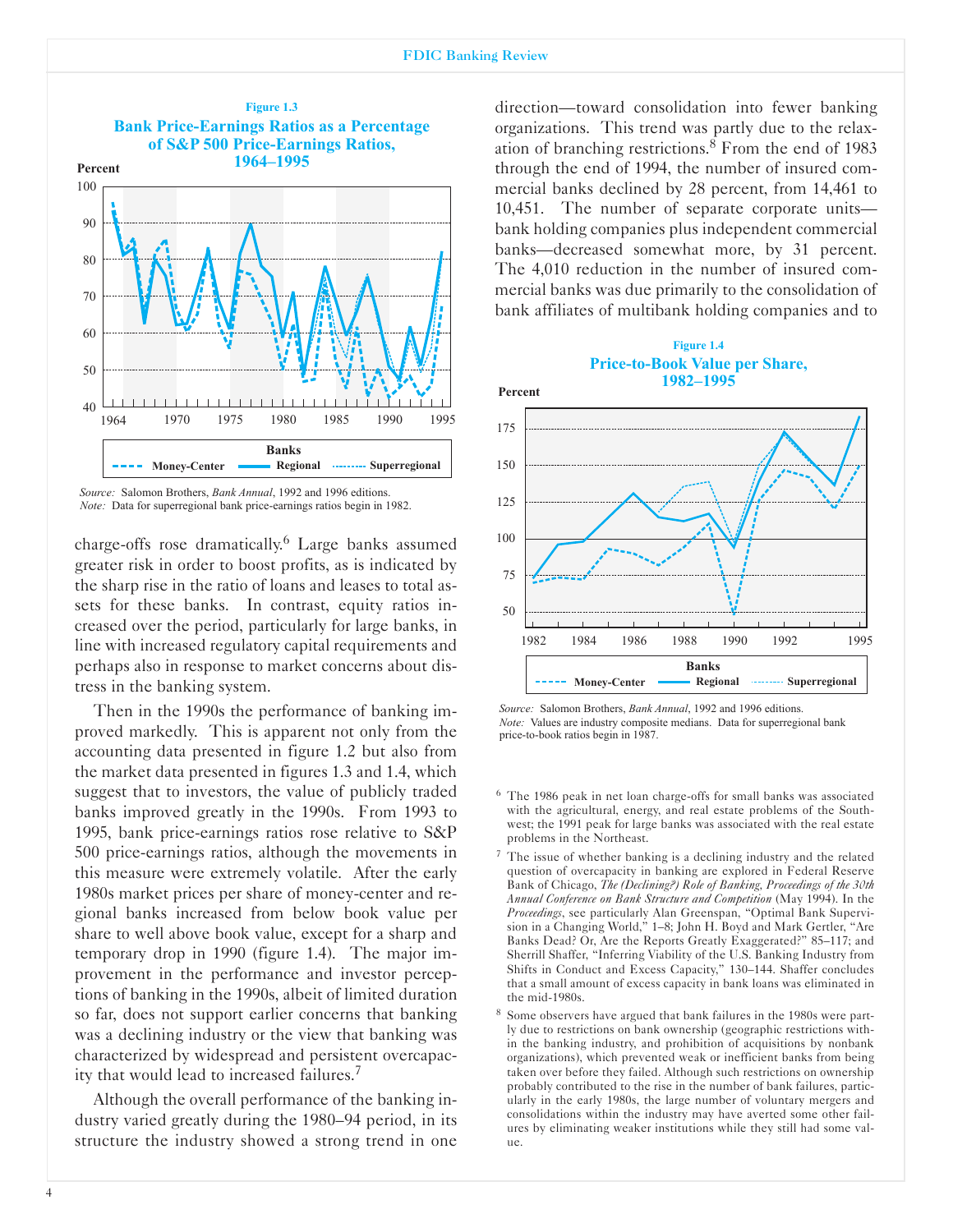unassisted mergers of unaffiliated banks (4,803). The net effect of failures, new charters, conversions, and other changes was an addition of 793 banks.

#### *Legislative Developments*

Banking legislation also played a large role in the bank-failure experience of the 1980s and early 1990s.<sup>9</sup> This legislation was largely shaped by two broad factors: widespread recognition that banking statutes should be modernized and adapted to new marketplace realities, and the need to respond to the outbreak of bank and thrift failures. In the early 1980s the focus was on the attempt to modernize, and congressional activity was dominated by actions to deregulate the product and service powers of thrifts and to a lesser extent of banks. These deregulatory actions were generally unaccompanied by actions to restrict the increased risk taking they made possible, and so they contributed to bank and thrift failures. As the number of failures mounted, the legislative emphasis then shifted to recapitalizing the depleted deposit insurance funds and providing regulators with stronger tools, while at the same time restricting their discretion. As a group, the various legislative actions addressed a variety of issues, but only the provisions most relevant to the increased number of bank failures are discussed here.

The Depository Institutions Deregulation and Monetary Control Act of 1980 (DIDMCA) phased out deposit interest-rate ceilings, broadened the powers of thrift institutions, and raised the deposit insurance limit from \$40,000 to \$100,000. Two years later the most pressing problem was the crisis of thrift institutions in an environment of high interest rates. Accordingly, the Garn-St Germain Depository Institutions Act of 1982 (1) authorized money market deposit accounts for banks and thrifts to stem disintermediation, (2) authorized net worth certificates to implement capital forbearance for thrifts facing insolvency in the short term, and (3) increased the authority of thrifts to invest in commercial loans to strengthen the institutions' viability over the long term. In the case of national banks, Garn-St Germain removed statutory restrictions on real estate lending, and relaxed loans-to-one-borrower limits. With respect to commercial mortgage markets, this legislation set the stage for a rapid expansion of lending, an increase in competition between thrifts and banks, overbuilding, and the subsequent commercial real estate market collapse in many regions.

As the thrift crisis deepened and commercial bank problems were developing, Congress passed the Competitive Equality Banking Act of 1987 (CEBA). It provided for recapitalizing the fund of the Federal Savings and Loan Insurance Corporation (FSLIC) through the Financing Corporation (FICO), authorized a forbearance program for farm banks, extended the fullfaith-and-credit protection of the U.S. government to federally insured deposits, and authorized bridge banks. Two years later, again grappling with the thrift debacle, Congress passed the Financial Institutions Reform, Recovery, and Enforcement Act of 1989 (FIRREA), which authorized the use of taxpayer funds to resolve failed thrifts. Other provisions reflected congressional dissatisfaction with the regulation of thrifts: the act abolished the existing thrift regulatory structure, moved thrift deposit insurance to the FDIC, and mandated that bank and thrift insurance fund reserves be increased to 1.25 percent of insured deposits.

The belief that regulators had not acted promptly to head off problems was again evident in the Federal Deposit Insurance Corporation Improvement Act of 1991 (FDICIA). This act was aimed largely at limiting regulatory discretion in monitoring and resolving industry problems. It prescribed a series of specific "prompt corrective actions" to be taken as capital ratios of banks and thrifts declined to certain levels; mandated annual examinations and audits; prohibited the use of brokered deposits by undercapitalized institutions; restricted state bank activities; tightened leastcost standards for failure resolutions; and mandated a risk-based deposit insurance assessment system.

Two years after the enactment of FDICIA, the Omnibus Budget Reconciliation Act of 1993 included a national depositor preference provision, which provided that a failed bank's depositors (and the FDIC standing in the place of insured depositors it has already paid) have priority over nondepositors' claims. It was believed that national depositor preference would make failure transactions simpler and less expensive to the insurance fund and would encourage nondeposit creditors to monitor bank risk more closely.

The final chapter of the savings and loan emergency legislation was completed in October 1996 with the enactment of the Deposit Insurance Funds Act, which provided for the capitalization of the Savings Association Insurance Fund, phased in pro rata bank and thrift payments of interest on FICO bonds, and required merger of the bank and thrift insurance

 $9$  Tax legislation was also a significant influence. After-tax yields on real estate investment were enhanced by the Economic Recovery Act of 1981 and then reduced by the Tax Reform Act of 1986.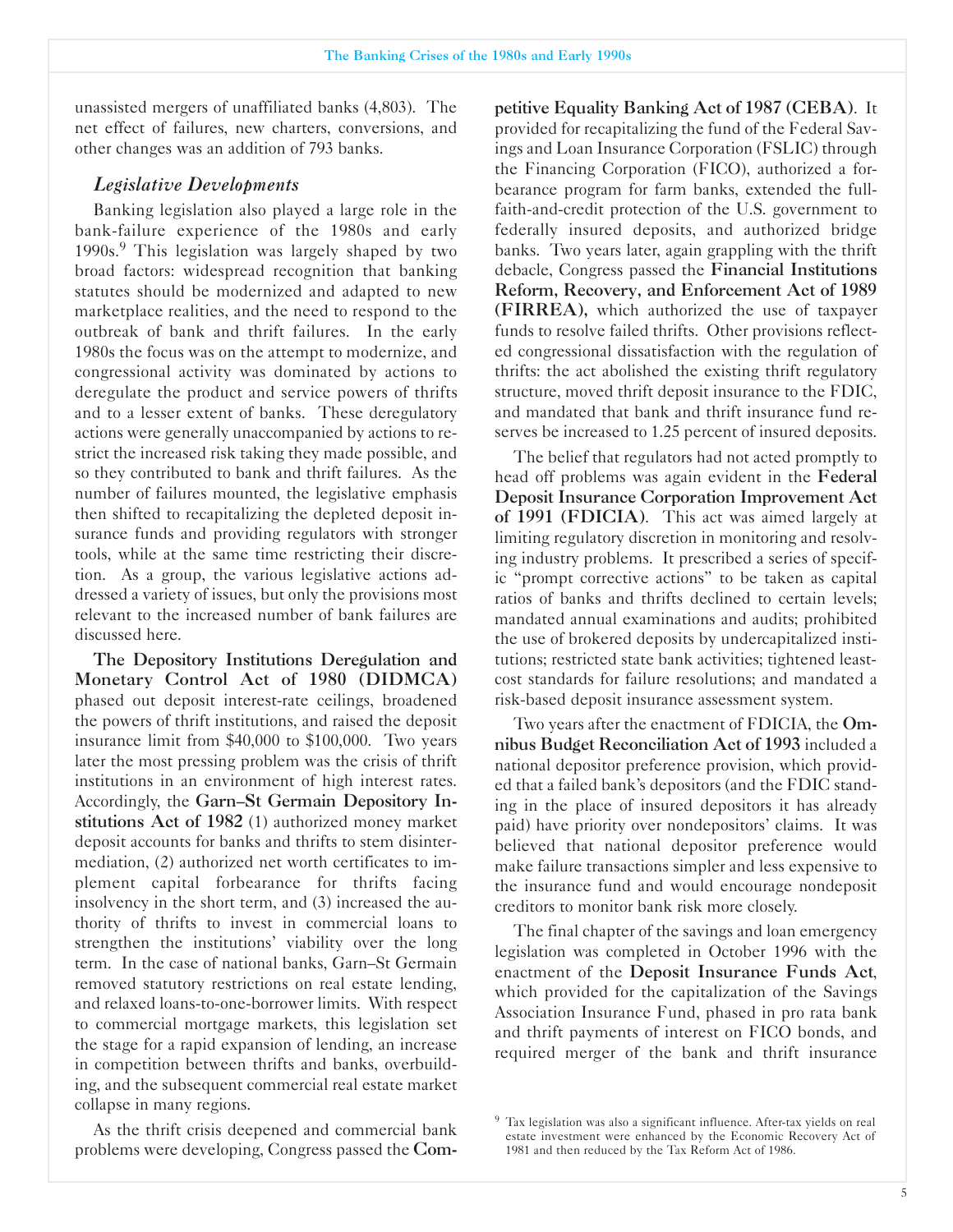funds in 1999 if no savings associations are in existence at that time. Given Congress's past reluctance to address promptly the need to fund thrift deposit insurance, enactment of this legislation at a time when no major thrift failure was on the horizon suggests the extent to which safety-and-soundness considerations had come to dominate banking legislation.<sup>10</sup>

Legislation addressed not only the thrift and banking crises of the 1980s but also, after those crises had ended, the question of interstate banking. By the end of the 1980s the risks posed by geographic lending concentrations were well understood, so attempts were made to eliminate the remaining legal impediments to full interstate banking. Already state action had enabled many banking firms to use bank holding company affiliations to circumvent geographic restrictions. Interstate banking was enacted in the Riegle-Neal Interstate Banking and Branching Efficiency Act of 1994, which enables banks to diversify loan portfolios more effectively. (As noted below, it also requires existing regulatory risk-monitoring systems to adapt to the changing nature of individual bank loan portfolios.)

## *Regulation*

The tension between the two objectives of deregulating depository institutions and preventing or containing failures was manifest not only in legislative activity but also in policy differences among the federal bank regulators. Of course, all three agencies were sensitive to issues of safety and soundness as well as to the importance of modernizing bank powers. On specific issues, however, the Office of the Comptroller of the Currency (OCC) tended to emphasize the need to allow banks more freedom to compete and seek profit opportunities, the FDIC leaned toward protecting the deposit insurance fund, and the Federal Reserve often took a middle-of-the-road position.

Differences between the FDIC and the OCC reflected the different responsibilities of an insurer and a chartering agency. They also reflected a problem that may potentially arise in bank regulation regardless of the agency involved: how to strike the correct balance between encouraging increased competition and preserving stability and safety. To be sure, no such conflict is likely to exist in the long run: depository institutions must be able to compete and to participate in market innovations if they are to be viable in the long term. At any particular time, however, a short-term conflict may arise. The classic case is that of the savings and loan industry. Broadened nonmortgage powers were deemed essential to the long-term viability of thrift institutions,

but the very act of providing these powers (without appropriate safeguards and at a time when thrifts were undercapitalized) contributed to the collapse of many thrift institutions and the weakening of many banks in the 1980s.11

In varying degree, differences among regulators were evident in the development of policies relating to chartering new banks, the use of brokered funds, and capital requirements. With respect to the entry of new banks, both the OCC and the states sharply increased chartering in the 1980s. (Texas—where branching was restricted-accounted for particularly large shares of total new state and national bank charters.) In 1980, when the OCC sought to foster increased competition by allowing new entrants into banking markets, the agency revised its requirements for approving new charters. But when a disproportionate number of new banks became troubled and failed, the FDIC expressed its concern about the OCC's policy. A basic issue was the FDIC's ability to deny insurance coverage to newly chartered institutions. FDIC approval of insurance was, for all practical purposes, necessary before a state would grant a new charter, but national banks and Federal Reserve member banks received insurance upon being chartered as a matter of law. Congress settled this issue in FDICIA by requiring that all institutions seeking insurance formally apply to the FDIC, thereby assuring the deposit insurer a role in new bank chartering. Meanwhile, the number of new commercial bank charters reached a peak in 1984, then gradually declined until 1994.<sup>12</sup>

The regulators also differed on the appropriate treatment of brokered deposits. (Brokered deposits had a largely indirect influence on bank failures in that many weak savings institutions used them to fund rapid loan

<sup>&</sup>lt;sup>10</sup> Passage of the Deposit Insurance Funds Act was helped along by (1) the possibility of a FICO default if deposits were to shift from the Savings Association Insurance Fund, with higher assessment rates, to the Bank Insurance Fund, with lower assessment rates, and (2) the budgetary treatment of deposit insurance assessments, \$3 billion of which was to be counted as revenue to "pay" for nonbanking spending programs.

<sup>&</sup>lt;sup>11</sup> With respect to the potential short-term conflict between pro-competitive and safety-and-soundness objectives, the following statement on S&L deregulation, made by the National Commission on Financial Institution Reform, Recovery and Enforcement, is instructive: "[C]ommon sense and prudence should have dictated that the industry be required to wait out the high interest rates, regain net worth, and then gradually shift into new activities. This is what well-managed and responsible S&Ls did on their own, and they were largely successful" (*Origins and Causes of the S&L Debacle: A Blueprint for Reform* [1993], 32).

<sup>&</sup>lt;sup>12</sup> In 1984, 356 new commercial banks were chartered. By 1994 the number had declined to 47, but it then increased to 97 in 1995 and 140 in 1996.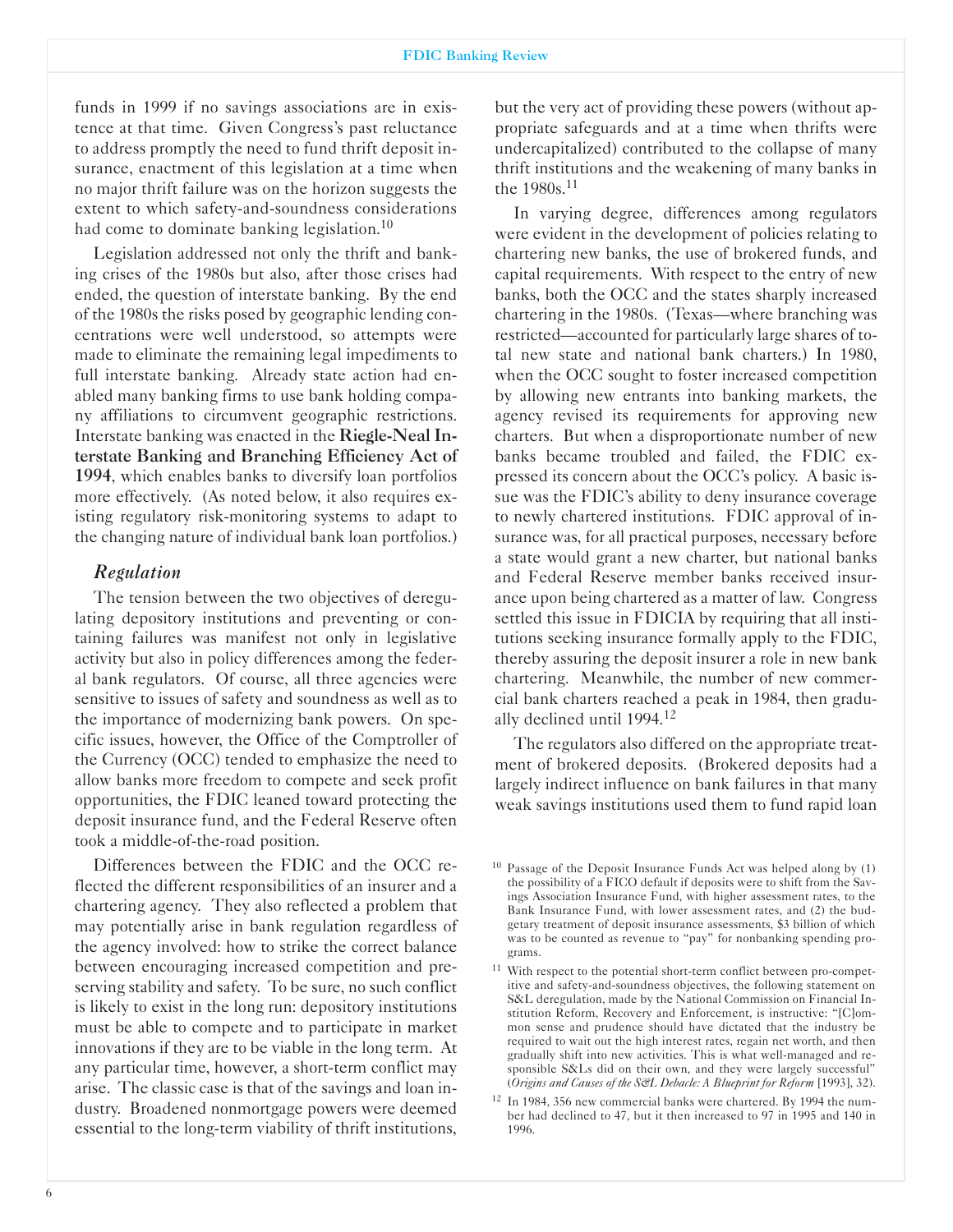expansion in competition with healthier banks and thrift institutions.) In 1984, the FDIC and the Federal Home Loan Bank Board proposed that brokered deposits be insured only up to \$100,000 per broker per bank, whereas the OCC favored a less-stringent approach. Safety-and-soundness considerations seemed to be pitted against the objective of permitting evolution to proceed in the financial markets. In the end Congress stepped in, and both FIRREA and FDICIA limited the use of brokered deposits by troubled institutions.

A third instance of regulatory disagreement concerned the adoption of formal capital requirements with uniform standards for minimum capital levels. In view of the relatively low capital ratios at many large banks and the rise in the number of failures, all of the agencies favored the objective of explicit capital standards, but initially they differed on the specifics; the FDIC generally favored higher capital requirements than the OCC, and the Federal Reserve offered a compromise in at least one instance. In 1985, with congressional encouragement, the regulators agreed on a uniform system covering all banks. In 1990 a further, major change came with the adoption of interim riskbased capital requirements, supplemented by leverage requirements. Capital standards became part of the triggering mechanism for the Prompt Corrective Action (PCA) prescribed by FDICIA in 1991. Final riskbased requirements took effect in 1992.

#### *Geographic Pattern of Bank Failures*

The national economic, legislative, and regulatory factors discussed above affected potentially all banks. A variety of other factors affected banks differently in particular regions of the country, as indicated by the geographic pattern of bank failures. During the 1980-94 period, 1,617 FDIC-insured commercial and savings banks were closed or received FDIC financial assistance (see table 1.1). This number was 9.14 percent of the sum of all banks existing at the end of 1979 plus all banks chartered during the subsequent 15 years. The comparable figure for the preceding 15-year period (1965-79) was 0.3 percent.

The geographic pattern of bank failures can be expressed in a number of ways-by number of failed banks, amount of failed-bank assets, proportion of failed banks and failed-bank assets relative to all banks in individual states, or particular states' shares in national totals for bank failures and failed-bank assets. But by any of these measures, it is evident that bank failures during the 1980-94 period were highly concentrated in relatively few regions—which, however, included some of the country's largest banking markets in terms of number of institutions and dollar resources. Thus, geographically confined crises were translated into a national problem. At one end of the scale, in 7 states the number of bank failures constituted at least 20 percent of the total number of existing and new banks (Alaska, Arizona, Hawaii, Louisiana, Oklahoma, Puerto Rico, and Texas). At the other end of the scale, in 24 states bank failures represented less than 5 percent of the total number of existing and new banks. Of the total 1,617 failures during the entire 1980-94 period, nearly 60 percent were in only 5 states: California, Kansas, Louisiana, Oklahoma, and Texas. Included in these numbers are failures of bank holding company subsidiaries; in Texas and other states with branching restrictions, these were more like branches than independent institutions.

An alternative measure of the severity of bank failures is based on assets. Assets of banks failing in 1980-94 constituted 8.98 percent of the sum of total bank assets at the end of 1979 plus the assets of banks chartered during the 1980–94 period.<sup>13</sup> In 6 states (Alaska, Connecticut, Illinois, New Hampshire, Oklahoma, and Texas), failed-bank assets constituted at least 20 percent of total assets at year-end 1979 plus new-bank assets. On the other hand, in 33 states the failed-bank share was less than 5 percent. Of all banks that failed during the 1980-94 period, 59 percent of assets at the quarter before failure were accounted for by 3 states: Illinois, New York, and Texas. (See table  $1.2.$ )<sup>14</sup>

Although widespread bank failures were limited to a few areas of the country, even a relatively "small" number of failures could cause serious strains on the deposit insurance fund. In 1988, for example, the number of failures and the amount of failed-bank assets reached post-Depression records of 279 and \$54 billion (nominal dollars), respectively, but still represented in each case less than 2 percent of the total number of banks and total bank assets at the beginning of the year. Nevertheless, in that year the FDIC sustained the first operating loss in its history, and operat-

<sup>&</sup>lt;sup>13</sup> The 8.98 percent figure refers to the failed-bank portion of the following: assets of all banks existing as of December 31, 1979, plus assets of banks chartered in 1980-94 as of the date of merger, failure, or December 31, 1994, whichever is applicable, and first available assets for Massachusetts banks that became FDIC-insured in the mid-1980s. Data are not adjusted for inflation.

<sup>&</sup>lt;sup>14</sup> Comparisons based on assets of failed banks are subject to distortion because of the effect of inflation, differences in the timing of failures among the states, and differences in asset dates between new banks and banks existing at year-end 1979.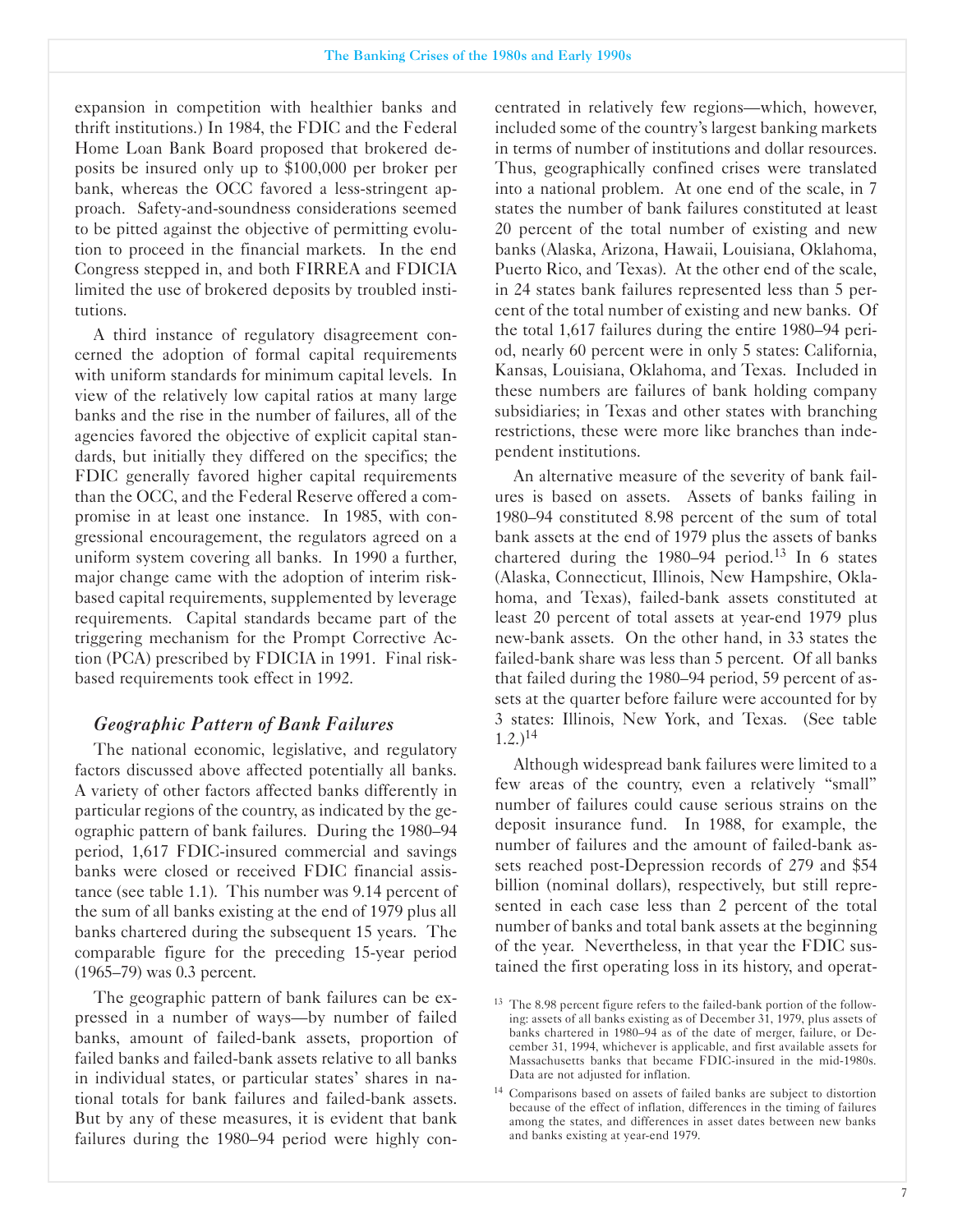|                                          | Table 1.1 |  |
|------------------------------------------|-----------|--|
| <b>Bank Failures by State, 1980-1994</b> |           |  |

|                      | Number of Bank<br>Failures | Percent of Total<br>Number of Banks | <b>Assets of Failed Banks</b><br>(\$Thousands) | Percent of Total<br><b>Bank Assets</b> |
|----------------------|----------------------------|-------------------------------------|------------------------------------------------|----------------------------------------|
| Alabama              | 9                          | 2.47                                | $\frac{1}{2}$<br>215,589                       | 1.18                                   |
| Alaska               | 8                          | 44.44                               | 1,083,417                                      | 41.58                                  |
| Arizona              | 17                         | 26.15                               | 331,059                                        | 1.66                                   |
| Arkansas             | 11                         | 4.03                                | 160,797                                        | 1.47                                   |
| California           | 87                         | 15.26                               | 4,222,302                                      | 1.69                                   |
| Colorado             | 59                         | 12.39                               | 1,035,553                                      | 5.24                                   |
| Connecticut          | 32                         | 18.39                               | 6,818,223                                      | 22.17                                  |
| Delaware             | $\mathbf{1}$               | 1.61                                | 582,350                                        | 0.74                                   |
| District of Columbia | 5                          | 17.86                               | 1,135,066                                      | 13.39                                  |
| Florida              | 39                         | 4.56                                | 4,524,461                                      | 4.30                                   |
| Georgia              | 3                          | 0.53                                | 60,922                                         | 0.17                                   |
| Hawaii               | $\overline{c}$             | 20.00                               | 13,941                                         | 0.29                                   |
| Idaho                | $\mathbf{1}$               | 3.13                                | 42,931                                         | 0.84                                   |
| Illinois             | 33                         | 2.52                                | 35,031,196                                     | 25.75                                  |
| Indiana              | 10                         | 2.40                                | 241,463                                        | 0.76                                   |
| Iowa                 | 40                         | 6.07                                | 652,681                                        | 3.25                                   |
| Kansas               | 69                         | 10.71                               | 1,233,874                                      | 7.26                                   |
| Kentucky             | 7                          | 1.91                                | 97,742                                         | 0.48                                   |
| Louisiana            | 70                         | 22.44                               | 4,105,621                                      | 17.39                                  |
| Maine                | 2                          | 2.63                                | 875,303                                        | 13.51                                  |
| Maryland             | $\overline{c}$             | 1.45                                | 43,827                                         | 0.06                                   |
| Massachusetts        | 44                         | 10.63                               | 10,240,719                                     | 12.90                                  |
| Michigan             | 3                          | 0.75                                | 159,917                                        | 0.29                                   |
| Minnesota            | 38                         | 4.87                                | 1,491,250                                      | 4.95                                   |
| Mississippi          | 3                          | 1.63                                | 338,680                                        | 3.18                                   |
| Missouri             | 41                         | 5.24                                | 1,043,379                                      | 2.25                                   |
| Montana              | 10                         | 5.75                                | 172,739                                        | 3.32                                   |
| Nebraska             | 33                         | 6.88                                | 323,646                                        | 2.91                                   |
| Nevada               | $\mathbf{1}$               | 4.17                                | 18,036                                         | 0.10                                   |
| New Hampshire        | 16                         | 12.60                               | 3,320,916                                      | 31.98                                  |
| New Jersey           | 14                         | 5.71                                | 4,695,156                                      | 9.49                                   |
| New Mexico           | 11                         |                                     |                                                |                                        |
|                      | 34                         | 11.00<br>8.79                       | 568,326                                        | 9.47                                   |
| New York             |                            |                                     | 31,701,442                                     | 6.22                                   |
| North Carolina       | $\overline{c}$<br>9        | 1.59                                | 74,553                                         | 0.27                                   |
| North Dakota         |                            | 5.00                                | 77,565                                         | 1.76                                   |
| Ohio                 | 5                          | 1.14                                | 171,765                                        | 0.29                                   |
| Oklahoma             | 122                        | 22.02                               | 5,838,273                                      | 23.85                                  |
| Oregon               | 17                         | 17.00                               | 599,703                                        | 4.34                                   |
| Pennsylvania         | 5                          | 1.19                                | 17,454,150                                     | 16.99                                  |
| Puerto Rico          | 5                          | 33.33                               | 527,375                                        | 8.94                                   |
| Rhode Island         | $\overline{\mathcal{L}}$   | 8.33                                | 323,861                                        | 3.29                                   |
| South Carolina       | $\mathbf{1}$               | $0.87\,$                            | 64,629                                         | 0.67                                   |
| South Dakota         | 8                          | 4.73                                | 711,345                                        | 4.04                                   |
| Tennessee            | 36                         | 9.05                                | 1,730,076                                      | 6.34                                   |
| Texas                | 599                        | 29.41                               | 60,192,424                                     | 43.84                                  |
| Utah                 | 11                         | 11.58                               | 339,237                                        | 4.04                                   |
| Vermont              | $\overline{\mathcal{L}}$   | 5.41                                | 93,802                                         | 2.94                                   |
| Virginia             | 7                          | 2.45                                | 133,529                                        | 0.47                                   |
| Washington           | $\overline{4}$             | 2.63                                | 713,803                                        | 2.42                                   |
| West Virginia        | 5                          | 1.98                                | 123,829                                        | 1.25                                   |
| Wisconsin            | $\overline{c}$             | 0.30                                | 50,882                                         | 0.19                                   |
| Wyoming              | 20                         | 16.67                               | 375,332                                        | 10.30                                  |
| U.S.                 | 1,617                      | 9.14%                               | \$206,178,657                                  | 8.98%                                  |

*Note*: Data refer to FDIC-insured commercial and savings banks that were closed or received FDIC assistance. Total number of banks is the number of banks on December 31, 1979, plus banks newly chartered in 1980-94. Asset data are assets of banks existing on December 31, 1979, plus assets of newly chartered banks as of date of failure, merger, or December 31, 1994, whichever is applicable, and first available assets for Massachusetts banks that became FDIC-insured in the mid-1980s. Data exclude 13 newly chartered banks that reported no asset figures and 4 banks in U.S. territories.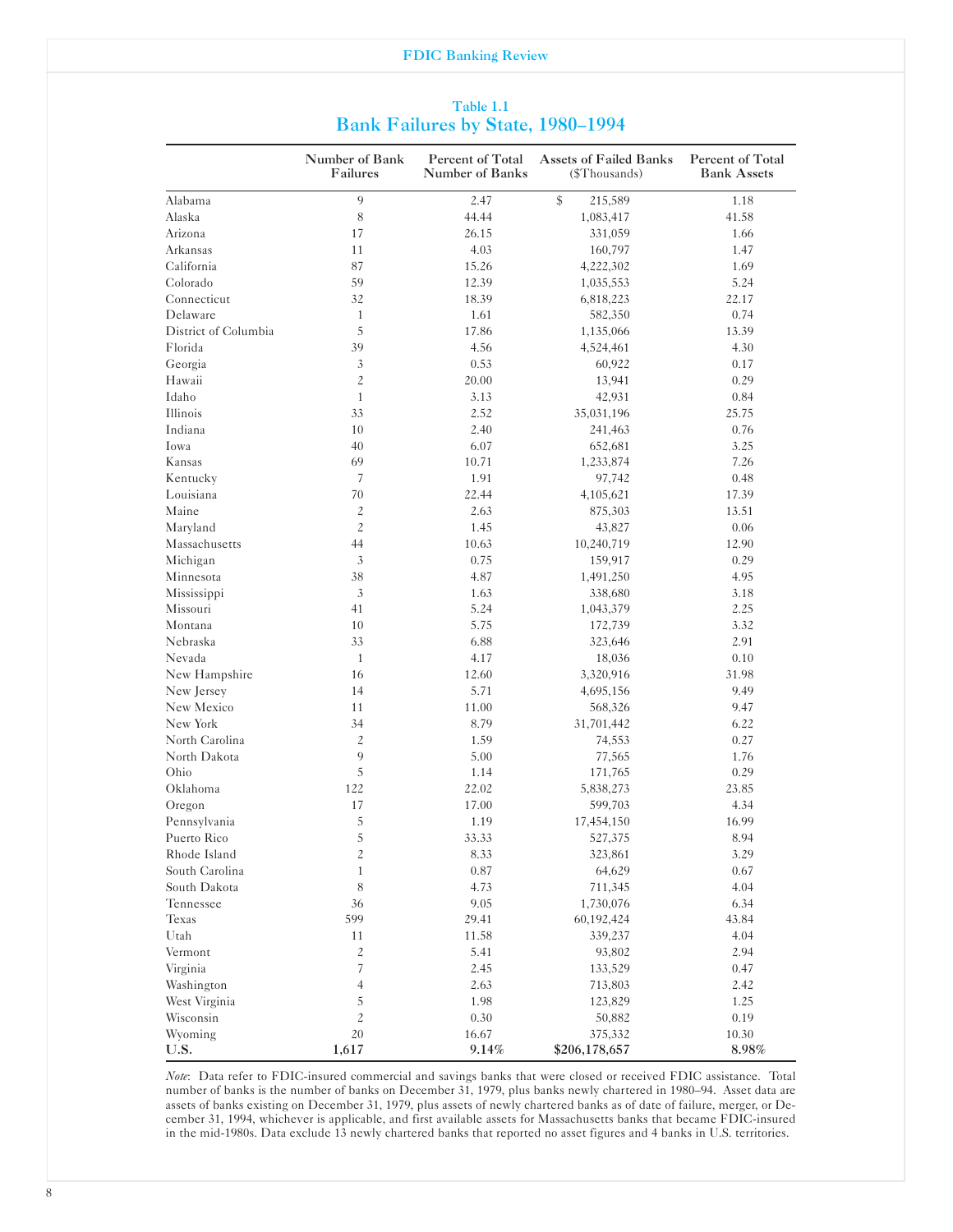## Table 1.2 Assets of Failed Banks at the Quarter before Failure, by State, 1980-1994

| <b>State</b>                   | <b>Assets of Failed Banks</b><br>(\$Thousands) | <b>Percent Distribution</b> |
|--------------------------------|------------------------------------------------|-----------------------------|
| Alabama                        | \$<br>266,443                                  | 0.08                        |
| Alaska                         | 3,049,573                                      | 0.96                        |
| Arizona                        | 453,522                                        | 0.14                        |
| Arkansas                       | 229,700                                        | 0.07                        |
| California                     | 6,018,036                                      | 1.90                        |
| Colorado                       | 1,072,556                                      | 0.34                        |
| Connecticut                    | 17,717,959                                     | 5.59                        |
| Delaware                       | 582,350                                        | 0.18                        |
| District of Columbia           | 2,189,658                                      | 0.69                        |
| Florida                        | 15,471,515                                     | 4.88                        |
| Georgia                        | 104,607                                        | 0.03                        |
| Hawaii                         | 11,486                                         | 0.00                        |
| Idaho                          | 55,867                                         | 0.02                        |
| Illinois                       | 40,765,430                                     | 12.87                       |
| Indiana                        | 311,825                                        | 0.10                        |
| Iowa                           | 809,089                                        | 0.26                        |
| Kansas                         | 1,697,588                                      | 0.54                        |
| Kentucky                       | 114,931                                        | 0.04                        |
| Louisiana                      | 4,616,370                                      | 1.46                        |
| Maine                          | 2,228,177                                      | 0.70                        |
| Maryland                       | 57,000                                         | 0.02                        |
| Massachusetts                  | 26,632,401                                     | 8.41                        |
| Michigan                       | 160,300                                        | 0.05                        |
| Minnesota                      | 1,669,974                                      | 0.53                        |
| Mississippi                    | 288,949                                        | 0.09                        |
| Missouri                       | 3,096,719                                      | 0.98                        |
| Montana                        | 212,896                                        | 0.07                        |
| Nebraska                       | 402,185                                        | 0.13                        |
| Nevada                         | 18,036                                         | 0.01                        |
| New Hampshire                  | 5,393,842                                      | 1.70                        |
| New Jersey                     | 6,919,198                                      | 2.18                        |
| New Mexico                     | 723,576                                        | 0.23                        |
| New York                       | 51,577,291                                     | 16.28                       |
| North Carolina                 | 74,553                                         | 0.02                        |
| North Dakota                   |                                                | 0.04                        |
| Ohio                           | 120,109<br>152,254                             | 0.05                        |
| Oklahoma                       | 6,712,651                                      | 2.12                        |
|                                |                                                |                             |
| Oregon<br>Pennsylvania         | 622,091                                        | 0.20                        |
|                                | 14,265,742                                     | 4.50                        |
| Puerto Rico                    | 543,748                                        | 0.17                        |
| Rhode Island<br>South Carolina | 600,706                                        | 0.19                        |
|                                | 64,629                                         | 0.02                        |
| South Dakota                   | 743,698                                        | 0.23                        |
| Tennessee                      | 2,446,083                                      | 0.77                        |
| Texas                          | 93,061,510                                     | 29.37                       |
| Utah                           | 469,637                                        | 0.15                        |
| Vermont                        | 329,478                                        | 0.10                        |
| Virginia                       | 296,368                                        | 0.09                        |
| Washington                     | 769,109                                        | 0.24                        |
| West Virginia                  | 123,139                                        | 0.04                        |
| Wisconsin                      | 70,757                                         | 0.02                        |
| Wyoming                        | 428,606                                        | 0.14                        |
| U.S.                           | \$316,813,917                                  | 100.00%                     |

*Note*: Failed-bank assets are assets as of the quarter before failure or assistance, or assets as of the last available Call Report before failure or assistance.

ing losses continued through 1991, after which, provisions for insurance losses were sharply reduced. And even the smaller number of failures before 1988 had an evident effect on the FDIC's income and expense position. Beginning in 1984, provisions for insurance losses exceeded annual deposit insurance assessments, and this shortfall continued through 1990.<sup>15</sup>

The figures by state illustrate some of the factors associated with bank failures. The incidence of failure was particularly high in states characterized by

- severe economic downturns related to the collapse in energy prices (Alaska, Louisiana, Oklahoma, Texas, and Wyoming);
- real estate–related downturns (California, the Northeast, and the Southwest);
- the agricultural recession of the early 1980s (Iowa, Kansas, Nebraska, Oklahoma, and Texas);
- an influx of banks chartered in the 1980s (California and Texas) and the parallel phenomenon of mutual-to-stock conversions (Massachusetts);
- prohibitions against branching that limited banks' ability to diversify their loan portfolios geographically and to fund growth through core deposits (Colorado, Illinois, Kansas, Texas, and Wyoming);<sup>16</sup>
- the failure of a single large bank (Illinois) or of a small number of relatively large banks (New York and Pennsylvania).

In some states bank failures were affected by more than one of these factors. For example, the particularly high incidence of failures in Texas reflected the rapid rise and subsequent collapse in oil prices, the commercial real estate boom and bust, the effects of the agricultural recession, the large number of new banks chartered in the state during the 1980s, and state prohibitions against branching. (The high proportion of bank failures in Texas also reflected supervisory developments. As noted below, declines in the number and frequency of on-site examinations in the 1983–86 period were particularly pronounced in Texas; earlier

<sup>&</sup>lt;sup>15</sup> Beginning in 1989, data refer to the Bank Insurance Fund (FDIC, An*nual Report*, various years).

<sup>&</sup>lt;sup>16</sup> Information on state branching provisions is as of September 30, 1985, as compiled by the Conference of State Bank Supervisors. CSBS listed 7 states as having unit banking as of September 30, 1985, 6 as a result of legal prohibitions (Colorado, Illinois, Kansas, Montana, North Dakota, and Texas). One (Wyoming) had no statute, but unit banking was prevalent.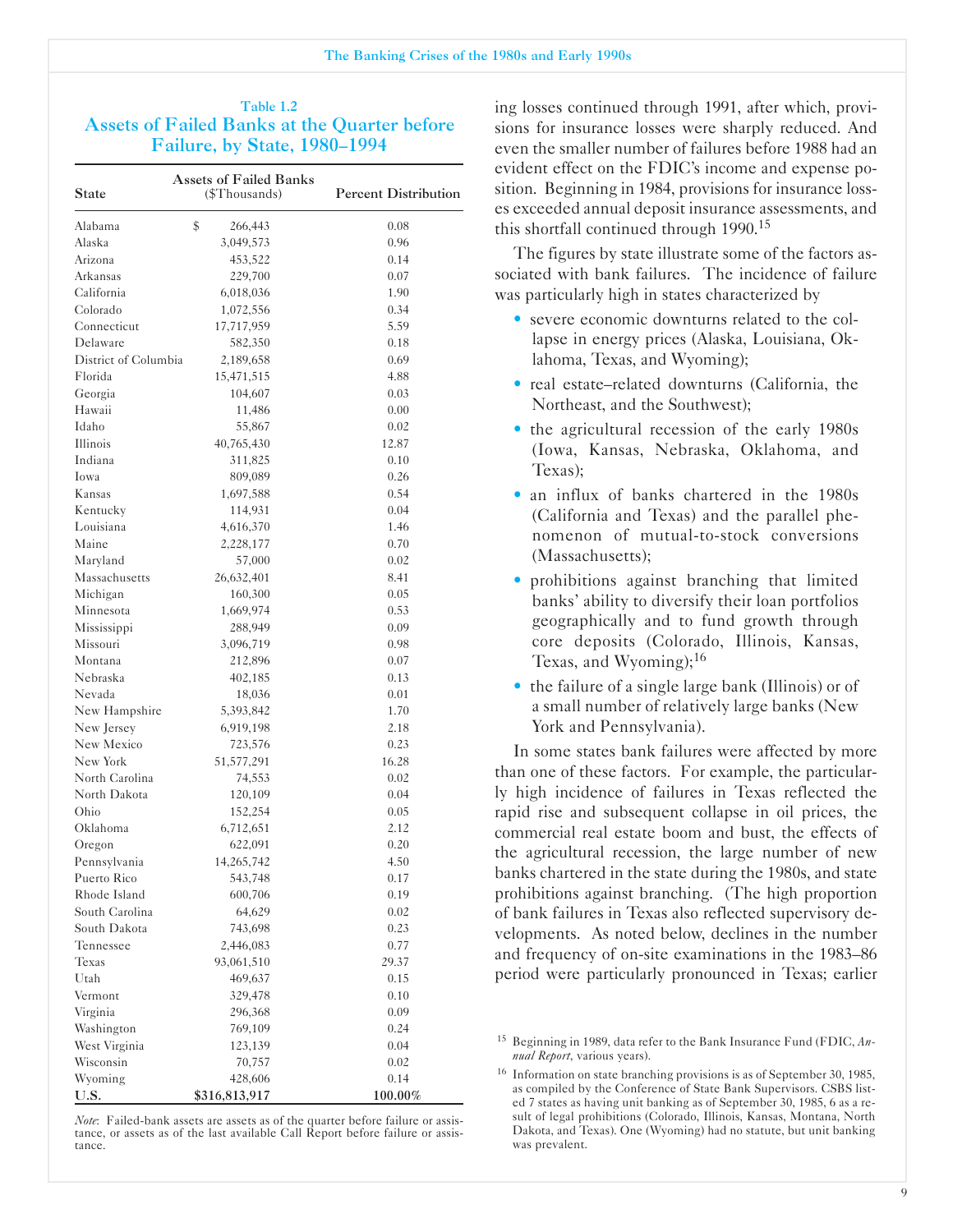identification of troubled banks might have prevented some failures.)<sup>17</sup> By the same token, some states that exhibited only one or two of the factors associated with bank failures had relatively few failures. Montana and North Dakota, for example, had prohibitions against branching, but their failure rates were below the national average, whether measured by number of institutions or by assets. Differences among the states in failure rates and in the presence or absence of factors associated with failures illustrate the conclusion that the rise in the number of bank failures cannot be ascribed to any single cause.

### *Regional and Sectoral Recessions*

Although the interplay of broad economic, legislative, and regulatory forces helped make the environment for banking increasingly demanding, the more immediate cause of bank failures was a series of regional and sectoral recessions. Because most U.S. banks served relatively narrow geographic markets, these regional and sectoral recessions had a severe impact on local banks. It should be noted, however, that not all regional recessions of the magnitude experienced during the 1980-94 period resulted in a major increase in the number of bank failures. Rather, bank failures were generally associated with regional recessions that had been preceded by rapid regional expansions-that is, they were associated with "boom-andbust" patterns of economic activity. Bank loans helped to fuel the boom phase of the cycle, and when economic activity turned down, some of these loans went sour, with the result that banks holding these loans were weakened. By contrast, recessions that were preceded by relatively slow economic activity, such as those in the Rust Belt, generally did not lead to widespread bank failures.

This relationship between the number of bank failures and regional boom-and-bust patterns of economic activity is illustrated by the data in tables 1.3 and 1.4, which show that bank failure rates were generally high in states where, in the five years preceding state recessions, real personal income grew faster than it did for the nation as a whole. Conversely, bank failure rates were relatively low in states where, in the five years preceding state recessions, real personal income grew more slowly than it did for the nation as a whole.<sup>18</sup>

There were four major regional and sectoral economic recessions that were associated with widespread bank failures during the 1980-94 period. The first accompanied the downturn in farm prices in the early and middle 1980s after years of rapid increases during the late 1970s (see figure 1.5). The downturn in prices led to reductions in net farm income and farm real estate values and a rise in the number of failures of banks with heavy concentrations of agricultural loans. The second recession occurred in Texas and other energyproducing southwestern states, where gross state product dropped after oil prices turned down in 1981 and again in 1985 (see figure 1.6). The 1981 oil price reduction was followed by a regional boom and bust in commercial real estate activity. The third recession was in the northeastern states, which experienced negative growth in gross state product in 1990-91. The final episode was a recession in California, as growth in gross state product turned negative in 1991-92.

Of the 1,617 bank failure and assistance cases from 1980 to 1994, 78 percent were located in the regions suffering these economic downturns—the Southwest, the Northeast, and California-or were agricultural banks outside of these three regions.<sup>19</sup> These failures accounted for 71 percent of the assets of failed banks over the period. Although all four of the recessions associated with bank failures were partly shaped by their own distinct circumstances, certain common elements were present:

- 1. Each followed a period of rapid expansion; in most cases, cyclical forces were accentuated by external factors.
- 2. In all four recessions, speculative activity was evident. "Expert" opinion often gave support to overly optimistic expectations.
- 3. In all four cases there were wide swings in real estate activity, and these contributed to the severity of the regional recessions.

<sup>&</sup>lt;sup>17</sup> Texas was also a leading state for S&L failures. Texas S&Ls accounted for 18 percent of all of the failures resolved by the Resolution Trust Corporation (RTC), 14 percent of S&L assets at time of takeover, and 29 percent of total estimated RTC resolution costs. See RTC, *Statistical Abstract* (August 1989/September 1995).

<sup>&</sup>lt;sup>18</sup> In some high-growth states the number of bank failures rose sharply after the states' recessions, but the increase fell outside the three-year periods shown in table 1.3. For example, Arizona experienced especially rapid growth before the state's 1982 recession and also saw a high rate of bank failures (tables 1.1 and 1.2), but most of them occurred in 1989-90.

<sup>&</sup>lt;sup>19</sup> Agricultural banks are defined as banks with 25 percent or more of total loans in agricultural loans. Data on assets of failed banks are as of the quarter before the date of failure. The Southwest includes Arkansas, Louisiana, New Mexico, Oklahoma, and Texas. The Northeast includes New Jersey, New York, and the six New England states (Connecticut, Maine, Massachusetts, New Hampshire, Rhode Island, and Vermont). The bulk of the agricultural bank failures, other than those in the two southwestern states of Oklahoma and Texas, were in Iowa, Kansas, Minnesota, Missouri, and Nebraska.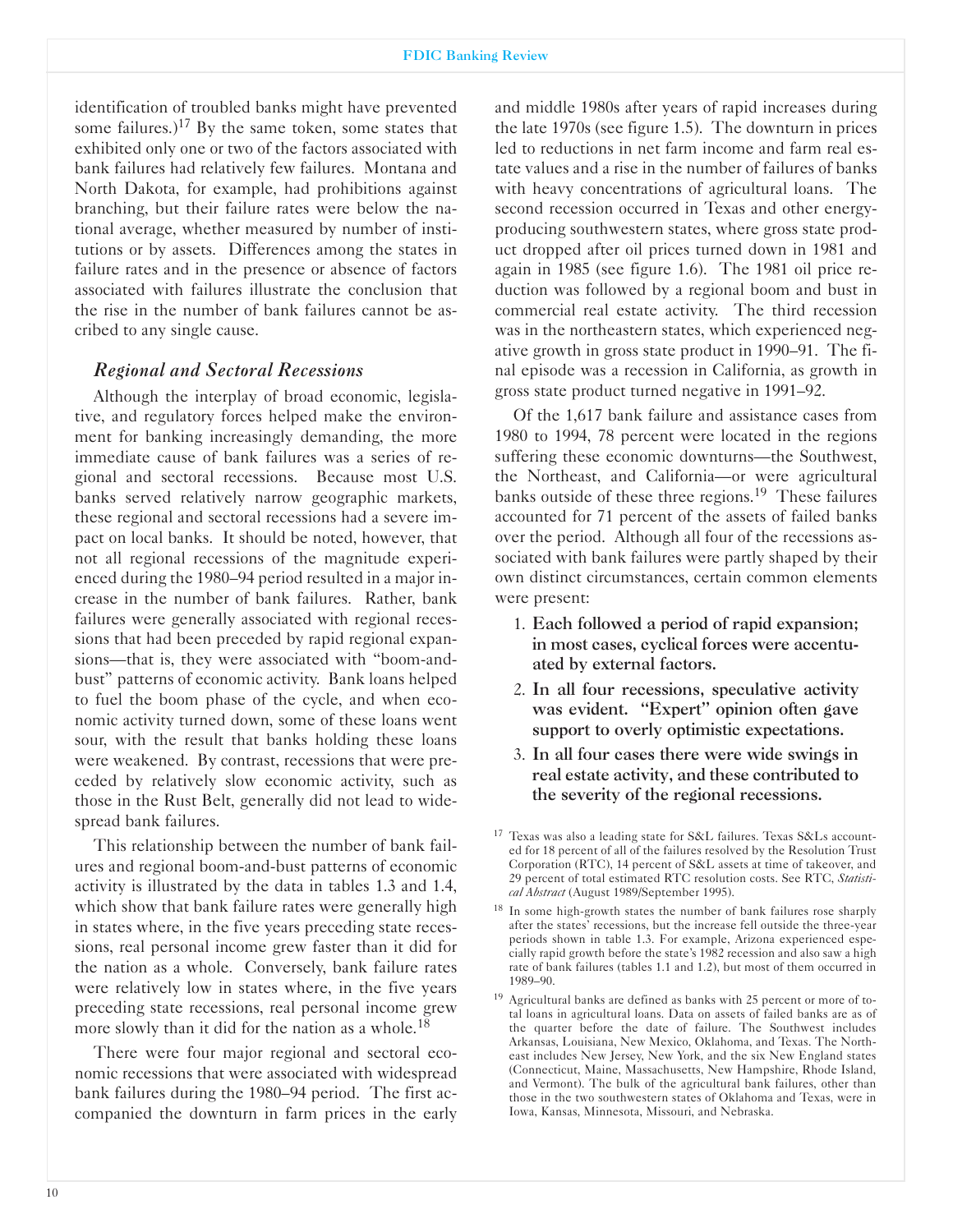|                      |                     | <b>Growth Rates of Real Personal Income</b>  |                             |                                           |                                                                           |
|----------------------|---------------------|----------------------------------------------|-----------------------------|-------------------------------------------|---------------------------------------------------------------------------|
|                      |                     |                                              | Five Years before Recession |                                           |                                                                           |
| State*               | Recession<br>Years† | State Growth Rate,<br><b>Recession Years</b> | State Growth<br>Rate        | <b>State Minus</b><br>U.S. Growth<br>Rate | Percent of Banks Failing<br>in Recession and Next 2<br>Years <sup>‡</sup> |
| Wyoming              | 1982-87             | $-3.03$                                      | 8.26                        | 5.05                                      | 18.52                                                                     |
| Nevada               | 1982                | $-0.17$                                      | 7.83                        | 4.62                                      | 8.33                                                                      |
| Oklahoma             | 1983-87             | $-1.42$                                      | 6.05                        | 3.78                                      | 20.83                                                                     |
| Alaska               | 1986-87             | $-5.46$                                      | 6.63                        | 3.75                                      | 50.00                                                                     |
| Arizona              | 1982                | $-0.18$                                      | 6.69                        | 3.49                                      | 0.00                                                                      |
| New Hampshire        | 1990-91             | $-0.43$                                      | 5.69                        | 2.50                                      | 19.51                                                                     |
| Louisiana            | 1983-87             | $-0.75$                                      | 4.69                        | 2.41                                      | 21.22                                                                     |
| Washington           | 1982                | $-0.24$                                      | 4.97                        | 1.76                                      | 0.93                                                                      |
| Maryland             | 1991                | $-0.33$                                      | 4.49                        | 1.61                                      | 1.92                                                                      |
| Texas                | 1986-87             | $-0.98$                                      | 4.43                        | 1.55                                      | 20.45                                                                     |
| Maine                | 1991                | $-2.15$                                      | 4.42                        | 1.54                                      | 5.13                                                                      |
| Vermont              | 1991                | $-1.45$                                      | 4.32                        | 1.44                                      | 6.25                                                                      |
| Connecticut          | 1991                | $-1.94$                                      | 4.30                        | 1.42                                      | 22.05                                                                     |
| California           | 1991                | $-1.04$                                      | 4.20                        | 1.32                                      | 7.26                                                                      |
| Oregon               | 1981-82             | $-2.40$                                      | 5.03                        | 1.21                                      | 14.63                                                                     |
| New Jersey           | 1991                | $-1.13$                                      | 3.89                        | 1.01                                      | 6.00                                                                      |
| Rhode Island         | 1991                | $-1.82$                                      | 3.79                        | 0.91                                      | 13.33                                                                     |
| Massachusetts        | 1991                | $-1.87$                                      | 3.79                        | 0.91                                      | 9.77                                                                      |
| New York             | 1991                | $-0.88$                                      | 3.71                        | 0.83                                      | 3.86                                                                      |
| Mississippi          | 1980                | $-1.09$                                      | 4.15                        | 0.42                                      | 0.00                                                                      |
| Arkansas             | 1980-82             | 0.27                                         | 4.14                        | 0.42                                      | 2.33                                                                      |
| Kentucky             | 1980-83             | 0.17                                         | 4.08                        | 0.36                                      | 0.58                                                                      |
| Tennessee            | 1982                | $-0.05$                                      | 3.12                        | $-0.09$                                   | 7.41                                                                      |
| West Virginia        | 1981-83             | $-0.73$                                      | 3.63                        | $-0.19$                                   | 0.84                                                                      |
| Illinois             | 1991                | $-0.09$                                      | 2.64                        | $-0.24$                                   | 0.55                                                                      |
| Missouri             | 1980-82             | 0.55                                         | 3.41                        | $-0.32$                                   | 0.69                                                                      |
| Wisconsin            | 1981-82             | $-0.22$                                      | 3.49                        | $-0.33$                                   | 0.00                                                                      |
| North Dakota         | 1985-88             | $-3.54$                                      | 2.28                        | $-0.38$                                   | 4.52                                                                      |
| Kansas               | 1980                | $-0.30$                                      | 3.32                        | $-0.41$                                   | 0.49                                                                      |
| Idaho                | 1982                | $-1.91$                                      | 2.79                        | $-0.41$                                   | 0.00                                                                      |
| Michigan             | 1991                | $-0.58$                                      | 2.41                        | $-0.47$                                   | 0.00                                                                      |
| Alabama              | 1982                | $-0.24$                                      | 2.72                        | $-0.48$                                   | 0.97                                                                      |
| Michigan             | 1980-82             | $-2.73$                                      | 3.12                        | $-0.60$                                   | 0.54                                                                      |
| Hawaii               | 1981                | $-0.63$                                      | 3.20                        | $-0.62$                                   | 0.00                                                                      |
| Indiana              | 1980-82             | $-1.39$                                      | 3.03                        | $-0.69$                                   | 0.49                                                                      |
| Iowa                 | 1979-85             | $-0.31$                                      | 1.83                        | $-0.79$                                   | 4.92                                                                      |
| Iowa                 | 1991                | $-0.39$                                      | 2.04                        | $-0.84$                                   | 0.18                                                                      |
| Montana              | 1980-82             | 1.21                                         | 2.87                        | $-0.86$                                   | $0.62\,$                                                                  |
| Nebraska             | 1979–83             | 0.24                                         | 1.67                        | $-0.96$                                   | 4.20                                                                      |
| Montana              | 1985-88             | $-0.17$                                      | 1.39                        | $-1.28$                                   | 4.79                                                                      |
| Ohio                 | 1980-82             | $-0.73$                                      | 2.41                        | $-1.31$                                   | 0.00                                                                      |
| Illinois             | 1980-82             | $-0.28$                                      | 2.34                        | $-1.38$                                   | 1.60                                                                      |
| South Dakota         | 1980-82             | $-1.38$                                      | 2.09                        | $-1.63$                                   | 1.30                                                                      |
| West Virginia        | 1987                | $-1.33$                                      | 0.51                        | $-2.65$                                   | 0.47                                                                      |
| North Dakota         | 1991                | $-2.50$                                      | 0.08                        | $-2.80$                                   | 0.00                                                                      |
| Iowa                 | 1988                | $-1.11$                                      | 1.01                        | $-3.09$                                   | 1.17                                                                      |
| District of Columbia | 1980                | $-2.94$                                      | $-0.08$                     | $-3.80$                                   | 0.00                                                                      |
| North Dakota         | 1979-80             | $-3.54$                                      | $-1.59$                     | $-4.21$                                   | 0.58                                                                      |

#### Table 1.3 Bank Failures and Growth Rates of Real Personal Income, by State, 1980-1994 (Percent)

*Note*: Data refer to all states that experienced a decrease in real personal income in any year from 1980 to 1992.

'States are ranked according to the magnitude of the difference between state growth rates and the U.S. growth rate in real personal income during the five years before state recessions.

tRecessions are defined as years in which personal income deflated by GDP deflator decreased. Recoveries are counted as having at least two consecutive years of growth in real personal income. In some states, therefore, personal income increased during a single year sufficiently to produce positive growth for the recession as a whole.

:Percent of banks failing is based on the number of banks existing as of December of the year preceding the recession.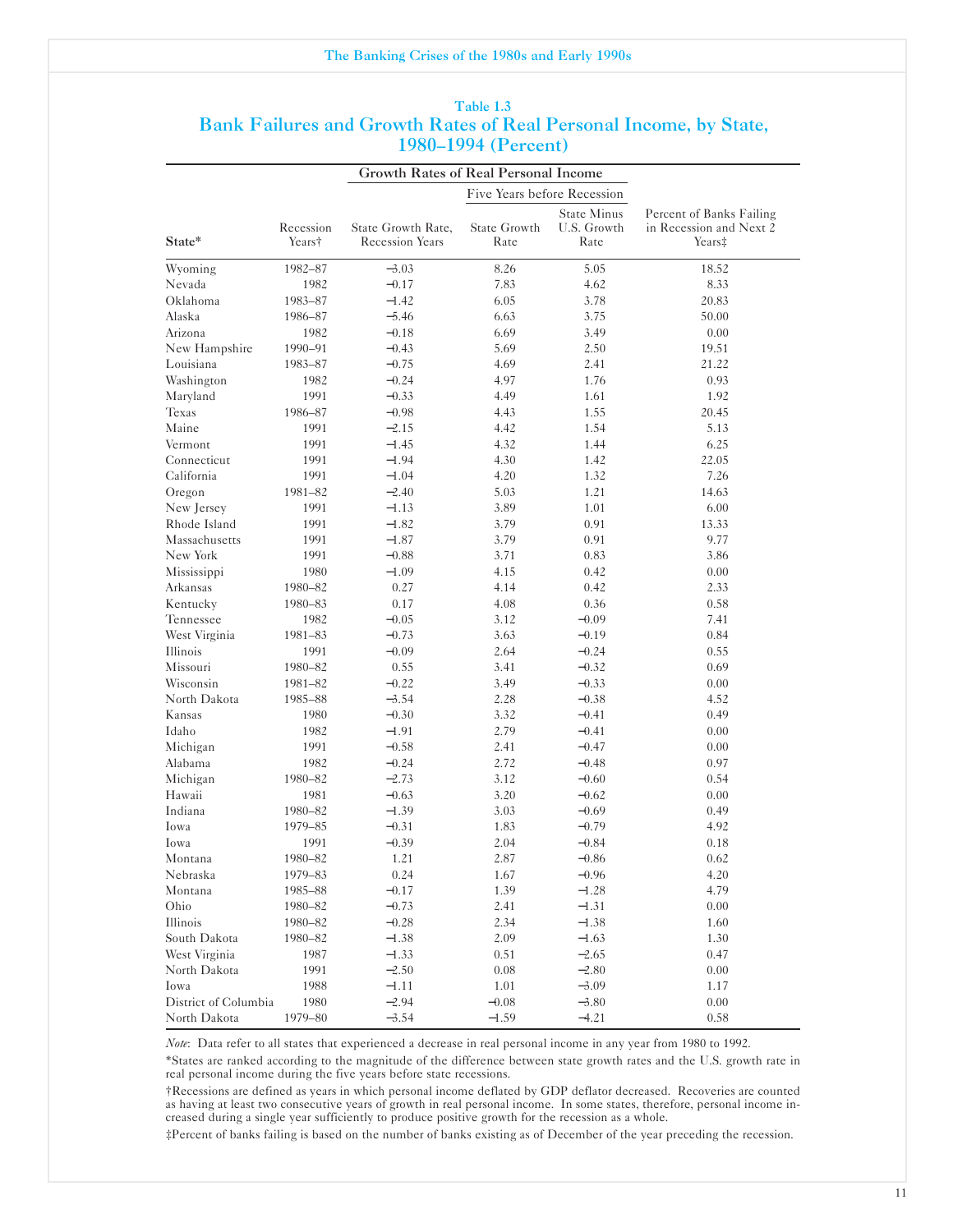|                                     | by State Recession Quartile<br>(Percent)                                                           |                                                                     |
|-------------------------------------|----------------------------------------------------------------------------------------------------|---------------------------------------------------------------------|
| <b>State Recession</b><br>Ouartile* | Average Difference between State<br>Growth Rate and U.S. Growth Rate,<br>5 Years before Recession† | Average State Bank Failure<br>Rate in Recession<br>and Next 2 Years |
|                                     | 2.79                                                                                               | 14.42                                                               |
| 2                                   | 0.71                                                                                               | 7.34                                                                |
| 3                                   | $-0.48$                                                                                            | 1.06                                                                |
|                                     | $-2.07$                                                                                            | 1.28                                                                |

| Table 1.4                                                      |
|----------------------------------------------------------------|
| <b>Bank Failures and Growth Rates of Real Personal Income,</b> |
| by State Recession Quartile                                    |
| (Percent)                                                      |

'State recessions are grouped in quartiles according to the magnitude of the difference between state growth rate and U.S. growth rate in real personal income from table 1.3.

tData are unweighted averages of individual state data.

## 4. Commercial real estate markets in particular deserve attention because boom and bust activity in these markets was one of the main causes of losses at both failed and surviving banks.

*Rapid expansion*. In the agricultural belt, increased farm production and purchases of farmland were stimulated by rapid inflation during the 1970s in the prices of farm products, a sharp run-up in farm exports, and widespread expectations of strong worldwide demand in the 1980s. But as farm exports declined and higher interest rates increased farm costs, the expansion gave way to a downturn. Similarly, in the Southwest (as well as other oil-producing areas around the world) strong worldwide demand for oil plus OPEC restrictions on supply led to a major rise in oil prices and strong economic expansion-but the weakening in oil prices after 1981 and their rapid drop in 1985 (brought on partly by the collapse of discipline in the international oil cartel) resulted in two economic downturns during the 1980s in the Southwest.<sup>20</sup> California enjoyed a rate of economic growth above the national average during the 1980s but was hit particularly hard during the 1991-92 national recession, partly because of cutbacks in defense spending. In the Northeast, growth rates in overall production were above the national average during 1982-88; the subsequent decline came about mainly because a local economic slowdown was followed—and aggravated—by the 1991–92 national economic recession and by a boom and bust in northeastern residential and commercial real estate activity.

*Speculative activity with "expert" support*. Speculative activity was reflected in a number of developments.

Farm real estate values showed an uninterrupted rise in the late 1970s and early 1980s, even though gross returns per acre for major crops were tracing a highly variable and generally downward trend.<sup>21</sup> In the Southwest, commercial construction and lending activity continued in major markets after vacancy rates began to soar. In many commercial real estate mortgage markets, underwriting standards were relaxed.<sup>22</sup> The presence of speculative activity was frequently mentioned in interviews conducted in 1995 by staff of the FDIC's Division of Research and Statistics as part of the research for this study.<sup>23</sup> (In all, approximately 150) bankers and regulators were interviewed in Atlanta, Boston, Dallas, Kansas City, New York, San Francisco, and Washington.) Numerous interviewees cited a belief common in the 1980s that the boom economies of this period had unlimited viability. They also noted that in many cases bankers were engaged in assetbased lending, relying on collateral values supported by inflationary expectations rather than by cash flows.

Examples of "expert" opinion that supported optimism included statements attributed to two secretaries

<sup>20</sup> See John O'Keefe, "The Texas Banking Crisis: Causes and Consequences, 1980-1989," *FDIC Banking Review* 3, no. 2 (1990).

<sup>&</sup>lt;sup>21</sup> In 1982, when land values reached their zenith, gross rates of return for corn and soybeans were less than two-thirds their 1970 levels and approximately one-third their 1973 levels.

<sup>22</sup> See O'Keefe, "The Texas Banking Crisis."

<sup>&</sup>lt;sup>23</sup> "Speculative activity" in this context is synonymous with economic "bubbles" defined as follows: "if the reason that the price is high today is *only* because investors believe that the selling price will be high tomorrow-when "fundamental" factors do not seem to justify such a price-then a bubble exists." See Joseph E. Stiglitz, "Symposium on Bubbles," *Journal of Economic Perspectives* 4, no. 2 (spring 1990): 13.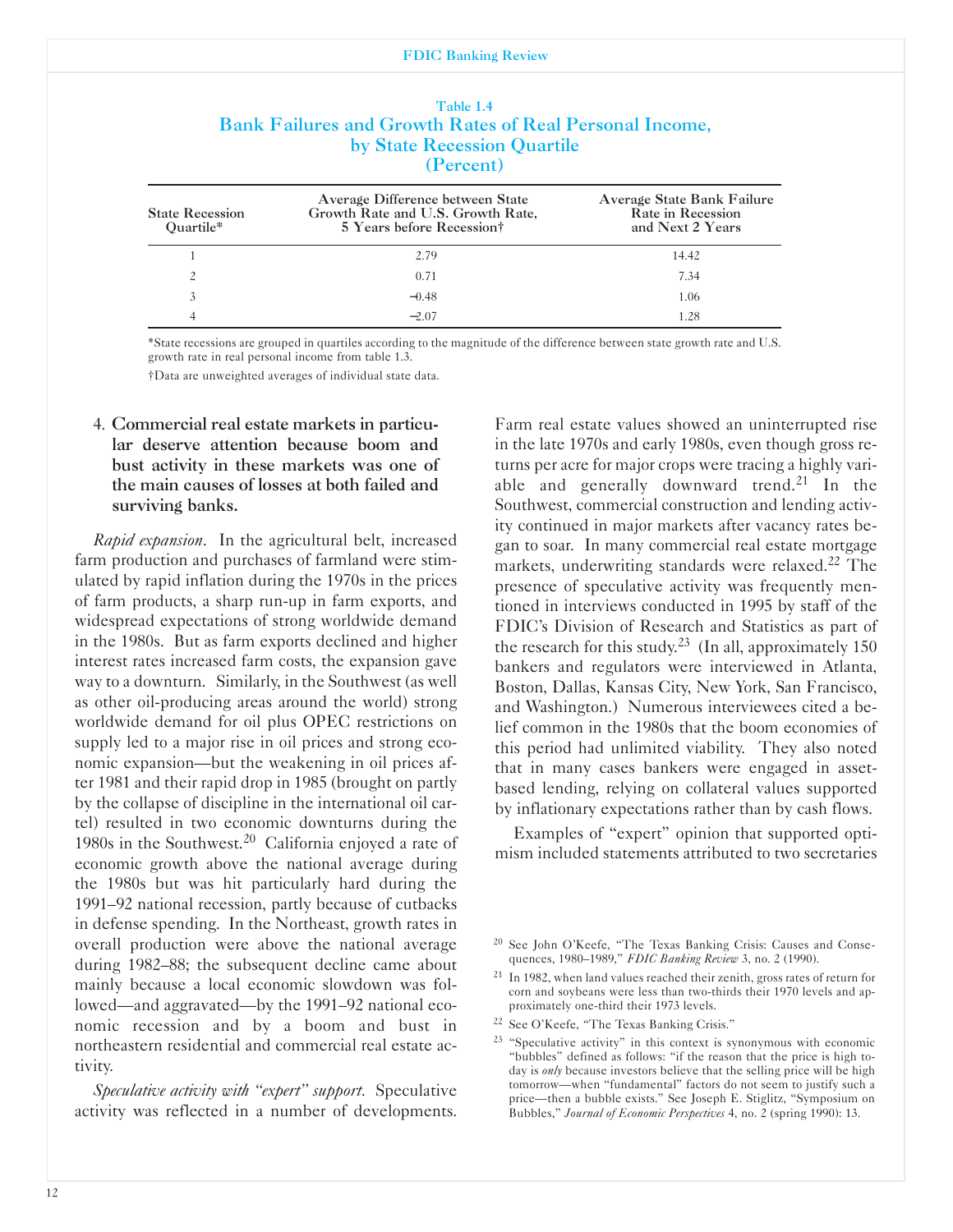



*Source: EconomicReport of thePresident*, 1986, 1996.

of agriculture24 and comments by many observers in the Northeast that the area's economy was diversified, mature, and largely immune to Texas-style real estate problems.25 Another example is provided by economists and other analysts, who as late as 1990 and 1991 were discounting the prospect of a bust in California home prices.

*�ide swings in real estate activity*. In the agricultural belt, prices of farmland were bid up during the 1970s by farmers and investors, who were responding to increases in the prices of farm products as well as expectations of continued strong foreign demand. Farmland values continued to rise until 1982, remained at high levels until 1984, and then collapsed (figure 1.5). In

<sup>25</sup> Interviews with regulators and bankers.

<sup>&</sup>lt;sup>24</sup> Robert Bergland, secretary of agriculture in 1980, said, "The era of chronic overproduction...is over." In 1972, then-Secretary of Agriculture Earl Butz is said to have advised farmers to plant "from fencerow to fencerow." (Both quotations are from Gregg Easterbrook, "Making Sense of Agriculture: A Revisionist Look at Farm Policy," *The Atlantic* 256 (July 1985): 63.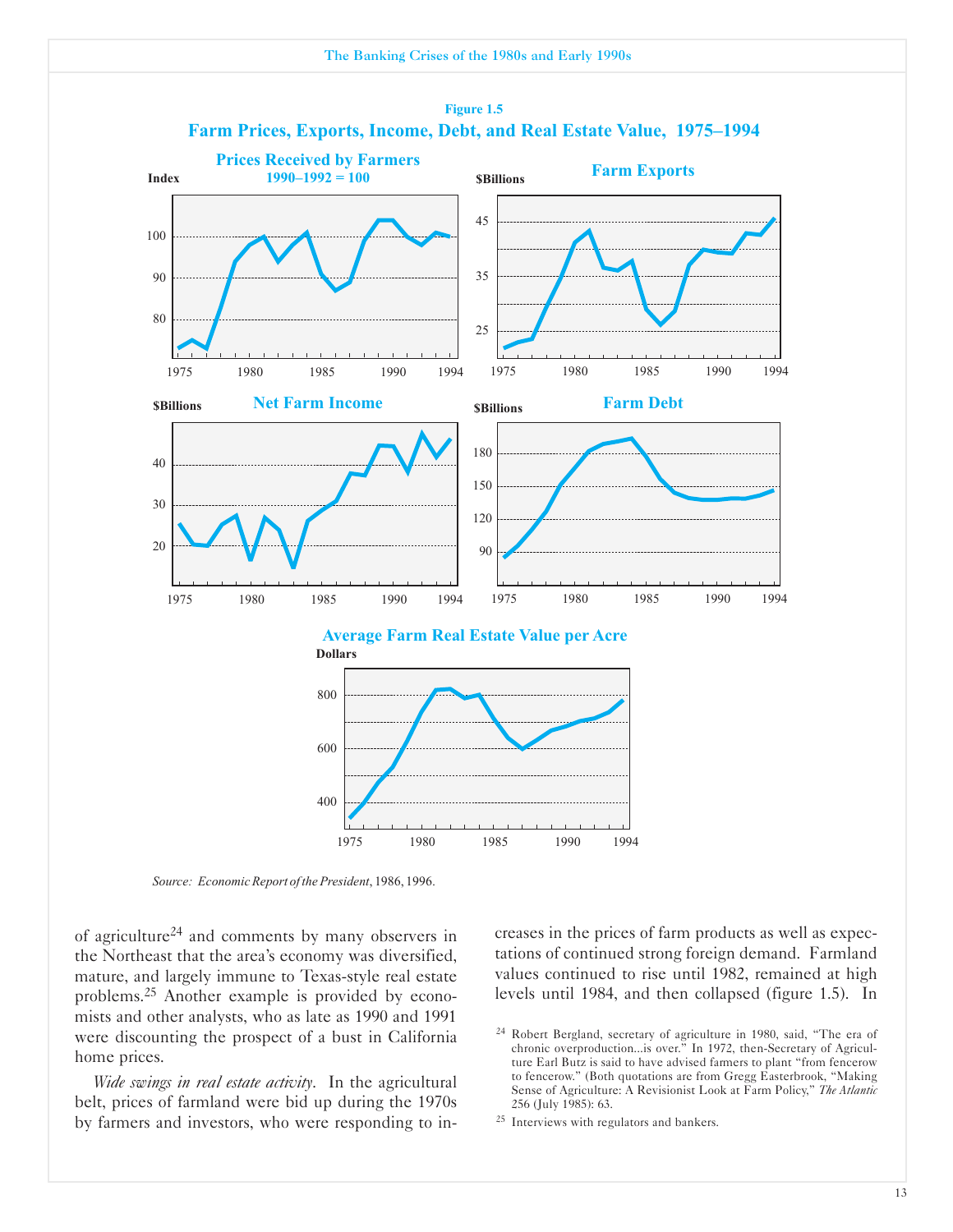

#### **Figure 1.6**



*Source:* U.S. Department of Commerce, Bureau of Economic Analysis.

the Southwest, both residential and nonresidential construction rose sharply during the early 1980s before falling precipitously later in the decade; these wide real estate swings followed the earlier oil-generated cycle and contributed to the second Southwest recession in the 1980s. In both the northeastern states and California, boom-and-bust real estate activity aggravated general state recessions in the early 1990s.

*Commercial real estate markets and bank losses*. Commercial real estate development is inherently risky, partly because of the long gestation period of many commercial construction projects. When completed projects finally come to market, demand conditions may have changed considerably from what they were at the time of conception. Another cause of risk is that many firms seeking commercial floor space are geographically mobile, so developers are affected by economic events not only in the project's proximity but in far-distant areas as well. In addition, commercial real estate projects tend to be highly leveraged, a condition that increases the volatility of returns. Relevant data on commercial real estate are often difficult to obtain because these markets are not highly organized and because transactions are often "private deals" whose crucial elements may not be publicly available. Finally, commercial loan contracts usually have nonrecourse provisions prohibiting lenders from satisfying losses from other borrower assets.

In the early 1980s, booming activity in commercial construction was supported by rapidly increased bank and thrift commercial mortgage lending. A major stimulus for this activity was provided by public policy ac-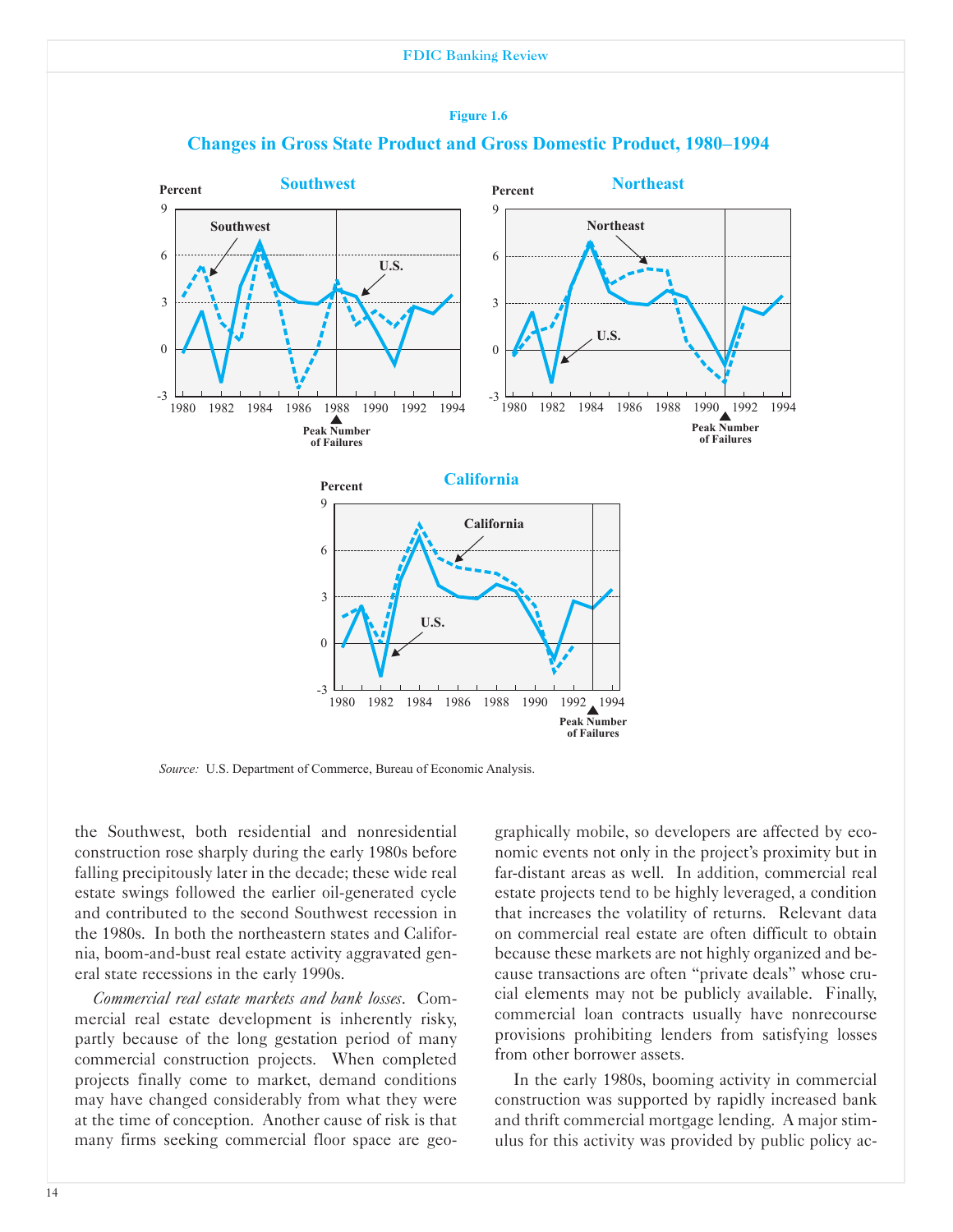tions: tax breaks enacted as part of the Economic Recovery Act of 1981 greatly enhanced the after-tax returns on real estate investment, and the Garn-St Germain Act expanded the nonresidential lending powers of savings associations. Competitive pressures, including those reflected in the reduced bank share of the market for business loans to large companies, also provided an important stimulus.

Many banks and thrifts moved aggressively into commercial real estate lending. During the 1980s, when total real estate loans of banks more than tripled, commercial real estate loans nearly quadrupled. As a percentage of total bank assets, total real estate loans rose from 18 to 27 percent between 1980 and 1990, while the ratio for nonresidential and construction loans nearly doubled, from 6 to 11 percent. A pervasive relaxation of underwriting standards took place, unchecked either by the real estate appraisal system or by supervisory restraints. Overly optimistic appraisals, together with the relaxation of debt coverage, of maximum loan-to-value ratios, and of other underwriting constraints, meant that borrowers frequently had no equity at stake, and lenders bore all of the risk.<sup>26</sup>

Overbuilding occurred in many markets, and when the bubble burst, real estate values collapsed. (The downturn was aggravated by the Tax Reform Act of 1986, which removed tax breaks for real estate investment and caused a reduction in after-tax returns on such investment.) At many financial institutions loan quality deteriorated significantly, and the deterioration caused serious problems. As discussed in detail below, banks that failed in the 1980s had higher ratios of commercial real estate loans to total assets than surviving banks. Failing banks also had higher ratios of commercial real estate loans to total real estate loans, of real estate charge-offs to total charge-offs, and of nonperforming real estate assets to total nonperforming assets.

# *Bank Performance in Regional and Sectoral Recessions*

The behavior of banks in the regions and sectors that suffered recessions during the 1980s also exhibited some common elements:

- 1. In the economic expansions that preceded these recessions, banks generally responded aggressively to rising credit demands.
- 2. Banks that failed during the regional recessions generally had assumed greater risks, on average, than those that survived, as measured by

ratios of total loans and commercial real estate loans to total assets. Banks that failed had generally not been in a seriously weak condition (as measured by equity-to-assets ratios) in the years preceding the regional recessions.

3. Banks chartered in the 1980s and mutual institutions converting to the stock form of ownership failed with greater frequency than comparable banks.

*Aggressive response*. In the case of agricultural banks, aggressive response is evident in the growth of farm loans, which increased rapidly and reached a peak in 1984, after the 1981 highs in prices received by farmers and net farm income and the 1982 high in farmland values. In Texas, banks responded to the rise in oil prices by rapidly increasing not only their commercial and industrial loans (including loans to oil and gas producers) but also the share of commercial and industrial loans in total bank assets. In most of the regions that underwent recessions, the aggressiveness of bank lending is evident as well in the rapid expansion in nonresidential mortgage lending and in the increased share of commercial mortgages in total bank assets.

*Risk taking and failure*. Banks that would fail during the 1980-94 period generally had higher ratios of total loans to assets and commercial real estate loans to assets throughout most of the period (see figures 1.7 and 1.8). (In this context, commercial real estate loans include construction loans, nonfarm nonresidential loans, and multifamily mortgages.) This was true for banks in the agricultural belt, the Southwest, the Northeast, California, and the total United States. In the agricultural belt, the Southwest, and the Northeast, banks that would fail during the regional recessions had significantly higher loans-to-assets ratios in the year before the recessions began (see table  $1.5$ ).<sup>27</sup> In the Northeast and Southwest, commercial mortgages were higher relative to total assets for failed banks. Banks that would fail also had lower equity-to-

<sup>&</sup>lt;sup>26</sup> These observations on underwriting practices reflect the comments of, and have been reviewed by, a number of FDIC examiners and supervisory personnel who were actively engaged in bank examination and supervision during the 1980s.

<sup>&</sup>lt;sup>27</sup> Regional recessions are considered to have begun in the agricultural belt in 1982 (following the 1981 high in prices received by farmers), in the Southwest in 1982 (after oil prices reached a peak in 1981), and in the Northeast and California in the first year of negative gross state product (figure 1.6).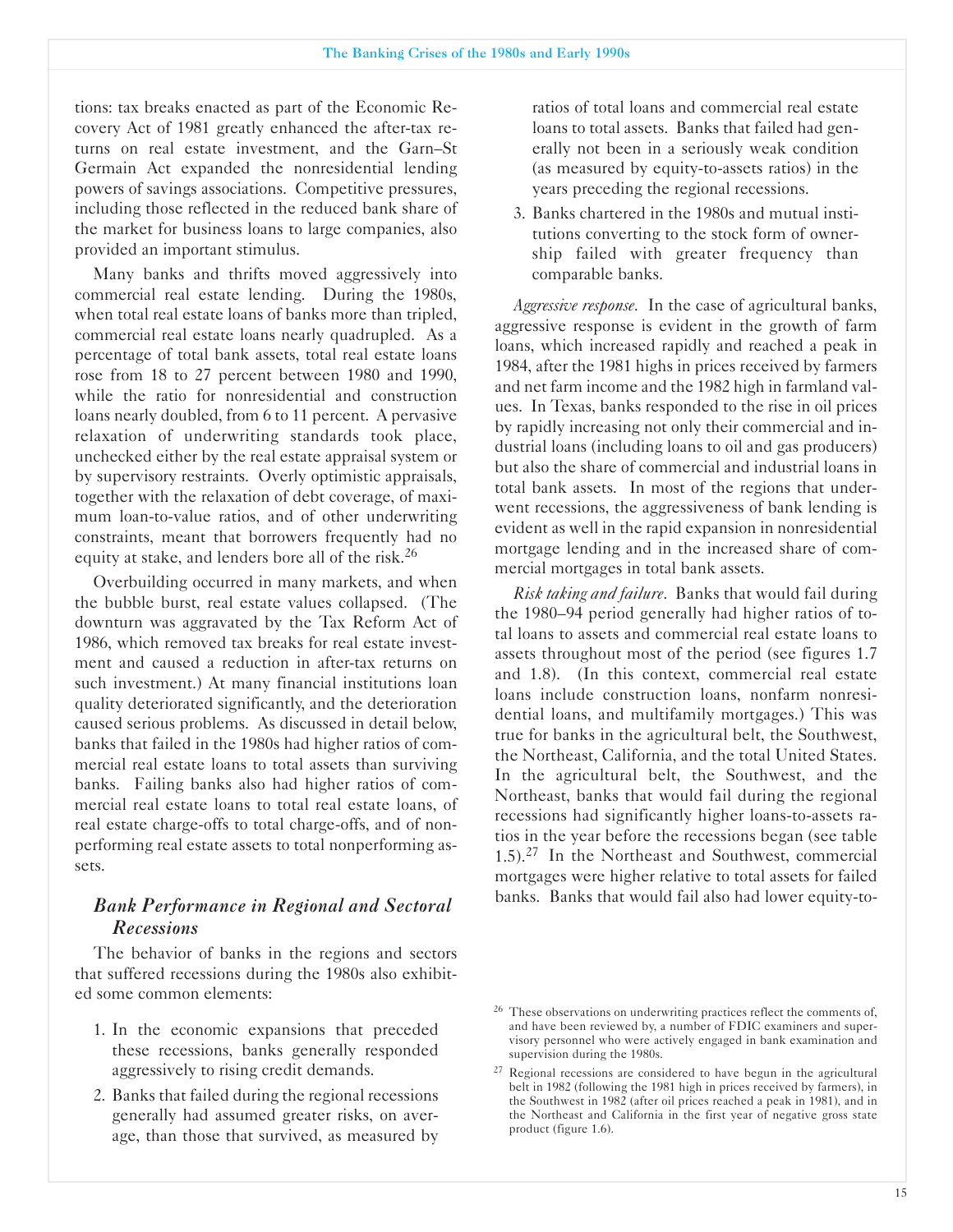

*Note:* Data are unweighted averages of individual bank ratios. Data for banks that subsequently failed are not shown for years when there were fewerthan ten banksthat would fail in subsequent years. Open-bank assistance cases are not counted asfailures.

assets ratios than survivors in the year before the recession.28 Three years before the onset of the regional recessions, banks that would fail likewise had significantly higher ratios of loans to assets, but these banks' equity-to-assets ratios-although somewhat lower than those of banks that would survive—were in the generally healthy range of nearly 7 percent to nearly 8 percent (table 1.5).

These results are generally consistent with the findings on measures of risk and condition summarized below in the section on off-site surveillance. As noted in that section, five years before their failure, banks that would subsequently fail differed little from banks that would survive in terms of equity-to-assets ratios and other measures of current condition. On the other hand, banks that would fail had higher loans-to-assets

<sup>&</sup>lt;sup>28</sup> The comparison in California is between failing and surviving banks with assets below \$300 million. All but one of the state's bank failures were in that asset-size group, while the total state data are dominated by California's four megabanks.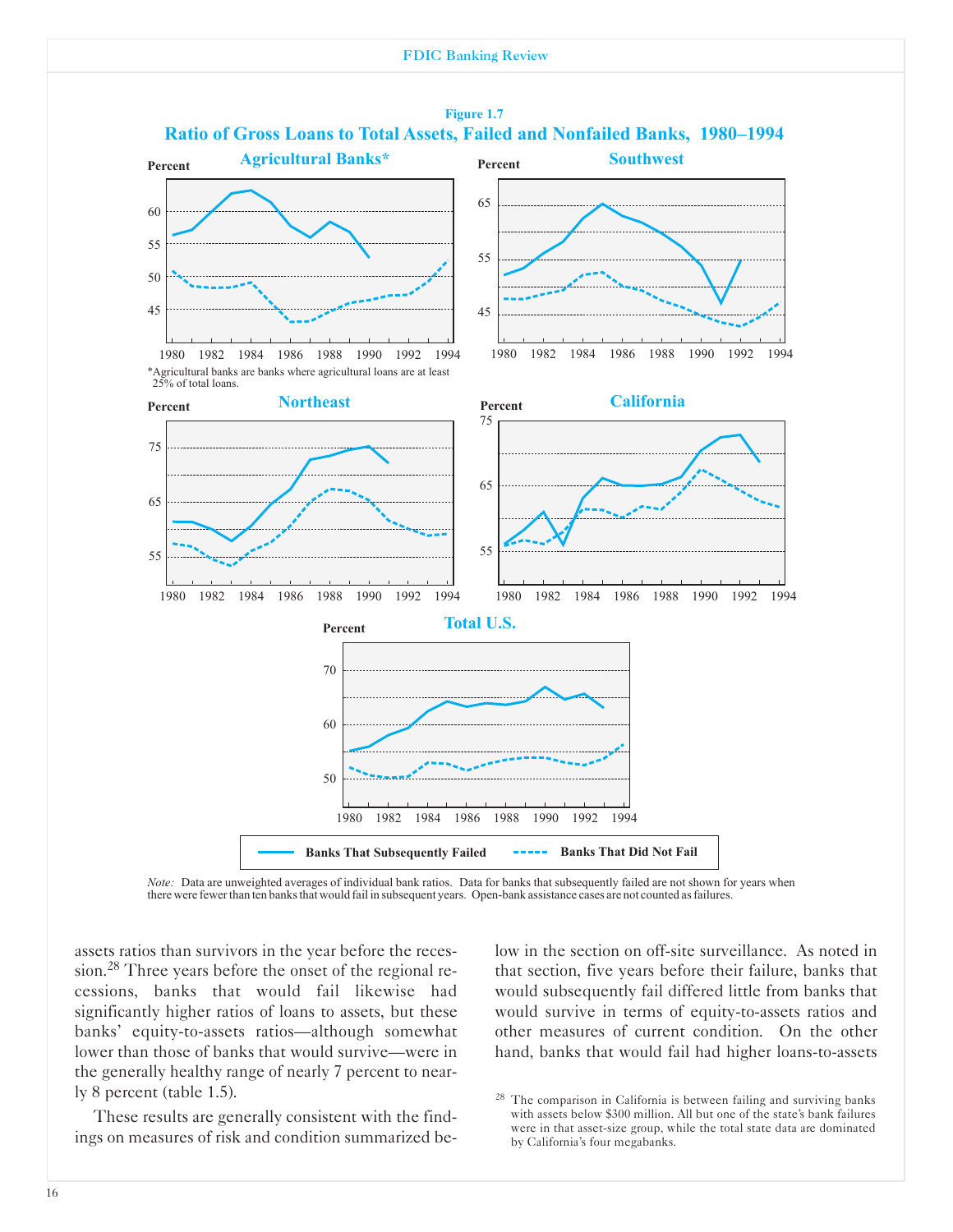

*Note:* Commercial real estate loans = construction loans + multifamily loans + nonfarm, nonresidential loans. Data are unweighted averages of individual bank ratios of commercial real estate loans to total assets. Data f failed are notshown for years when there were fewer than ten banksthat would fail in subsequent years. Open-bank assistance cases are not counted asfailures.

ratios than survivors, and high loans-to-assets ratios were the risk factor with the strongest statistical relationship to incidence of failure five years later.

Although high loan volumes were a prominent feature of failing banks from 1980 to 1994, they obviously were not an automatic route to failure. Banks earn income by managing risk, including risk of loan defaults. The averages of individual bank ratios discussed above obscure the fact that some banks that survived also had high concentrations of assets in total loans and/or commercial mortgages. Similarly, as noted below in the section on off-site surveillance, only a fraction of the banks with high loans-to-assets ratios would fail five years later. The conditions enabling many banks with high-risk financial characteristics to survive the recessions and avoid failure may include the following, among others: strong equity and reserve positions to absorb losses, more-favorable risk/return trade-offs, superior lending and risk-management skills, changes in policies before high risk was translated into severe losses, improve-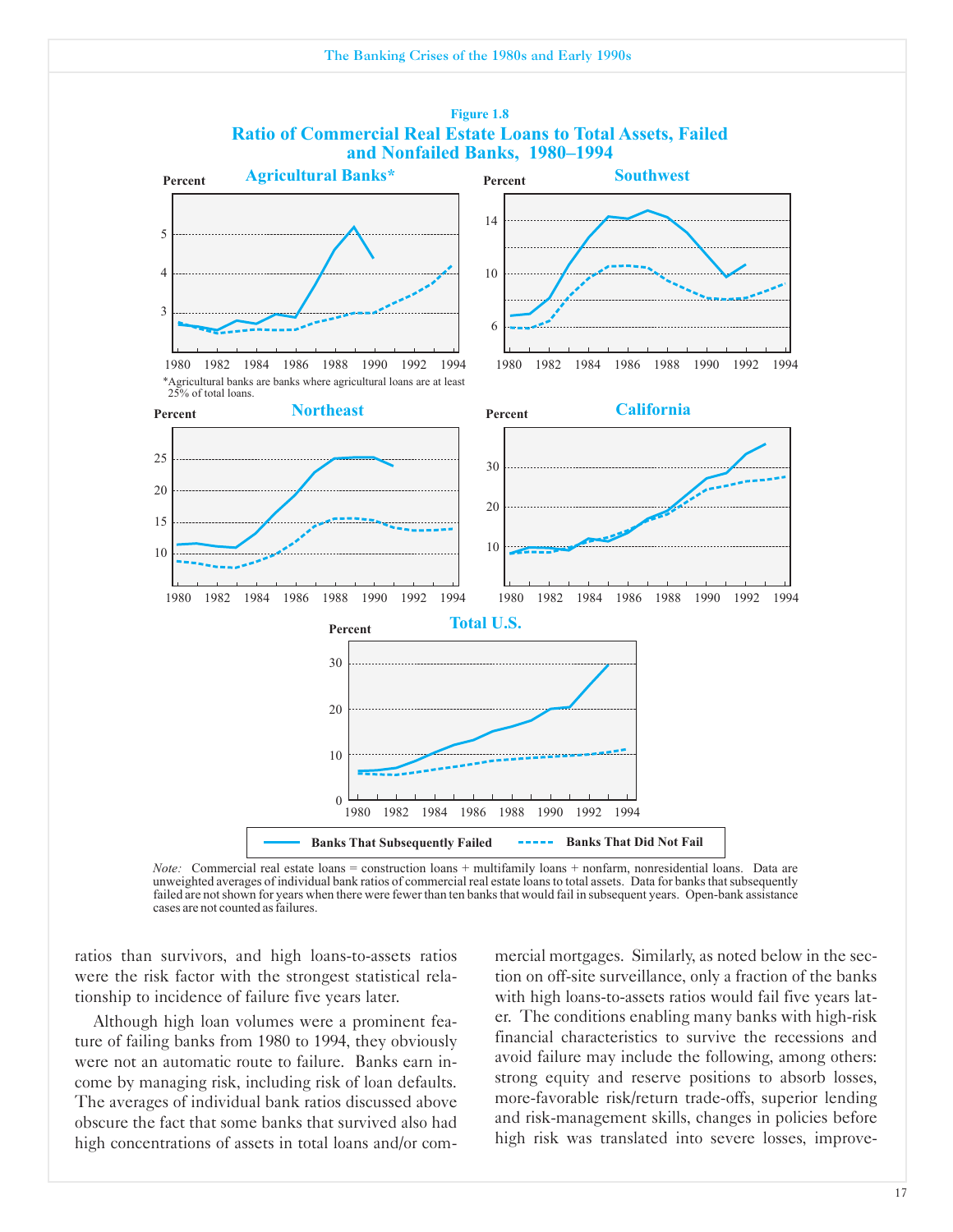#### Table 1.5 Selected Financial Ratios

## 1981 1989 1990 Agricultural Banks Southwest Banks Northeast Banks California Banks Ratio Failed Nonfailed Failed Nonfailed Failed Nonfailed Failed Nonfailed Equity/Assets 7.91% 8.30%\* 7.00% 7.63%\* 6.67% 9.21%\* 5.71% 10.47%\* Eq.+Loss Res./Assets 9.11 9.77\* 8.64 9.25\* 8.34 9.93 7.20 11.46\* Nonprfm Lns/Tot Lns NA NA NA NA 8.60 2.95' 6.23 2.39' ROA 1.26 1.33 1.22 1.38\* -1.68  $0.67^*$  -0.63 0.36 ROE 16.90 16.44 18.98 18.99 -23.65 6.73\* -7.78 9.88\* Loans/Assets 56.30 48.48\* 53.94 47.72\* 75.16 68.05\* 73.12 69.63 Comm. Mtgs/Assets 2.08 2.19 3.92 3.42\* 13.91 9.44\* 10.79 11.91

#### A. Failed and Nonfailed Banks 1 Year before Regional Recession

|  |  | B. Failed and Nonfailed Banks 3 Years before Regional Recession |  |  |  |  |  |  |
|--|--|-----------------------------------------------------------------|--|--|--|--|--|--|
|--|--|-----------------------------------------------------------------|--|--|--|--|--|--|

|                      | 1979                      |            |                        |            | 1987                   |            | 1988             |           |
|----------------------|---------------------------|------------|------------------------|------------|------------------------|------------|------------------|-----------|
|                      | <b>Agricultural Banks</b> |            | <b>Southwest Banks</b> |            | <b>Northeast Banks</b> |            | California Banks |           |
| Ratio                | Failed                    | Nonfailed  | Failed                 | Nonfailed  | Failed                 | Nonfailed  | Failed           | Nonfailed |
| Equity/Assets        | 7.39%                     | $7.87\%$ * | 6.94%                  | $7.45\%$ * | 7.96%                  | $8.86\%$ * | 6.95%            | 9.58%     |
| Eq.+Loss Res./Assets | 8.85                      | $9.45*$    | 8.45                   | $9.08*$    | 8.53                   | 9.37       | 8.02             | 10.52     |
| Nonprfm Lns/Tot Lns  | NA                        | NA.        | <b>NA</b>              | NA         | 1.70                   | $1.14*$    | 4.86             | $2.28*$   |
| <b>ROA</b>           | 1.15                      | $1.28*$    | 1.00                   | $1.28*$    | 0.62                   | $1.04*$    | 0.08             | $0.78*$   |
| <b>ROE</b>           | 16.10                     | 16.64      | 15.55                  | 17.80*     | 11.66                  | 14.32      | 2.29             | 10.85     |
| Loans/Assets         | 58.40                     | $55.56*$   | 53.42                  | $50.02*$   | 74.31                  | $66.33*$   | 68.72            | $63.01*$  |
| Comm. Mtgs/Assets    | 2.13                      | $2.42*$    | 3.99                   | 3.71       | 13.08                  | $8.25*$    | 7.78             | 8.76      |

*Note*: Data are unweighted averages of individual bank ratios. Asset and loan figures are yearend values of the given year, and equity figures are yearend of the previous year. Excluded were banks chartered within the specified year, banks that failed before the recession, and banks participating in the Net Worth Certificate Program. Nonperforming loans were not reported before 1982.

'Significant at 95 percent level

ments in local economic conditions, and timely supervisory actions. High lending volumes may lead to trouble if a bank achieves them by relaxing credit standards, entering markets where management lacks expertise, or making large loans to single borrowers, or if loan growth strains the bank's internal control systems or back-office operations. That such factors were present at many banks that failed from 1980 to 1994 has been suggested by numerous observers, including those interviewed during the research for this study.

*New and converted banks*. Approximately 2,800 new banks were chartered in the period covered by this study, 39 percent of them in the Southwest (notably Texas) and California. Of all the institutions chartered in 1980–90,<sup>29</sup> 16.2 percent failed through 1994, compared with a 7.6 percent failure rate for banks that were already in existence on December 31, 1979 (see table 1.6).30 Although the data are dominated by the Texas experience, in most areas banks chartered in the 1980s generally had a higher failure rate than banks existing at the beginning of the 1980s.31

In the Northeast, mutual savings banks that converted to the stock form of ownership represented a somewhat comparable phenomenon.<sup>32</sup> Of the mutuals that converted in the middle and late 1980s after state legislation permitted such action, 21 percent of the institutions existing at the end of 1989 failed in 1990-94.

- <sup>29</sup> The 1980-90 period was selected in this comparison to compensate roughly for the fact that banks chartered between 1991 and 1994 did not have as much chance to fail during the period through 1994.
- <sup>30</sup> A study of the Texas experience concluded that "the relatively high failure rate for newly established Texas banks can be explained by high-risk financial policies" (Jeffery W. Gunther, "Financial Strategies and Performance of Newly Established Texas Banks," Federal Reserve Bank of Dallas *Financial Industry Studies* [December 1990]: 13).
- <sup>31</sup> In the Southwest and Northeast, newly chartered banks failed with greater frequency than preexisting banks, whether "newly chartered" includes all banks chartered during the 1980-90 period or only those that were in existence for five years or less. In Southern California, however, failure rates for banks in existence for five years or less were lower than those for preexisting banks, whereas failure rates for all banks chartered in the entire 1980-90 period were higher.
- <sup>32</sup> Jennifer L. Eccles and John P. O'Keefe, "Understanding the Experience of Converted New England Savings Banks," *FDIC Banking Review* 8, no. 1 (1995): 1-18.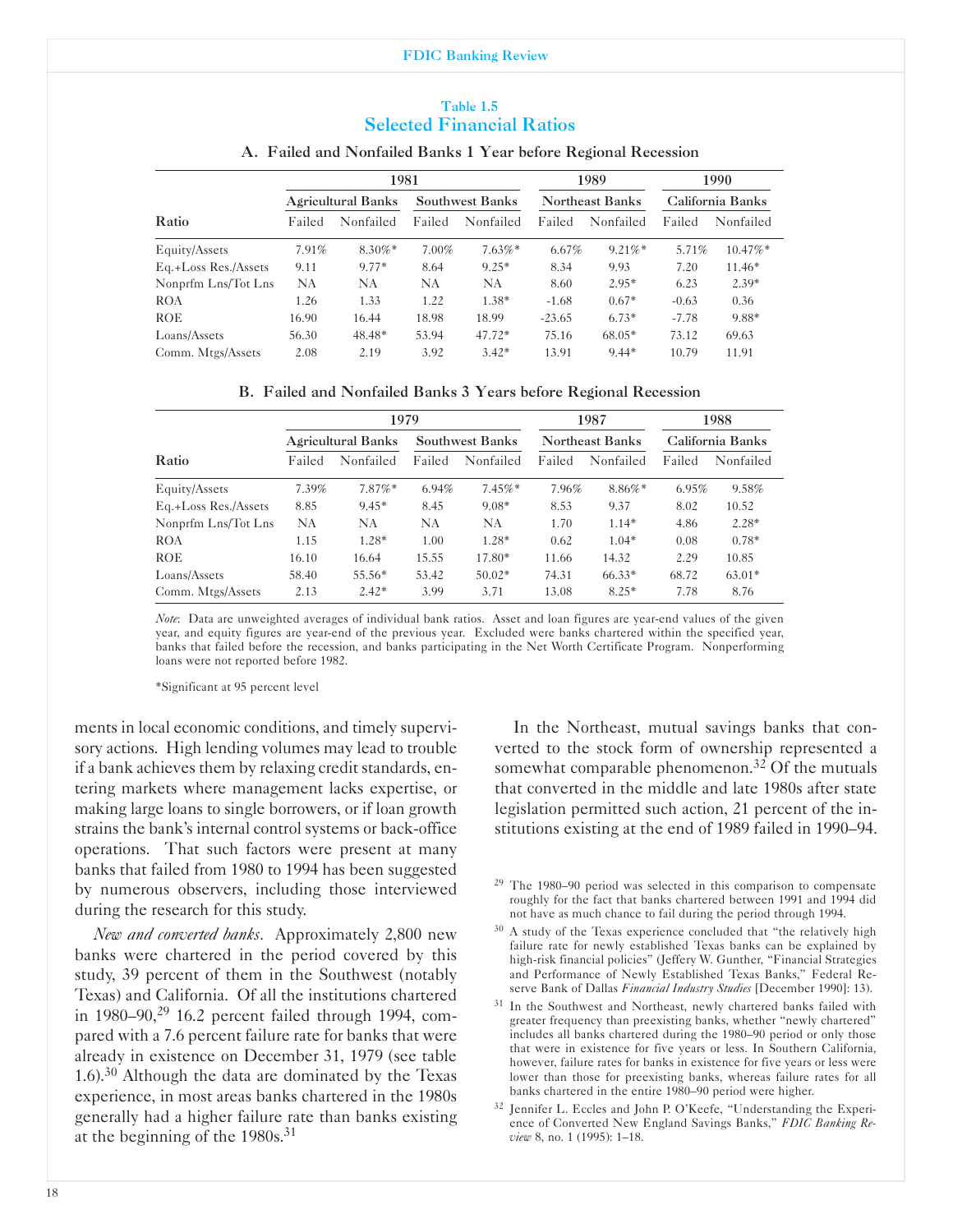|            | Banks Chartered, 1980–1990 |                |
|------------|----------------------------|----------------|
|            | Number Failed              | Percent Failed |
| Region     | 1980-1994                  | 1980-1994      |
| Southwest  | 248                        | 33.3           |
| Southeast  | 26                         | 4.3            |
| Northeast  | 38                         | 19.3           |
| California | 41                         | 13.1           |
| U.S.       | 420                        | 16.2           |
|            |                            |                |

#### Table 1.6 Failure Rates, Newly Chartered and Existing Banks

|  | Banks Existing on December 31, 1979 |  |
|--|-------------------------------------|--|
|  |                                     |  |

|            | Number Failed | <b>Percent Failed</b> |  |  |
|------------|---------------|-----------------------|--|--|
| Region     | 1980-1994     | 1980-1994             |  |  |
| Southwest  | 538           | 21.4                  |  |  |
| Southeast  | 77            | 3.1                   |  |  |
| Northeast  | 89            | 8.5                   |  |  |
| California | 31            | 12.8                  |  |  |
| U.S.       | 1,114         | 7.6                   |  |  |

This compared with 8 percent of the mutuals that existed as of the end of 1989 and had not converted, and 11 percent of the region's commercial banks (see table 1.7). New banks and converted mutuals highlighted in extreme fashion the problems confronting many other banks in the 1980s. These institutions had strong incentives to expand loan portfolios rapidly in order to leverage high initial capital positions, increase earnings per share, and meet stockholder expectations.33 In so doing, these institutions rapidly increased their lending in markets already experiencing vigorous competition and deteriorating credit standards. They combined powerful competitive pressures to assume greater risk with relative inexperience in a demanding new environment. Newly chartered banks began operations at a time when inexperience was a distinct liability, while many converted mutuals responded to internal and ex-

ternal pressures by entering unfamiliar markets or geographic areas. As a result, a disproportionate number of new and converted banks failed.

#### *Fraud and Financial Misconduct*

The precise role of fraud and financial misconduct as a cause of bank failures is difficult to assess. The consensus of a number of studies is that fraud and financial misconduct (1) were present in a large proportion of bank and thrift failures in the 1980-94 period, (2) contributed significantly to some of these failures, and (3) were able to take root because of the same man-

<sup>33</sup> Managers of savings banks that converted may also have been willing to take greater risks with their personal compensation than managers of banks that retained the mutual form.

#### Table 1.7 Failure Rates of Converted Mutual Savings Banks and Other Banks, Northeastern States

|                             | Commercial   |       | Savings Banks | Cooperative |       |
|-----------------------------|--------------|-------|---------------|-------------|-------|
|                             | <b>Banks</b> | Stock | Mutual        | $Banks*$    |       |
| Number Existing 12/31/89    | 588          | 149   | 211           | 101         | 1,049 |
| Number of Failures, 1990–94 | 65           | 32    | 16            |             | 118   |
| Percent Failed              |              |       | 8             |             |       |

*Note*: Data are for Connecticut, Maine, Massachusetts, New Hampshire, New Jersey, New York, Rhode Island, and Vermont. ' "Cooperative banks" is the term used for statechartered savings and loan associations in Massachusetts.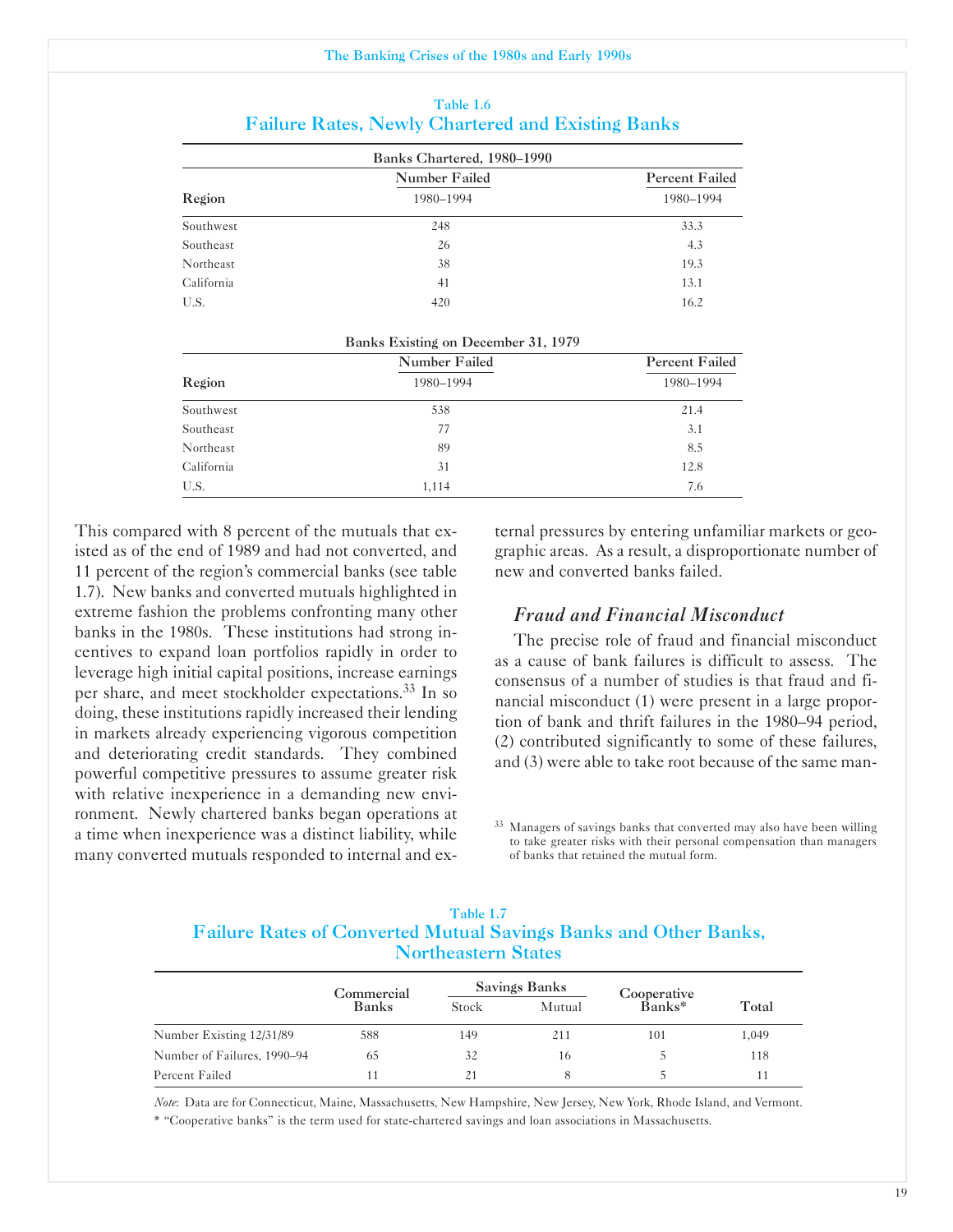agerial deficiencies and inadequate internal controls that contributed to the financial problems of many failed and problem institutions (apparently internal weaknesses left some institutions vulnerable not only to adverse economic developments but also to abuse and fraud). The studies also agree that the dollar impact of such activity is extremely difficult to estimate.

A 1988 OCC study of 162 national bank failures between 1979 and 1987 concluded that insider abuse was a significant contributing factor in 35 percent of the failures, and fraud in 11 percent. $34$  As for problem banks that recovered and survived, the OCC found that 24 percent of these banks had suffered from significant insider abuse, while none had significant problems with fraud. Another study, which drew on a number of analyses and reports prepared by Congress and the regulators, concluded that fraud and insider abuse contributed to between 33 and 50 percent of commercial bank failures and from 25 to 75 percent of thrift failures in 1980-88.35 A 1993 U.S. General Accounting Office (GAO) report pointed to the difficulties of quantifying the effects of fraud and to the wide variations in estimates of its impact.<sup>36</sup> Whereas the OCC study found that fraud played a significant role in 11 percent of national bank failures, the FDIC found that fraud and insider abuse were present in 25 percent of 1989 bank failures; and the Resolution Trust Corporation (RTC) reported in 1992 that potential criminal abuses by insiders contributed to 33 percent of RTC failed thrift cases. Finally, a 1994 GAO report indicated that FDIC investigators had found insider fraud to be a major cause of failure in 26 percent of a sample of 286 banks that failed in 1990-91 and insider "problems" (fraud, noncriminal abuses, and loan losses on insider loans) to be present in 61 percent.<sup>37</sup>

A number of factors make it difficult to measure the effect of fraud and abuse. First, some cases of fraud go undetected. Second, sometimes the line between poor business judgment and fraud is difficult to draw, as is the line between criminal and noncriminal activities. Third, the regulators and the Federal Bureau of Investigation do not maintain complete or consistent records on fraud convictions, reported incidents of fraud, and financial misconduct. Fourth, new legislation had effects that make comparisons over time difficult to draw: FIRREA and the Crime Control Act of 1990 increased the resources for detecting and reporting fraud and broadened the agencies' powers to deal with bank and thrift fraud. For all of these reasons, any attempt at precision would be unwarranted. However, it seems reasonable to infer that fraud and abuse not only were present in a large number of bank and thrift failures in

the 1980-94 period but also contributed to some of them.

## *Factors Associated with Bank Failures: Conclusion*

The preceding discussion points to a variety of factors-economic, financial, legislative, regulatory, supervisory, managerial-that contributed to bank failures during the 1980s. Not all observers subscribe to a multiple-cause interpretation of bank-failure history or to the particular set of multiple causes described in this study. Some place particular emphasis on one or two specific causes that they believe were especially influential. For example, bank regulators tend to place heavy weight on deficiencies in bank management.<sup>38</sup> Bankers tend to blame government policy and adverse changes in the economy. Journalists point to cases of malfeasance. Academic writers have placed special emphasis on the financial incentives facing bank owners and managers.

With respect to these last, a considerable body of academic literature has stressed the effect that flatrate deposit insurance (whose cost is unrelated to the level of risk assumed by individual institutions) had in encouraging moral-hazard risk taking and leading to depository-institution failures.<sup>39</sup> There seems little question that excessive risk taking by then-solvent banks contributed to bank failures and that flat-rate deposit insurance contributed to risk taking. However, singling out deposit insurance pricing as the principal explanation of bank failures seems unwarranted. Deposit insurance was available at fixed rates throughout most of the FDIC's history, but before the 1980s bank failures were few in number and were of-

- <sup>35</sup> Benton E. Gup, *Bank Fraud: Exposing the Hidden Threat to Financial Institutions* (1990).
- <sup>36</sup> U.S. General Accounting Office, *Bank and Thrift Criminal Fraud: The* Federal Commitment Could Be Broadened (GAO/GGD-93-48, January 1993).
- <sup>37</sup> U.S. General Accounting Office, *Bank Insider Activities: Insider Problems and Violations Indicate Broader Management Deficiencies* (GAO/GGD94 88, March 1994).
- <sup>38</sup> See OCC, *Bank Failure*, 5, 10: "The study showed that deficiencies within boards of directors and management were the primary internal problems of problem and failed banks . . . The evidence from healthy and rehabilitated banks also supports our hypothesis that economic conditions are rarely the primary factor in determining a bank's condition." See also Richard Duwe and James Harvey, "Problem Banks: Their Characteristics and Possible Causes of Deterioration," Federal Reserve Bank of Kansas City *Banking Studies* (1988): 3-11.
- <sup>39</sup> See discussion below of moral hazard ("Role of Deposit Insurance").

<sup>&</sup>lt;sup>34</sup> Office of the Comptroller of the Currency, *Bank Failure: An Evaluation of the Factors Contributing to the Failure of National Banks* (1988).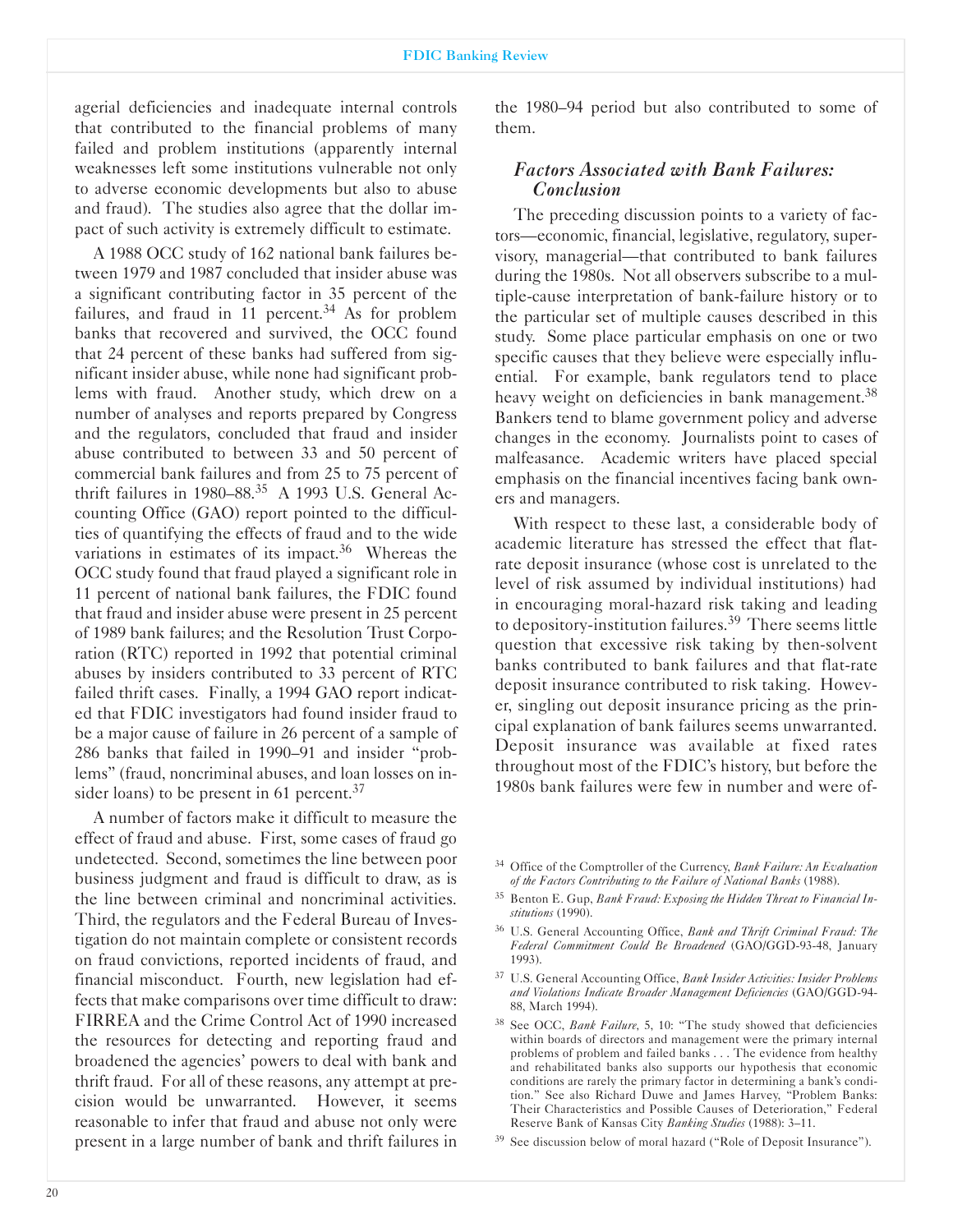ten caused by fraud rather than by financial risk taking. It was changes in the marketplace (increased competition, downward pressure on profits, lifting of legal restraints, and so forth) that created the environment in which increased risk taking (including exploitation of flat-rate deposit insurance) became advantageous or necessary for many banks.

Furthermore, as mentioned above, although banks that failed had generally assumed greater risk before their failure, many other banks with similar risk profiles did not fail. In the case of these surviving banks, the effects of risk taking, including risk taking stimulated by underpriced deposit insurance, were apparently offset by other factors, including superior risk-management skills. The absence of these offsetting factors should therefore be considered more important causes of bank failures. Moral-hazard risks appear to have had greater significance in the savings and loan industry than in the banking industry; this was mainly because thrift regulators permitted (or were forced by a depleted insurance fund to permit) a large number of thrifts to operate for lengthy periods with little or no equity, a situation that produced extraordinary incentives for risk taking.

The academic literature has also produced a second, alternative explanation of the incentives facing solvent banks, focusing on issues related to the control of banks exercised by owners and managers.40 According to this view, managers rather than owners make lending decisions. If managers are entrenched (imperfectly controlled by owners), they may make decisions that are at odds with the interests of stockholders. According to this view, in periods (such as the 1980s) when the lending opportunities for banks were reduced as a result of the loss of market share in financing large businesses, some managers sought to preserve their perquisites by shifting lending to risky loans-a shift that led to loan losses and reductions in capital. Focusing on the sometimes different incentives of managers and owners is useful for understanding variations in the behavior of different institutions. However, it is not clear that such differences played a leading role in the increased number of bank failures. Many managers may have believed that maintaining their reputations and future employment prospects would best be served by risk-averse policies that avoided the failure of their institution. Furthermore, some "entrenched" managers of solvent institutions (for example, managers of savings banks that retained the mutual form) seem to have operated their institutions relatively conservatively in the late 1980s.<sup>41</sup>

A third view of the role of incentives in explaining risk taking by banks draws an analogy between federal deposit insurance and a trilateral performance bond in which the insurance agency provides a bond that protects depositors against poor performance by the bank.42 This view emphasizes incentive conflicts between various parties: for example, bank owners and managers, stakeholders in insured institutions and managers of the insurance agency, insurance agency managers and elected government officials, elected government officials and taxpayers. In this setting, regulators lack the incentives to enforce effective loss-control measures (capital requirements, monitoring, etc.) that are opposed by the regulated industry or "threaten a regulator's ability to mask poor performance."<sup>43</sup>

These academic views share an emphasis on the sometimes conflicting incentives of bank owners, managers, regulators, and others as the principal explanation of insufficiently restrained bank risk taking. They also share the view that bank risk is essentially endogenous, arising from factors internal to the banking and regulatory systems, including mispriced deposit insurance, inadequate owner-control of bank managers, or more general principal-agent problems among various parties involved in or affected by deposit insurance and bank regulation. The importance of exogenous factors (the economy, financial markets, etc.) is correspondingly diminished in explaining bank risk taking and failures.

<sup>40</sup> Gary Gorton and Richard Rosen, "Corporate Control, Portfolio Choice, and the Decline of Banking," *Journal of Finance* (December 1995): 1377-410. Gorton and Rosen conclude that issues of corporate control are more important than moral hazard in determining the behavior of solvent institutions. In the case of insolvent institutions, managers and owners have identical interests and behave in the manner suggested by the moral-hazard principle. Another study, based on experience in the 1990s, concluded that the relationship between corporate structure and risk is significant only at low-franchise-value banks where moralhazard problems are most severe and conflicts between owner and manager risk preferences are therefore the strongest. See Rebecca S. Demsetz, Marc R. Saidenberg, and Philip E. Strahan, "Agency Problems and Risk Taking at Banks," Staff Report, Federal Reserve Bank of New York, September 1997.

<sup>&</sup>lt;sup>41</sup> As noted before, mutual savings banks that converted to the stock form failed with greater frequency in the late 1980s and early 1990s than mutuals that retained the mutual form. Mutual savings banks had no stockholders and were governed by self-perpetuating boards of trustees or directors, which in some cases were dominated by their chief executive officers; managers of such institutions might reasonably be considered entrenched in the sense of being imperfectly controlled.

<sup>&</sup>lt;sup>42</sup> Edward J. Kane, "Three Paradigms for the Role of Capitalization Requirements in Insured Financial Institutions," *Journal of Banking and Finance* 19 (1995): 431-59.

<sup>43</sup> Ibid., 447.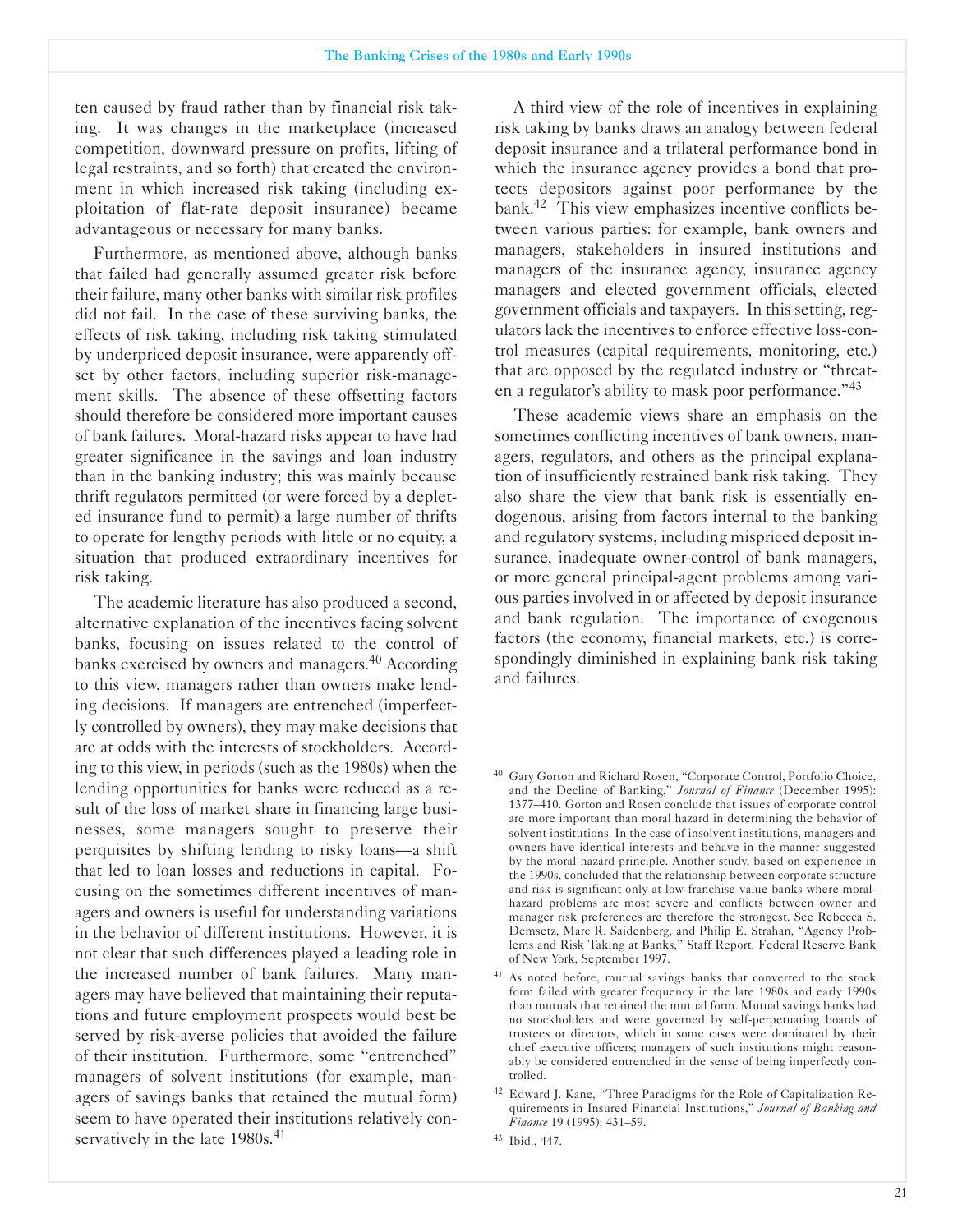Ultimately, the role of financial incentives in bank failures is inseparable from the role of broader economic, financial, legislative, and regulatory factors; the extent to which flat-rate deposit insurance pricing, for example, led to excessive risk taking and widespread failures apparently depended on the circumstances. The multiple-cause explanation appears to be a more plausible reading of the history of the 1980s. According to this view, the rise in the number of bank failures was caused by a variety of factors internal and external to the industry.<sup>44</sup> This is not to say that failures were due merely to "bad luck," with everything going wrong at the same time. More realistically, the preconditions for a rise in the number of bank failures were present well before the 1980s. These preconditions included, among others, a structure of banking laws that inhibited competition, geographic diversification of risks, and consolidation of units. They also included managerial attitudes and regulatory provisions that reflected the relatively benign pre1980 environment for banking when failures were rare, and a system of flat-rate deposit insurance premiums that was tenable when other incentives and opportunities for risk taking were weak. The localized nature of many banks and a lack of experience with hard times left them vulnerable to external shocks and regional and sectoral recessions. Under the pressure of increased competition, many banks assumed greater risks, and as long as they remained solvent and profitable they were insufficiently restrained by the supervisory authorities. When the economic, financial-market, and competitive environment turned markedly less favorable for banks and some government policy actions (principally ill-timed deregulation and tax changes) exacerbated the situation, the preconditions were translated into increased numbers of bank failures. Which banks failed and which banks survived in an increasingly demanding environment was largely determined by an individual bank's circumstances, particularly variations in the levels of risk it assumed, its success (or lack thereof) in operating with high risk levels, the overall strength of its management, good or bad fortune, and (in some cases) the presence or absence of fraud and misconduct.

# *Regulatory and Supervisory Issues Raised by the Experience of the 1980s*

The principal regulatory and supervisory issues arising from the experience of the 1980s include the role of deposit insurance, the treatment of large-bank failures, the use of forbearance, the impact of Prompt Corrective Action, and the effectiveness of supervisory tools—examination, enforcement, and off-site surveillance.

## *Role of Deposit Insurance*

Deposit insurance has often been described as involving a trade-off between stability and moral hazard.<sup>45</sup> On the one hand, by protecting depositors against loss, deposit insurance virtually eliminates the risk of bank runs and disruptive breakdowns in bank lending. On the other hand, by assuming the risk of losses that would otherwise be borne by depositors, deposit insurance eliminates any incentive for insured depositors to monitor bank risk and permits bank managements to take increased risks. Because of deposit insurance, banks are able to raise funds for risky projects at costs that are not commensurate with the risk of the projects, a situation that may lead to the misallocation of resources and to failures.46 Moral hazard is a particularly serious concern if the bank is insolvent or close to insolvency, in which case the owners have strong incentives to make risky investments because profits accrue to the owners, whereas losses fall on the insurer. (On the other hand, risk taking may be restricted if the bank has sufficient franchise value, defined as the present value of future income expected to be earned by the bank as a going concern.) In principle, the insuring agency can protect itself by requiring deductibles (equity positions) so that owners have their own funds at risk and by charging premiums commensurate with the risk assumed by the various banks. However, because it is difficult to identify indicators that give accurate advance warning of future distress, moral-hazard problems are inherent in deposit insurance, as in other types of insurance.<sup>47</sup> Deposit insurance suffers from the additional problem that it insures

- <sup>44</sup> A study by the FDIC Office of Inspector General (OIG) of the 13 bank failures in 1994, when conditions for banking were much different from in the 1980s, concluded that in a majority of cases problems were evident in loan underwriting, credit concentrations, high overhead, imprudent management, and external economic factors. Less common or critical factors were financial derivatives, volatile deposits, cross-guarantee assessments, and newly chartered banks. See FDIC Office of Inspector General, *1994 Failed Banks Trend Analysis* (1995), 2. Similar results were found for 6 failures in the OIG's *1995 Failed Banks Trend Analysis* (1996).
- <sup>45</sup> Arthur J. Murton, "Bank Intermediation, Bank Runs, and Deposit Insurance," *FDIC Banking Review* 2, no. 1 (1989): 1-10. The term "moral hazard" has been defined as "a description of the incentive created by insurance that induces those insured to undertake greater risk than if they were uninsured because the negative consequences are passed through to the insurer" (Congressional Budget Office, *Reforming Federal Deposit Insurance* [September 1990], 163).
- <sup>46</sup> In principle, owners of marginally solvent nonbank firms may also have incentives to take greater risk, but they are generally constrained by uninsured creditors.
- <sup>47</sup> The unreliability of ex ante risk measures has been attributed to information asymmetries between the insured and the insurer, whereby the former is seen to be better informed about his or her risky behavior.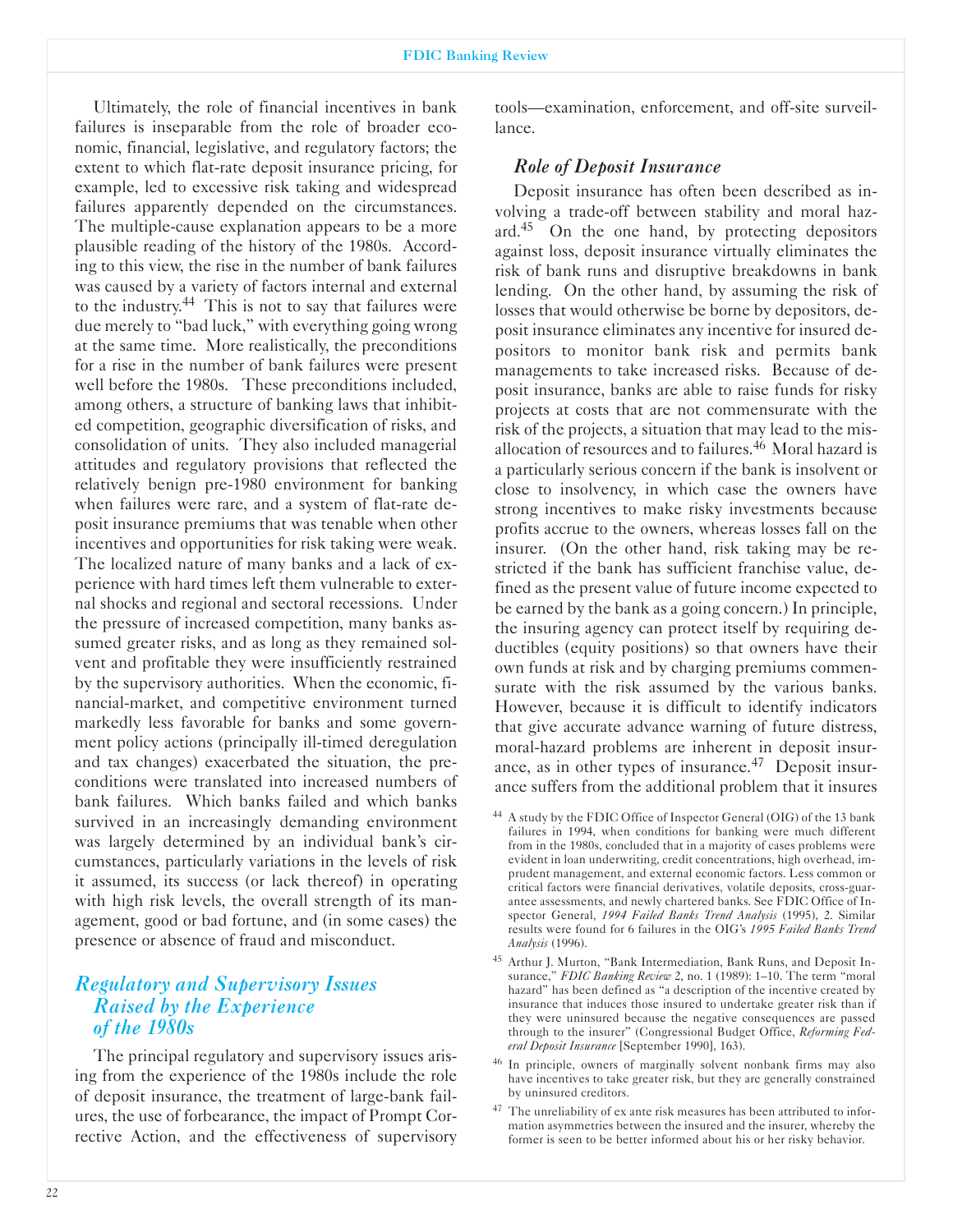against losses that are not independent but are interrelated through the effects of cyclical economic activity and the possibility of contagious bank runs.

During the 1980s, the balance in this trade-off was generally tipped in favor of stability. In this respect, regulatory policy was eminently successful; despite an unprecedented number of bank and thrift failures, there was no evidence of serious runs or credit-flow disruption at federally insured institutions. Stability was achieved, it should be noted, at substantial cost to surviving institutions and to their customers (assuming the institutions passed on at least part of the burden of increased assessments). In the case of thriftinstitution failures, some of the costs were borne by taxpayers as well. The estimated total cost of FDIC failed-bank resolutions in  $1980-94$  is \$36.3 billion. The estimated cost of the savings and loan debacle is \$160.1 billion, of which an estimated \$132.1 billion was borne by taxpayers.<sup>48</sup>

In contrast, the record of regulators with respect to controlling risk taking was mixed-and in the case of still-profitable and solvent banks, often unfavorable. Here a distinction must be made between controlling the risky behavior of profitable, solvent banks and controlling risk taking by problem banks that already face the near-term prospect of insolvency and failure. The record of the 1980s seems clear on this point. The regulators were reasonably successful in modifying the behavior of officially designated problem banks so as to reduce the prospects of their failure or the cost to the insurance fund if failure occurred. The regulators were less successful in constraining risk taking by still-profitable and healthy banks, partly because there were no reliable, generally accepted, forward-looking measures of risk.

There are three traditional means of controlling moral hazard: (1) examination and supervision; (2) regulatory capital requirements and risk-based deposit insurance premiums; and (3) uninsured depositor and creditor discipline.49 In varying degrees and at various times, all three of these means were operating imperfectly in the 1980s. As discussed below, examination of many banks was infrequent in the early and middle 1980s, with the result that the consequences of risky behavior and other problems were not always identified on a timely basis. Although for some time regulators had been using capital standards to assess the condition of banks, uniform minimum capital requirements covering all banks were not adopted until 1985, and risk-based capital requirements not until 1990. Most bank failures were resolved through purchaseand-assumption transactions or open-bank assistance

agreements that protected uninsured depositors and nondeposit creditors and therefore fostered the belief that all deposits of large banks were 100 percent insured. This belief severely limited the discipline that depositors might otherwise have exerted on the behavior of banks.

More specifically, supervisory restraints did not prevent the speculative binge of commercial real estate and other risky lending by solvent banks in many regions of the country in the 1980s. Regulators apparently believed that as long as risky behavior was profitable, they had limited leverage to restrain such behavior. Examiners interviewed for this study stated that as long as the banks were profitable, it was difficult to persuade bank managements or their own superiors in the regulatory agencies that problems could lie ahead. When risky behavior resulted in actual losses, regulators were more effective, but often by that time the damage had been done.

Part of the problem was the absence of explicit penalties or costs to make risky behavior less attractive—penalties and costs such as risk-based premiums and capital requirements that, as stated, were not adopted until late in the period. Earlier adoption of uniform capital requirements and risk-based premiums would have improved the position of the bank regulators but might still have been insufficient to curb the excessive risk taking in the 1980s. As noted, capital regulation is a principal means of restraining risky behavior, but equity-to-assets positions are lagging indicators of a bank's risk profile and therefore poor indicators of the risk of failure several years before the fact. Current risk-based capital standards, which differentiate among broad asset categories, permit considerable shifting toward riskier lending within categories without requiring additional capital, while higher risk-

<sup>&</sup>lt;sup>48</sup> The savings and loan cost figure includes the costs of the FSLIC and the RTC plus tax benefits under FSLIC assistance agreements, but excludes potential costs from supervisory goodwill claims. See U.S. General Accounting Office, Resolution Trust Corporation's 1995 and *1994 Financial Statements* (July 1996), 13.

<sup>49</sup> See Murton, "Bank Intermediation." A study of Texas banks concluded that "the propensity to engage in risky activities depends on more than just changes in capital. A bank's current risk influences the response of bank lending to changes in capital. As long as banks possessed the ability to expand their lending, lower growth rates of capital were associated with larger increases in lending, as moral hazard would suggest. However, once banks were more exposed to risk, those institutions with lower capital growth recorded statistically insignificant differences in lending compared to those banks with greater increases in capital. While this latter finding is inconsistent with moral hazard, it points out the potential importance of both regulatory and liquidity constraints at work" (Jeffery W. Gunther and Kenneth J. Robinson, "Moral Hazard and Texas Banking in the 1980s," Federal Reserve Bank of Dallas *Financial Industry Studies* [December 1990]: 6).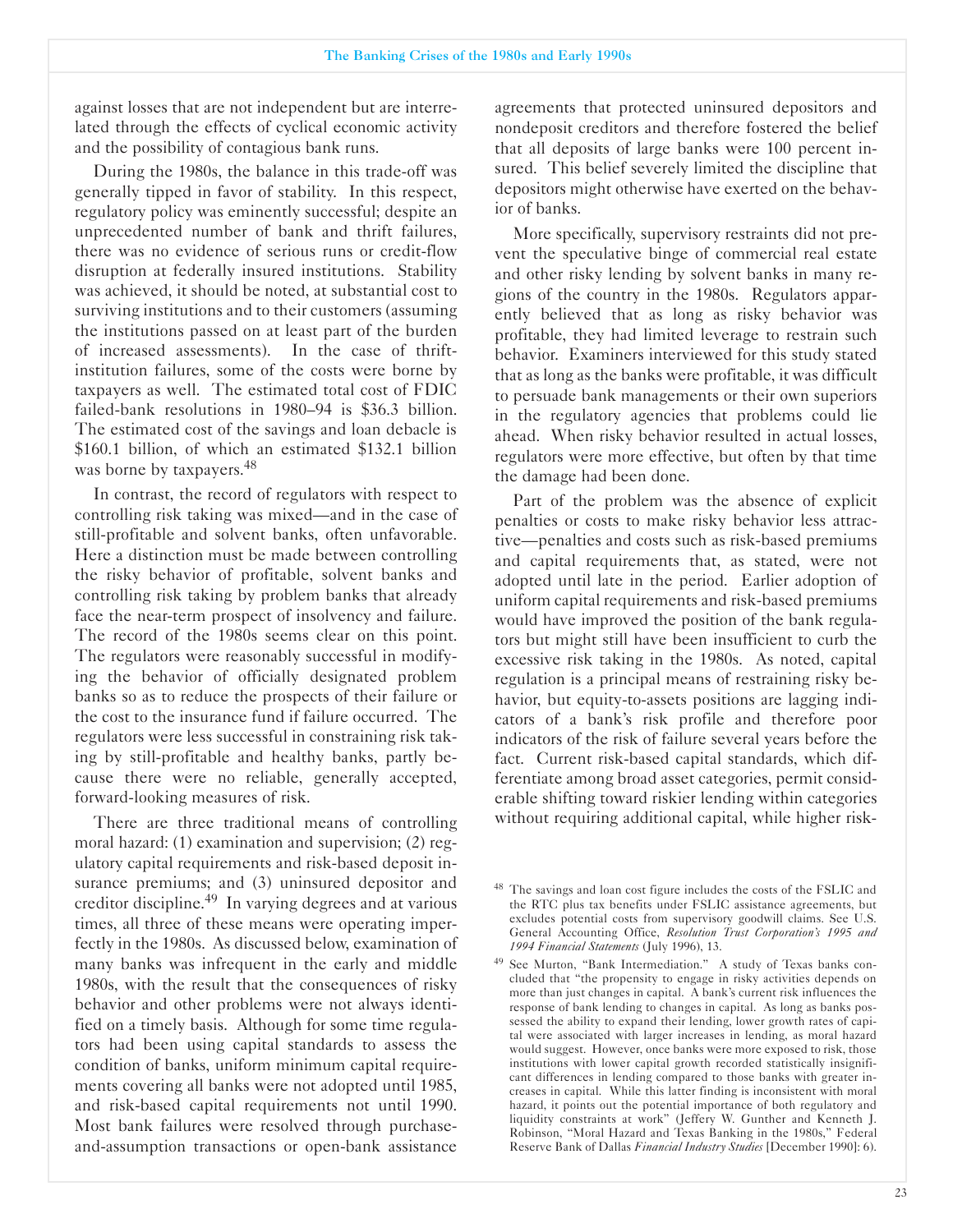based premiums are charged to banks whose condition has already deteriorated.<sup>50</sup> In short, regulators' ability to restrain the risky behavior of currently profitable banks was limited by the absence of penalties or costs based on reliable and generally accepted early-warning signals.<sup>51</sup>

The problems faced by regulators in controlling the risky behavior of profitable banks as compared with troubled banks illustrate differences between ex ante and ex post measures of risk. Common measures of ex ante risk (for example, loans-to-assets and other assetcomposition ratios) measure risk taking independent of the current condition of the bank. They tend to be limited in their reliability—for example, many banks with high-risk profiles were able to avoid failure in the 1980s. Thus, regulators may be reluctant to apply stringent restraints and penalties on the basis of ex ante risk measures. On the other hand, ex post measures of risk (for example, capital-to-assets ratios) are the most proximate measures of risk to the insurance fund and measure the consequences of risk taking after it has materially weakened the condition of the bank. Supervisory restraints and penalties can be more confidently applied on the basis of ex post risk measures, but they may be less effective than those based on reliable ex ante measures in curbing risk taking before it weakens the condition of the bank. Moreover, the weakened condition of banks identified on the basis of ex post risk limits the magnitude of penalties that can actually be applied. $52$ 

Whereas bank regulators may have lacked the tools to restrain solvent banks from excessive risk taking, thrift regulators were in a far different position. The Federal Home Loan Bank Board was not confronted by the problem of limiting risk taking by healthy institutions but by a large number of savings and loan associations that were insolvent or barely solvent in the early 1980s. The course that thrift regulators followed may in retrospect be termed high risk, featuring reduced capital standards, liberalized ownership restrictions for stockholder-owned thrifts, and capital and accounting forbearance that allowed savings and loan associations to operate with minimal or no equity while their true condition was obscured. This course was followed partly because the financial resources of the FSLIC fund were inadequate. It was apparently motivated by the belief (or hope) that thrifts could grow out of their problems by acquiring new assets, that external capital could be attracted to shore up the industry, and that thrift institutions should be permitted to operate with minimal capital until they were able to improve earnings by using new asset powers. In contrast to

banks, in the first half of the 1980s undercapitalized thrifts were allowed and even encouraged to grow.<sup>53</sup> Apart from differences in regulatory philosophy, FHLBB policies reflected the depleted state of the FSLIC insurance fund. The closure of all thrifts as they reached or approached insolvency was not a viable option. One obvious conclusion from the experience of the 1980s is that an adequate insurance fund is a prerequisite for any attempt to control moral hazard.

#### *Treatment of Large Banks*

Regulators' preference for solutions that promoted stability rather than market discipline is apparent in the treatment of large banks (mutual savings banks, moneycenter banks, and Continental Illinois). At various times and for various reasons, regulators generally concluded that good public policy required that big banks in trouble be shielded from the full impact of market forces and that their uninsured depositors be protected. This policy contributed to the overall record of stability achieved by the deposit insurance system in the 1980s. At the same time, however, it weakened any incentive for uninsured depositors to monitor and restrain risk taking by the banks. The first big bank to fail in the 1980s was First Pennsylvania Bank, N.A., of Philadelphia, with \$8 billion in assets in early 1980.<sup>54</sup> In this case the FDIC provided open-bank assistance, and the agency's determination of the bank's "essentiality" was based mainly on First Pennsylvania's size as the city's largest bank and on the possibility that its failure would have local and national repercussions.

*Large mutual savings banks.* The issue of systemic risk was raised more explicitly by the threatened insolvency of mutual savings banks. Located mainly in New York and other northeastern states, these institutions suffered a severe earnings squeeze because of the rapid rise in interest rates in the late 1970s and early 1980s, pushing interest costs on short-term deposits

<sup>51</sup> Some would argue that problems of controlling risky behavior would be solved by the adoption of market value accounting. This argument assumes that market participants, utilizing publicly available data, would be better able than regulators to correctly recognize advance warning signs of risk, even though regulators have access to information developed through on-site examinations. This assumption remains unproven. See section below on "Treatment of Big Banks: Systemic Risk and Market Discipline."

<sup>52</sup> For discussions of this topic, see two FDIC studies: *Deposit Insurance for the Nineties: Meeting the Challenge* (1989) and *A Study of the Desirability* and Feasibility of a Risk-Based Deposit Insurance System (1990).

<sup>54</sup> FDIC, *The First Fifty Years: A History of the FDIC 1933-1983* (1984), 95.

<sup>&</sup>lt;sup>50</sup> The shift in bank lending from business loans to commercial mortgages during the 1980s would not have required increased capital under present risk-based capital standards. Risk-based premiums vary according to capital positions and supervisory ratings.

<sup>53</sup> See "Use of Forbearance" below.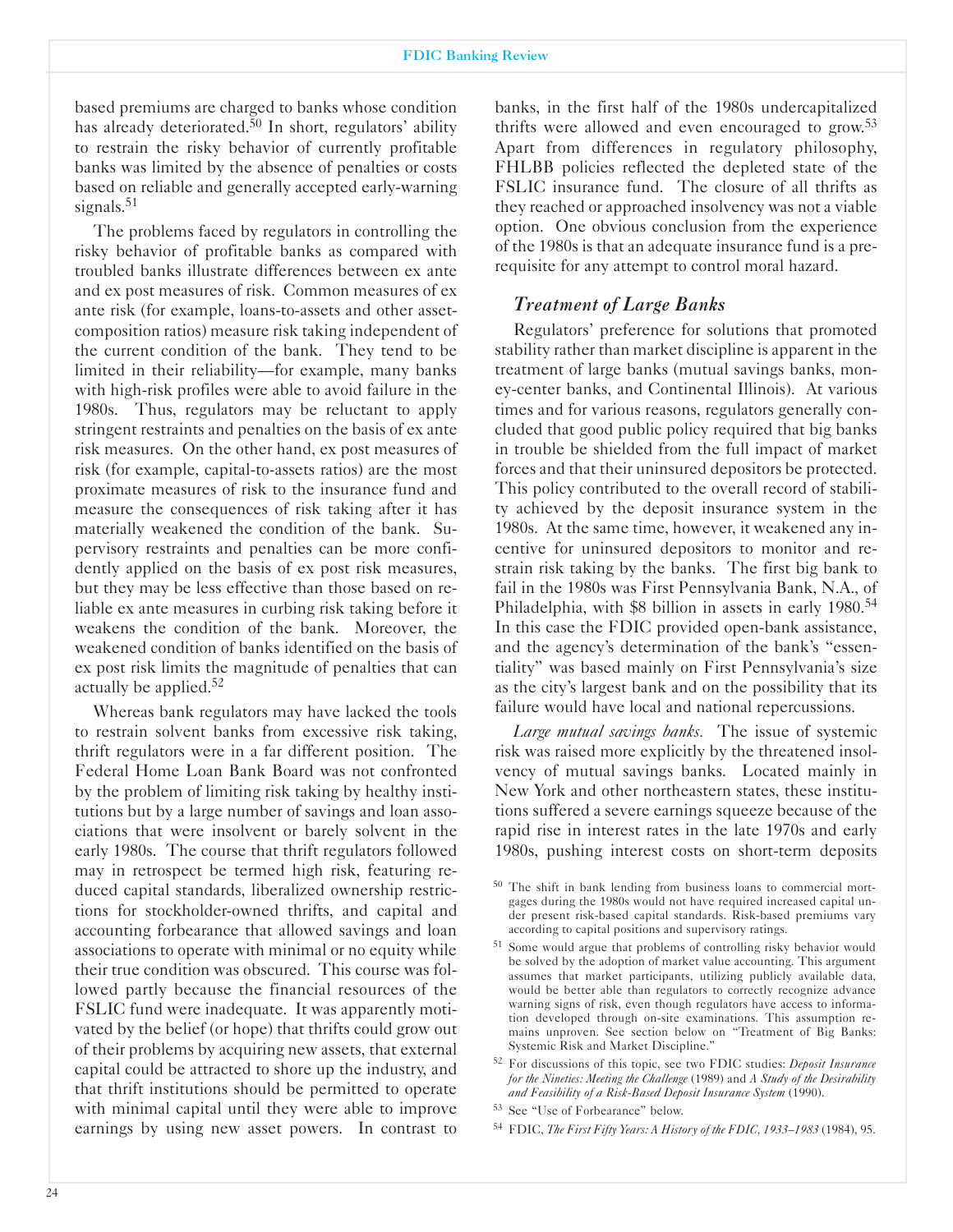above interest rates on the institutions' long-term, fixed-rate mortgage loans and bond holdings. Earnings were also held down by usury ceilings applicable to residential mortgage loans in New York. Although asset quality was not generally a problem at this time, the net worth shortfall at market values was so large, according to one estimate, that if the banks had failed, the liability facing the FDIC would have exceeded the size of the insurance fund.

The first savings bank to fail was the Greenwich Savings Bank with \$2.5 billion in assets—at the time, the third-largest bank failure in the FDIC's history. The initial estimated cost of the Greenwich failure was more than the recorded total cost of all previous failures of insured banks. Federal action was precipitated by the bank's inability to roll over foreign borrowings. Among the FDIC's first acts was to announce that no depositors, insured or uninsured, would lose any principal or interest, a move designed to preserve confidence in other savings banks that were also suffering severe interest-rate pressures. The bank was resolved through an FDIC-assisted merger transaction with another savings bank, a transaction assisted through an Income Maintenance Agreement, and this became the prototype for other savings bank transactions. In all, 17 mutual savings banks with \$24 billion in assets were resolved through assisted mergers during 1981–85.<sup>55</sup>

*Money-center banks with LDC (less-developed-country) loans.* The case of money-center banks with large concentrations of loans to developing countries also illustrates the regulators' preference for stability (as well as other public policy objectives) over market discipline. Between year-end 1978 and year-end 1982, total LDC debt held by the eight largest money-center banks expanded from \$36 billion to \$55 billion. Total LDC portfolios held by these banks averaged more than double the banks' aggregate capital and reserves at the end of 1982, a ratio that put some of the largest banks at risk. Bank regulators made some attempt to curtail LDC lending activity and ensure diversification of foreign lending risk, doing this partly through the Interagency Country Exposure Review Committee, composed of officials of the OCC, the FDIC, and the Federal Reserve. These efforts apparently had little effect on the growth of LDC loans. Conversely, LDC lending may have been encouraged by the OCC's 1979 interpretation of the loans-to-one-borrower rule, an interpretation according to which public sector borrowers that met certain conditions did not have to be counted as parts of a single entity. On balance, it may be said that government policy supported LDC lending activity by the banks.

In August 1982, the government of Mexico announced it could no longer meet interest payments, and by the end of the year 40 nations were in arrears. By the end of 1983, 27 countries were in negotiations to restructure their existing loans. Following the Mexican default, U.S. banking officials did not require that large reserves be immediately set aside for the restructured LDC loans, apparently believing that some large banks might have been deemed insolvent and that an economic and political crisis might have been precipitated.56 Although loss reserves did increase, at the end of 1986 they still averaged only approximately 13 percent of the total LDC exposure of the money-center banks. Starting in 1987, however, the money-center banks began to recognize massive losses on LDC loans that in some instances had been carried on the banks' books at par for more than a decade. By the end of 1989, total reserves at the money-center banks were nearly 50 percent of total LDC loans.

The LDC experience illustrates the high priority given to maintaining financial market stability in the treatment of large banks. It also represents a case of regulatory forbearance. The OCC's 1979 interpretation of the loans-to-one-borrower rule permitted banks to continue lending in the face of signs that Latin American nations were having increasing difficulty meeting their obligations. Regulatory forbearance also enabled money-center banks to delay recognizing the losses and thereby avoid repercussions that might have threatened their solvency. In time, loss reserves and charge-offs were greatly increased, and no money-center bank failed because of LDC loans.<sup>57</sup> The creation of the Brady Plan in 1989 reflected recognition that

<sup>55</sup> The assisted merger transaction was chosen over a purchase and assumption or a deposit payoff so that the FDIC could avoid the immediate outlays necessary to offset the full amount of asset depreciation and because these institutions had no stockholders to benefit from the transactions (and, in most cases, few uninsured depositors to share the cost with the FDIC). Most of the transactions were accomplished before the Net Worth Certificate Program was adopted as part of the Garn-St Germain Act (see the section below on forbearance).

<sup>&</sup>lt;sup>56</sup> L. William Seidman, *Full Faith and Credit: The Great S&L Debacle and Other �ashington Sagas* (1993), 127. According to former FDIC Chairman Seidman, "U.S. bank regulators, given the choice between creating panic in the banking system or going easy on requiring our banks to set aside reserves for Latin American debt, had chosen the latter course. It would appear that the regulators made the right choice."

<sup>57</sup> One analysis concluded that "had these institutions been required to mark their sometimes substantial holdings of underwater debt to market or to increase loan-loss reserves to levels close to the expected losses on this debt (as measured by secondary market prices), then institutions such as Manufacturers Hanover, Bank of America, and perhaps Citicorp would have been insolvent" (Robert A. Eisenbeis and Paul M. Horvitz, "The Role of Forbearance and Its Costs in Handling Troubled and Failed Depository Institutions," in *Reforming Financial Institutions in the United States, ed. George G. Kaufman [1993], 60).*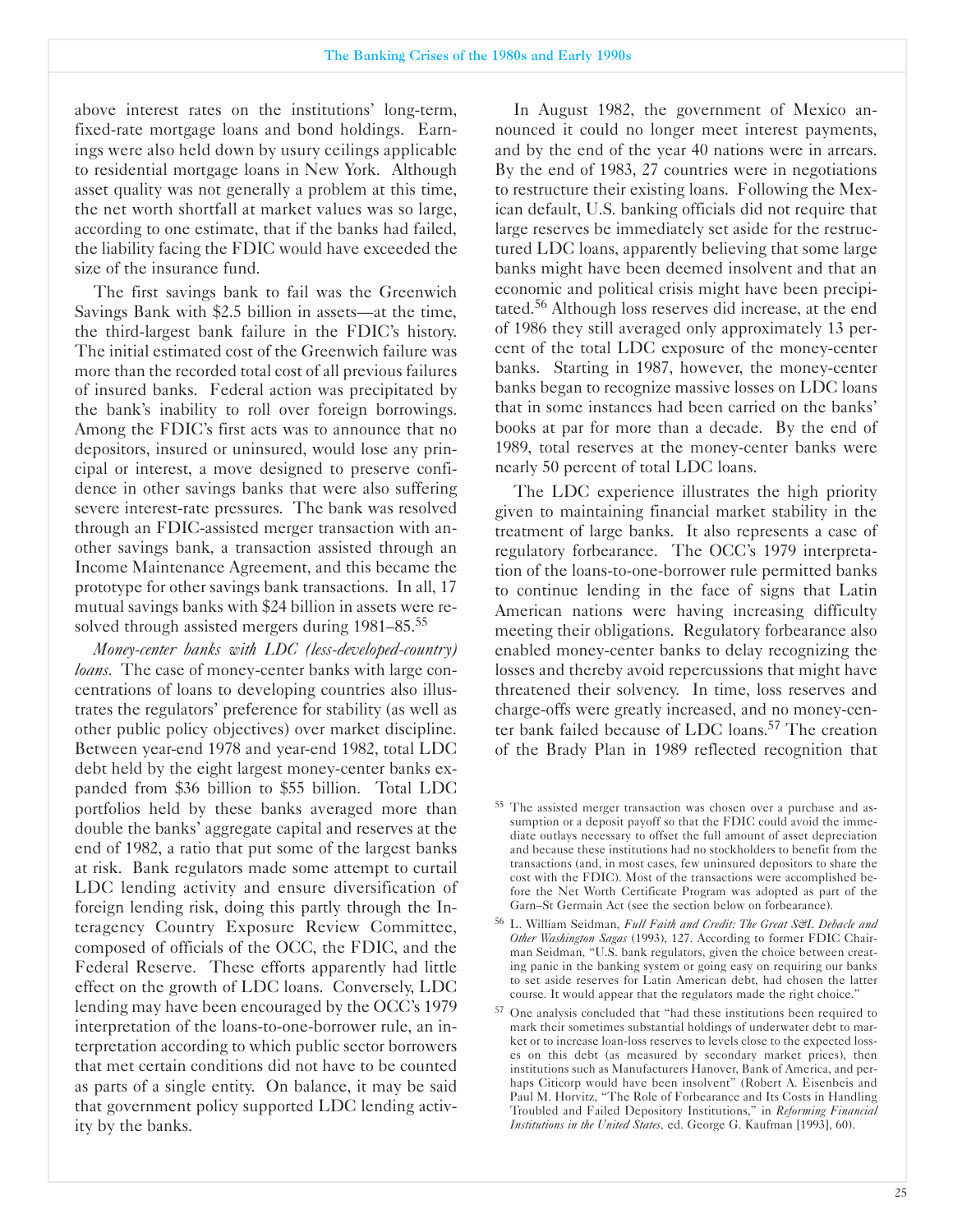#### FDIC Banking Review

banks would not recover the full principal value of existing loans and turned international efforts from debt rescheduling to debt relief. As part of the process, substantial funds were raised from the International Monetary Fund and the World Bank to facilitate debt reduction. Ultimately, the shareholders of the world's largest banks assumed the losses under the Brady Plan, which brought the crisis to an end.

*Continental Illinois.* The failure of Continental Illinois-a bank with \$45 billion in assets in 1981 and one of the ten largest in the nation—was the large-bank transaction that set the terms for the ensuing "too-bigto-fail" debate. The \$4.5 billion rescue package devised by the regulators in May 1984 was prompted by a high-speed electronic bank run that followed a period of deteriorating performance. Problems in Continental's loan portfolio had been highlighted in July 1982, when Penn Square Bank failed; Continental Illinois had had a heavy concentration of loan participations with Penn Square. The rescue package included the promise to protect uninsured depositors fully, and it brought to an end the FDIC's modified payoff program, in which only a portion of the amount owed to uninsured depositors was paid; that portion was based on the estimated recovery value of the failed institution's assets. The reversal in FDIC policy reflected concerns that other large banks might be subject to bank runs and that Continental's correspondent banks would suffer losses if the FDIC resolved the bank through a deposit payoff or otherwise failed to protect uninsured deposits.

The justification for the Continental Illinois transaction has been debated at length. For example, a 1993 article criticizing the transaction and its rationale concluded that in most cases losses on deposits held by correspondent banks at Continental would have been relatively small and that these banks probably would have been able to meet any liquidity strains through the Federal Reserve's discount window.58 As for the possibility that problems at Continental Illinois might have caused contagious runs on otherwise viable banks, the essential question is whether the market would have been able to distinguish between viable and nonviable banks (so that it would be able to end quickly any run on the former). Uncertainties on this point have made decisions on the resolution of largebank failures difficult and will continue to make them difficult in the future. (See "Open Questions" below.)

\* \* \* These transactions in the early 1980s involving mutual savings banks, money-center banks, and Continental Illinois generally set the pattern for the treatment of large banks throughout the rest of the decade. In large-bank resolutions in the Southwest and Northeast as well as in other regions, the FDIC used purchase-and-assumption transactions, bridge banks, and open-bank assistance agreements that provided full protection for uninsured depositors. These methods eliminated the need for uninsured depositors to monitor the performance of large banks and raised questions of fairness, since numerous small-bank failures were resolved through deposit payoffs, in which uninsured depositors suffered losses.59

The treatment of some large-bank failures has also been criticized on the ground that regulators were not assertive or prompt enough in curbing the risky behavior that led to the failures. It is clear that some years before its failure in May 1984, Continental Illinois had embarked on a rapid-growth strategy built on decentralized loan management that was unconstrained by an adequate system of internal controls and was heavily reliant on volatile funds. It is also clear that supervisory restraints were insufficient to modify the bank's behavior. A House subcommittee report in 1985 criticized a lack of "decisive action" on the part of the OCC and also found fault with the Federal Reserve's supervision of the parent holding company. Some of the regulators who participated in the Continental Illinois transaction have indicated that while the bank was profitable, regulators were reluctant to take early action in opposition to the bank's board of directors.

Criticism has also been leveled against the supervisory treatment of the Bank of New England in the years before its failure in January 1991. According to the General Accounting Office, problems in the bank's operations were identified through the examination process several years before its failure. The firm grew rapidly from 1985 to 1989, primarily through acquisitions and aggressive real estate lending. During this high-growth period, OCC examiners repeatedly identified and reported problems with the bank's controls

58 Larry D. Wall, "Too-Big-to-Fail after FDICIA," Federal Reserve Bank of Atlanta *Economic Review* (January/February 1993): 1-14.

59 It is likely that even without the too-big-to-fail policy, large banks would have been resolved less frequently through deposit payoffs because they tended to have greater franchise value and marketability. The greater marketability of large banks may have been due to their greater flexibility in seeking new markets and offering new product lines, their location in states where the absence of restrictions on geographic expansion meant a greater number of qualified bidders, and the earlier resolution action (to the extent that disclosure requirements applicable to publicly traded companies alerted regulators to problems at an earlier stage).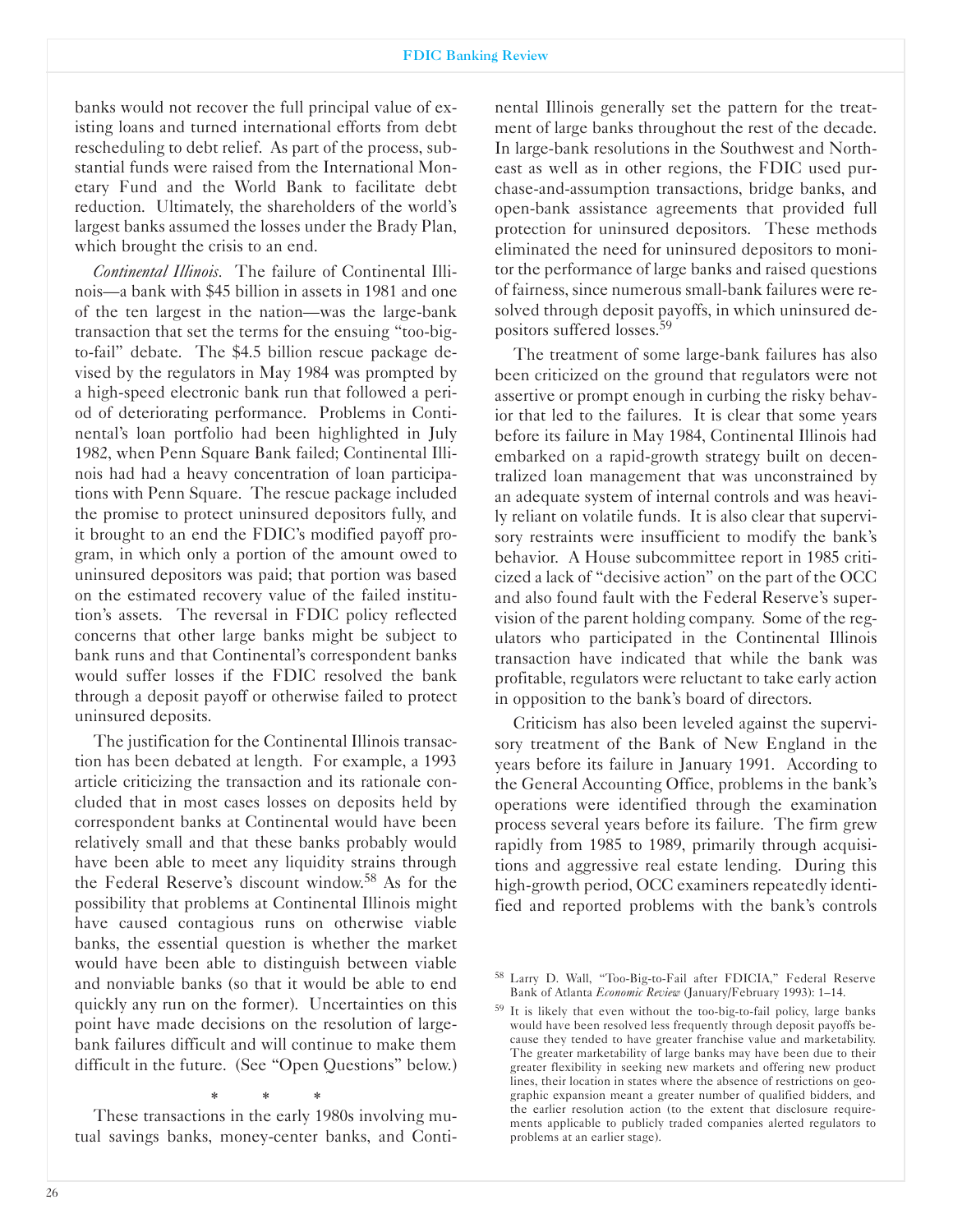over lending operations and strategies. However, not until 1989 were any enforcement actions taken against the bank to compel corrective measures. The GAO concluded that the OCC relied on management's assurances that it would address the problems; it also concluded that more vigilant supervision could have reduced losses.

### *Use of Forbearance*

Forbearance has taken on such pejorative connotations that various uses of the term need to be distinguished.<sup>60</sup> At one extreme, forbearance may be said to occur when supervisory authorities permit an insured depository institution to operate without meeting established safety-and-soundness standards for a limited period of time while taking remedial actions to reduce risk exposure and correct other weaknesses. Forbearance in this sense has often been applied by bank regulators on a case-by-case basis. As an example, problem banks that face near-term insolvency and closure frequently attempt, under pressure from regulators, to acquire additional capital. The success or failure of such efforts often determines whether the bank survives or is closed. Decisions as to whether, and for how long, to allow these efforts to continue are in fact decisions as to whether, and for how long, forbearance of this limited type should be granted. Whether regulators make the correct decisions in these situations cannot be tested with any precision. However, such limited, case-by-case forbearance seems to be an integral part of the overall supervision of problem banks, and its usefulness is best judged by the degree of success of such supervisory efforts.<sup>61</sup>

At the other extreme is the type of forbearance practiced by the FSLIC, as a result of which a large number of insolvent or marginally solvent savings and loan associations were permitted to operate as open institutions for lengthy periods.<sup>62</sup> The difference between the extremes is more than a difference of degree. Limited, case-by-case forbearance is designed to provide an opportunity to reduce risk exposure and correct weaknesses. Longer-term, wholesale forbearance as practiced by the FSLIC was a high-risk regulatory policy whose main chances of success were that the economic environment for thrifts would improve before their condition deteriorated beyond repair or that the new, riskier investment powers they had been granted would pay off. The latter type of forbearance, which the FSLIC adopted against the background of a depleted insurance fund, is widely judged to have increased the cost of thrift failures.63 Because of the state

of the FSLIC fund, forbearance became a necessity for the thrift regulators rather than a matter of choice<sup>64</sup> and continued to be widely granted after interest-rate reductions in the early and middle 1980s had alleviated maturity mismatches in thrift portfolios, and poor-quality assets had become the chief problem of S&Ls. Generally, the bank regulators did not practice such wholesale, protracted, and risky forbearance.

The bank regulators did, however, allow several large banks that subsequently failed to operate for long periods with minimal capital (see "Impact of Prompt Corrective Action" below). As noted above, bank regulators also eased the problems of money-center banks with large holdings of LDC loans by not requiring prompt establishment of reserves against such loans. This was a form of temporary forbearance; eventually money-center banks substantially increased their reserves.<sup>65</sup> Finally, bank regulators administered three forbearance programs that were applied to classes of banks rather than to individual institutions (see table 1.8). These programs were initiated or inspired by Congress rather than by the bank regulators.

- <sup>61</sup> See "Effectiveness of Supervisory Tools: Examination and Enforcement" below.
- $62$  In 1984,  $687$  FSLIC-insured thrifts with \$358 billion in assets, constituting 22 percent of the number of thrifts and 37 percent of total industry assets, were insolvent on the basis of tangible net worth. See Lawrence J. White, *The S&L Debacle: Public Policy Lessons for Bank and Thrift Regulation* (1991), 114.
- <sup>63</sup> See, for example, Edward J. Kane, T*he S&L Insurance Mess: How Did It* Happen? (1989); Eisenbeis and Horvitz, "Forbearance and Its Costs," 49-68; Edward J. Kane and MinTeh Yu, "Opportunity Cost of Capital Forbearance during the Final Years of the FSLIC Mess," *Quarterly Review of Economics and Finance* 36, no. 3 (fall 1996): 271-90; and Ramon P. DeGennaro and James B. Thompson, "Capital Forbearance and Thrifts: An Ex Post Examination of Regulatory Gambling," in *Proceedings of the 29th Conference on Bank Structure and Competition*, Federal Reserve Bank of Chicago, May 1993, 406-20. However, one analysis concluded that "[F]orbearance was not a major culprit in the taxpayer bill for the thrift crisis." See George J. Benston and Mike Carhill, "FS-LIC Forbearance and the Thrift Debacle" in *Credit Markets in Transition Proceedings of the 28th Annual Conference on Bank Structure and Competition, Federal Reserve Bank of Chicago, 1992: 131.*
- <sup>64</sup> One analysis concluded that the FSLIC's ability to dispose of insolvent thrifts was constrained by S&L industry pressures, by the extent of past cover-ups of thrift insolvencies, and by the actions of elected officials (Kane, *The S&L Mess*, 97, 98).
- <sup>65</sup> According to some authors, the case for forbearance rests on the existence of market imperfections (such as legal impediments to diversification), deadweight bankruptcy costs, inefficient markets for bank assets, information asymmetries whereby assets have greater value when managed by the banks that originated them than when managed by FDIC liquidators, and macroeconomic considerations (Eisenbeis and Horvitz, "Forbearance and Its Costs," 52, 64, 65).

<sup>60</sup> Bank forbearance programs are discussed by Dean Forrester Cobos, "Forbearance: Practices and Proposed Standards," *FDIC Banking Review* 2, no. 1 (1989): 20-28.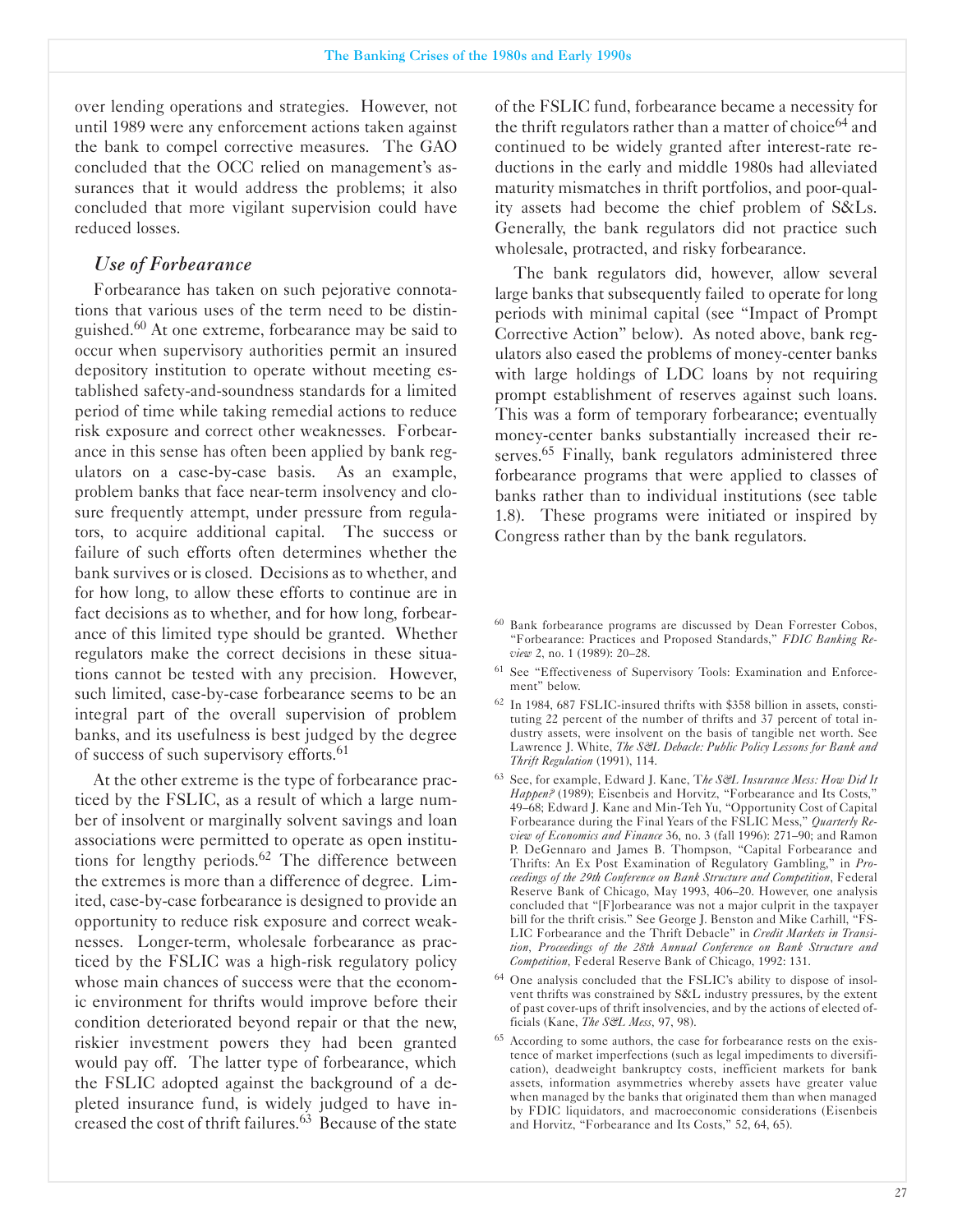#### FDIC Banking Review

|                                         | Mutual Savings Banks,         | Agricultural and           |
|-----------------------------------------|-------------------------------|----------------------------|
|                                         | <b>Net Worth Certificates</b> | <b>Energy Sector Banks</b> |
| Number of banks in program              | 29                            | 301                        |
| Assets of banks in program (\$billions) | 40                            | 13                         |
| Number of banks that survived           | 22                            | 236                        |
| Number of banks that failed             |                               | 65                         |
| Losses as percent of assets at failure  |                               |                            |
| Banks in forbearance program            | 4                             | $21*$                      |
| Comparable banks not in program         | 12                            | $22*$                      |

Table 1.8 Results of Bank Forbearance Programs

' Data refer to banks with less than \$100 million in assets.

The first such program was the Net Worth Certificate Program for thrifts that was adopted, despite FDIC reservations, as part of the Garn-St Germain Act.<sup>66</sup> This program was applied mainly to FDIC-insured mutual savings banks in New York and other northeastern states that were suffering extreme earnings pressures in a period of high and rising interest rates. Between 1982 and 1986, 29 mutual savings banks with approximately \$40 billion in assets participated. Of these, 22 banks were restored to profitability as falling interest rates in the early and middle 1980s enabled these institutions to improve equity positions and retire their net worth certificates. Seven savings banks that participated in the program failed as a result of interest-rate pressures and were resolved at a cost of \$420 million, or approximately 4 percent of total assets at the time they entered the program. $67$  This loss rate was substantially less than the average loss rate of 12 percent for savings banks resolved before the Net Worth Certificate Program was adopted.<sup>68</sup>

The effectiveness of the Net Worth Certificate Program was due largely to the drop in interest rates after 1981. In effect, Congress required that action against insolvent savings banks be deferred until after interest rates had come down, by which time, it was thought, profitability and equity positions would be restored, and in fact in most cases they were.<sup>69</sup> Also important was the fact that the FDIC was generally able to contain moral-hazard risks associated with the continued operation of banks having little or no equity. Most of the savings banks were free of serious credit-quality problems (as mutual institutions, they might have had less incentive than stockholder-owned institutions to make risky investments), and the relatively small number of savings banks in the program simplified supervision and facilitated control of risky behavior.

The second instance of class-of-bank forbearance was the 1986 temporary capital forbearance program for banks that were weakened as a result of lending to the troubled agricultural and energy sectors; this program was later extended to all banks that were experiencing difficulties because of economic factors beyond their control. Bank regulators developed the program at a time when support for forbearance was building in Congress. By developing their own program, bank regulators sought to include a strong safety-and-soundness focus and to avoid being required to use measures like the Net Worth Certificate Program or those the thrift regulators employed.<sup>70</sup> Of the 301 banks in the capital forbearance program, 201 were operating as independent institutions one year after leaving the program, another 35 had been merged without FDIC assistance, while 65 had failed. As these results indicate, after a period of forbearance a large majority of the institutions in the program either were able to recover as independent institutions or had sufficient value to be acquired by merger partners without FDIC assistance. Losses of the 65 banks that failed were similar to those of comparable failed banks, a fact suggesting that the period

<sup>66</sup> FDIC, *The First Fifty Years*, 102.

- <sup>67</sup> Two of the 22 savings banks failed subsequently, four to six years after having retired their net worth certificates. These failures were probably the result of actions taken after the two banks left the program.
- <sup>68</sup> The lower loss rate of banks that failed while in the Net Worth Certificate Program was probably due in part to the fact that after the program was introduced, interest rates were generally declining. In addition, the first savings banks to fail might have been in a more serious condition than those that failed later.
- <sup>69</sup> By comparison, many insolvent savings and loan associations did not recover as a result of the drop in interest rates. At the end of 1982, there were 222 GAAP-insolvent FSLIC-insured thrifts. In September 1986, despite a nearly 500 basis-point drop in 90-day Treasury bill rates from 1982 to 1986, only 29 percent of these institutions were now GAAP-solvent, whereas 36 percent were still GAAP-insolvent and 35 percent had ceased to exist. See U.S. General Accounting Office, *Thrift Industry: Forbearance for Troubled Institutions*, *1982-1986* (GAO/GGD-87-78BR, May 1987), appendix 1.
- <sup>70</sup> See Cobos, "Forbearance: Practices and Proposed Standards," 23.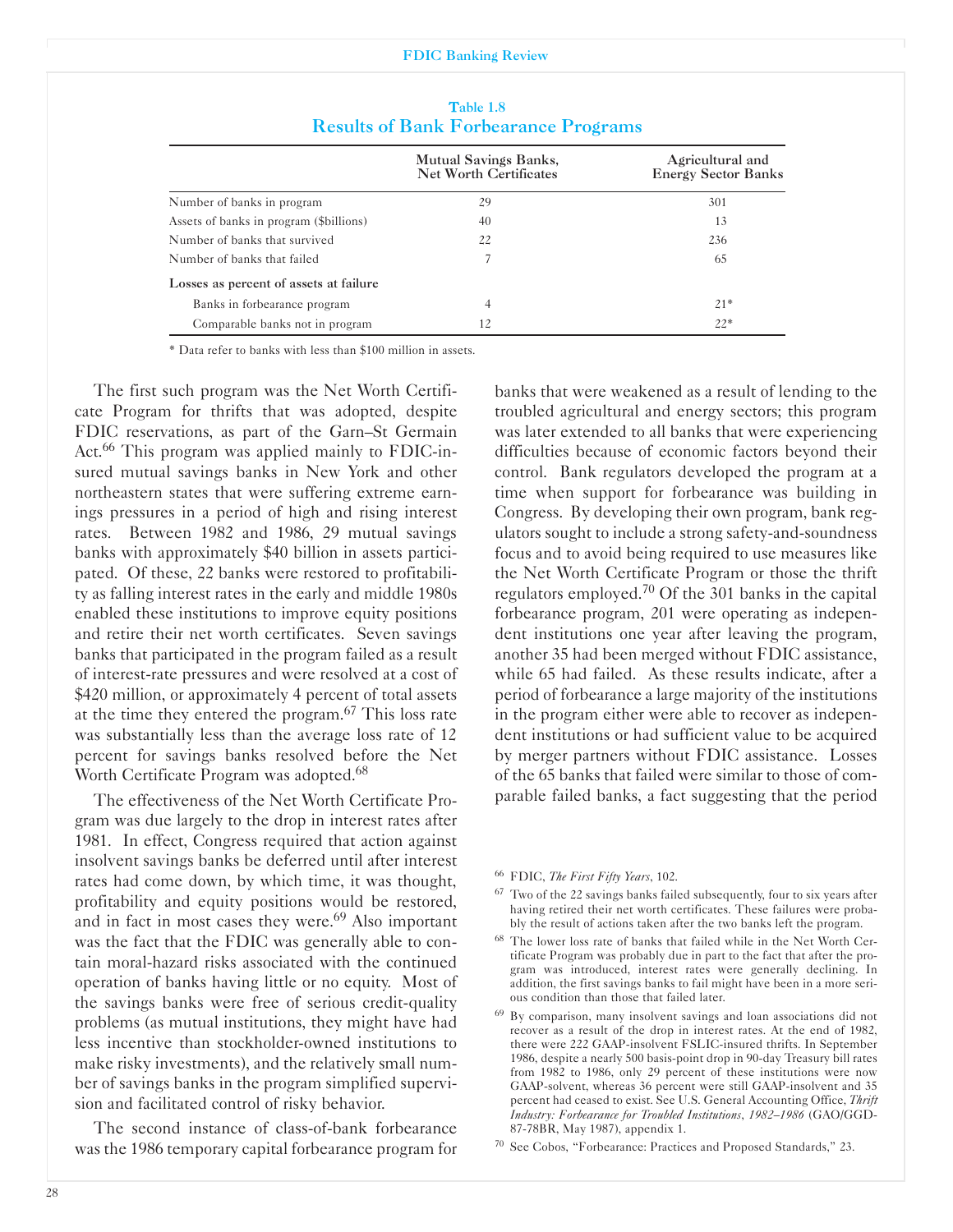of forbearance did not result in serious deterioration. Of the 65 failed banks in the program, 59 were under \$100 million in assets and had losses of 21 percent of assets. In comparison, 965 banks with assets less than \$100 million that were not in the forbearance program and failed during 1986-94 had a 22 percent loss rate. As in the case of the Net Worth Certificate Program, the effectiveness of the 1986 regulators' program was largely due to its temporary nature and to cyclical economic forces, in this case, a recovery in the agricultural sector.

A third instance of class-of-bank forbearance was the Agricultural Loan-Loss Amortization Program adopted by Congress in 1987 as part of CEBA, apparently because Congress concluded that the regulators' program was inadequate. Of 33 banks in the program, 27 survived as independent institutions one year after leaving it, another 2 had merged, while 4 had failed.<sup>71</sup> Essentially the same conclusions apply to this program as to the 1986 regulators' agricultural and energy forbearance program.

In assessing the effectiveness of class-of-bank forbearance programs, one needs to consider how banks are chosen to participate when the regulators are allowed to exercise discretion. Ideally, the regulators must be able to distinguish between institutions that will recover after a period of forbearance and those that will not recover and should therefore not be granted forbearance. The ability to make such distinctions accurately is important for reasons of fairness and because of moral hazard. In making such distinctions, the regulators have the benefit of information derived from examination reports—information that is not available in financial reports or other public records. Nevertheless, picking winners and losers is difficult, and some writers have concluded that regulators were unsuccessful in their attempts.<sup>72</sup>

Furthermore, applying forbearance to a group of banks may have adverse competitive effects on institutions outside the program. Unless restrained by the supervisory authorities, insolvent banks may offer above-market deposit rates and submarket loan rates, thereby weakening healthy competitors. Such behavior by many thrift institutions during the 1980s generated frequent complaints, but it was apparently less of a problem in the bank forbearance programs because a smaller number of institutions were involved and the participants were closely monitored and supervised. In other words, while forbearance may provide an opportunity to correct weaknesses, without effective oversight it may also permit further deterioration. As noted

below ("The Impact of Prompt Corrective Action"), allowing unprofitable banks to continue operating can increase resolution costs as operating losses accumulate. Even if it is successfully applied to some banks, forbearance may have undesirable effects if it encourages other banks to expect similar treatment. Moreover, if forbearance is granted to a large number of institutions, it may have adverse effects on the economy.73

Thus, forbearance programs may have a number of disadvantages—and, when practiced on the scale and with the purposes of the FSLIC program, they can be a disaster. While survival of the institution is not the only criterion for the success of forbearance programs, it remains significant that most of the banks in class-ofbank forbearance programs survived,<sup>74</sup> and the minority that failed had losses comparable to, or lower than, those of failed banks not included in the programs. The more favorable results of bank forbearance programs as compared with the FSLIC strategy reflect the smaller number of banks involved, the closer monitoring of banks, the fact that the problems addressed by bank forbearance programs were temporary and cyclical in nature,  $75$  and (most important) the fact that bank regulators sought to control risk taking by participating institutions rather than encourage it.<sup>76</sup> In the absence of the class-of-bank forbearance programs, more of the banks that actually survived might have been closed:

- $71$  Data exclude banks that were in both the CEBA and the 1986 regulators' programs. These banks are included only in data for the latter program.
- <sup>72</sup> See, for example, Emile J. Brinkmann, Paul M. Horvitz, and Ying-Lin Huang, "Forbearance: An Empirical Analysis," *Journal of Financial Services Research* (1996): 39-40.
- <sup>73</sup> See the discussion in Congressional Budget Office, *The Economic Effects of the Savings and Loan Crisis* (1992).
- <sup>74</sup> One analysis states that "the cost to taxpayers of FDIC gambling lies in offering the equivalent of dividend-free equity capital to undercapitalized banks. The success of *these* gambles must not be measured by whether assisted banks recovered, but by whether societal returns on taxpayer funding proved high enough to justify the waiver of dividends." See Kane, "Three Paradigms," 444.
- <sup>75</sup> One view of S&L forbearance programs is that as a result of deregulation, these institutions were undergoing a permanent change that could not be addressed by an essentially temporary measure. See Congressional Budget Office, *Reforming Federal Deposit Insurance*, xiv.
- <sup>76</sup> The difference between the FDIC forbearance program for mutual savings banks and the FSLIC program for savings and loan associations has been described as follows: "[A]ccounting gimmicks were limitedand the mutual savings banks were not allowed to grow. With a conservative policy of temporary forbearance in place, many mutual savings banks recovered, and those ultimately shut down or merged did not put an intolerable burden on the FDIC . . . the S&Ls that followed the incentives and implicit advice of government policy to enter new areas rapidly and grow their way out of the problems became part of the S&L debacle" (National Commission on Financial Institution Reform, Recovery and Enforcement, *Origins and Causes*, 32-33).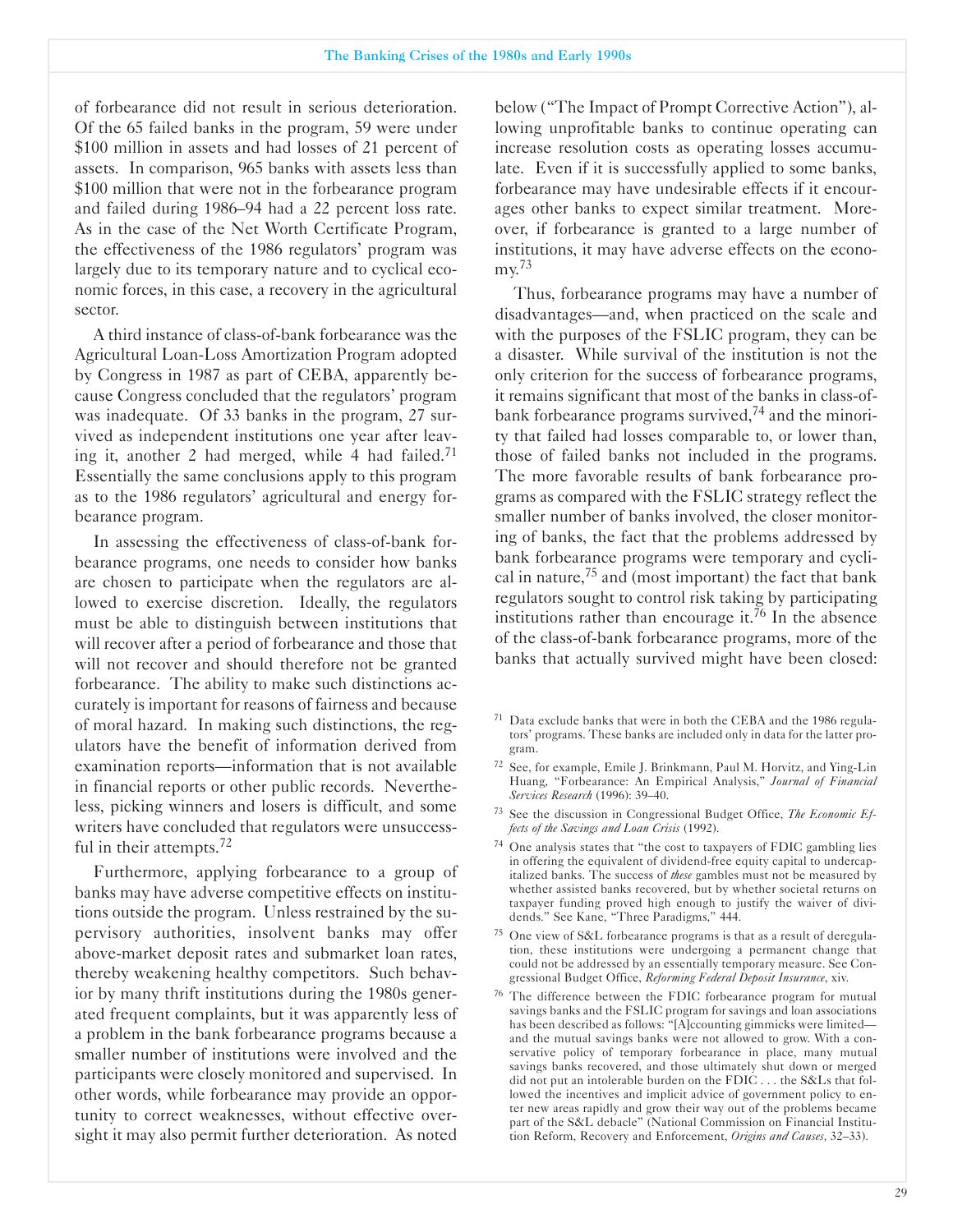#### FDIC Banking Review

for example, as shown in the next section, if the provisions of Prompt Corrective Action had been in effect throughout the 1980s, 12 of the 22 mutual savings banks that participated in the Net Worth Certificate Program and recovered would have faced the prospect of closure, while 50 of the 236 surviving farm and energy banks in the regulators' 1986 temporary program might also have been closed.

### *Impact of Prompt Corrective Action*

The Prompt Corrective Action (PCA) provisions of FDICIA were designed to limit regulatory forbearance by requiring more-timely and less-discretionary intervention, with the objective of reducing failure costs. FDICIA mandated that the regulatory authorities adopt five capitalization categories, ranging from "well capitalized" to "critically undercapitalized," to serve as the basis for Prompt Corrective Action. As an institution's capital position declines, the appropriate regulator is required to increase the severity of its actions. These actions range from restricting asset growth (for undercapitalized institutions) to closing banks (those that are critically undercapitalized for a prescribed period). The top four capital categories are defined in terms of risk-based capital and leverage ratios. Critically undercapitalized institutions are those with tangible capital ratios of 2 percent or less. In general, a receiver must be appointed for any institution that is critically undercapitalized for up to 270 days.<sup>77</sup>

It is difficult to judge what would have happened if PCA had been in effect during the 1980s, for the behavior of both banks and bank regulators would have been altered. However, it appears that some banks that failed might have been closed earlier than they actually were, whereas some banks that survived might have faced the prospect of being unnecessarily or erroneously closed. Alternatively, banks in the latter group might have been compelled to try either to recapitalize earlier than they actually did or to merge with healthier banks. A large majority of banks that failed were closed within the time frame specified by FDICIA for critically undercapitalized banks. However, 343 banks that failed (21 percent of all failures from 1980 to 1992) with \$88 billion in assets would have faced earlier closure because they were critically undercapitalized for more than 270 days.<sup>78</sup> For the same reason, 143 problem banks (those with CAMEL ratings of 4 or 5) with \$11 billion in assets that did not fail would have faced the possibility of unnecessary closure because of the 2 percent rule.

Of the 343 failed banks that would have been closed earlier under the PCA rule, 201 (59 percent) were national banks, 131 (38 percent) were state nonmember banks, and 11 (3 percent) were state member banks. In the case of national banks, closure is the responsibility of the OCC; in the case of state-chartered institutions, of state banking departments. In the states that had the most closings and the most late closings, the state authorities closed problem banks more quickly than the OCC did.<sup>79</sup> The difference was especially apparent in Texas and Oklahoma, which accounted for a disproportionate number of bank failures. Part of the difference was due to the fact that state banking authorities had greater flexibility under applicable law. The OCC had statutory authority to close a national bank "whenever the Comptroller shall become satisfied of the insolvency of the bank" (12 U.S.C. 191). Thus, the OCC had to wait until the bank was insolvent before being able to close it. On the other hand, the six states had the authority to close banks when capital was "impaired," when the bank faced "imminent insolvency" or was in an "unsafe" or "unsound" condition. These more flexible standards made it possible for the states to close banks earlier. $80$  However, although the OCC's closing policy was constrained by the statutory-insolvency rule, the agency had wide latitude to define insolvency and presumably could have adopted a more flexible standard than was actually in effect during most of the 1980s. Until December 1989, the OCC's definition of insolvency was the exhaustion of primary capital (equity plus loan-loss reserves). In December 1989, after approximately a year of study, the OCC shifted to equity capital alone, without loss

- <sup>78</sup> Excluded from this analysis are banks that participated in forbearance programs mandated or inspired by Congress.
- 79 In six states (California, Colorado, Louisiana, New York, Oklahoma, and Texas) the OCC closed 473 banks during the 1980-92 period, 38 percent of which were closed later than would have been required under PCA. The state authorities closed 459 banks, 17 percent of which were closed later than would have been required under PCA.
- 80 Information on the statutory authority of the six state banking departments is based on conversations with representatives of each of the six departments.

<sup>77</sup> Under FDICIA, when an institution is critically undercapitalized for 90 days a receiver or conservator must be appointed or some other action must be taken to achieve the purpose of the provision. The 90-day delay may be extended, provided that the regulator and the FDIC concur and document why extension would better serve the purposes of the provision. After the institution has been critically undercapitalized for 270 days, a receiver or conservator must be appointed unless the regulator and the FDIC certify that the institution is viable and not expected to fail. Under the conditions existing in the 1980s when failures were bunched and the market for failed institutions was often saturated, it seems reasonable to suppose that taking more than 90 days to spread out marketing efforts for failed banks would have been an acceptable reason for delay up to the 270-day limit.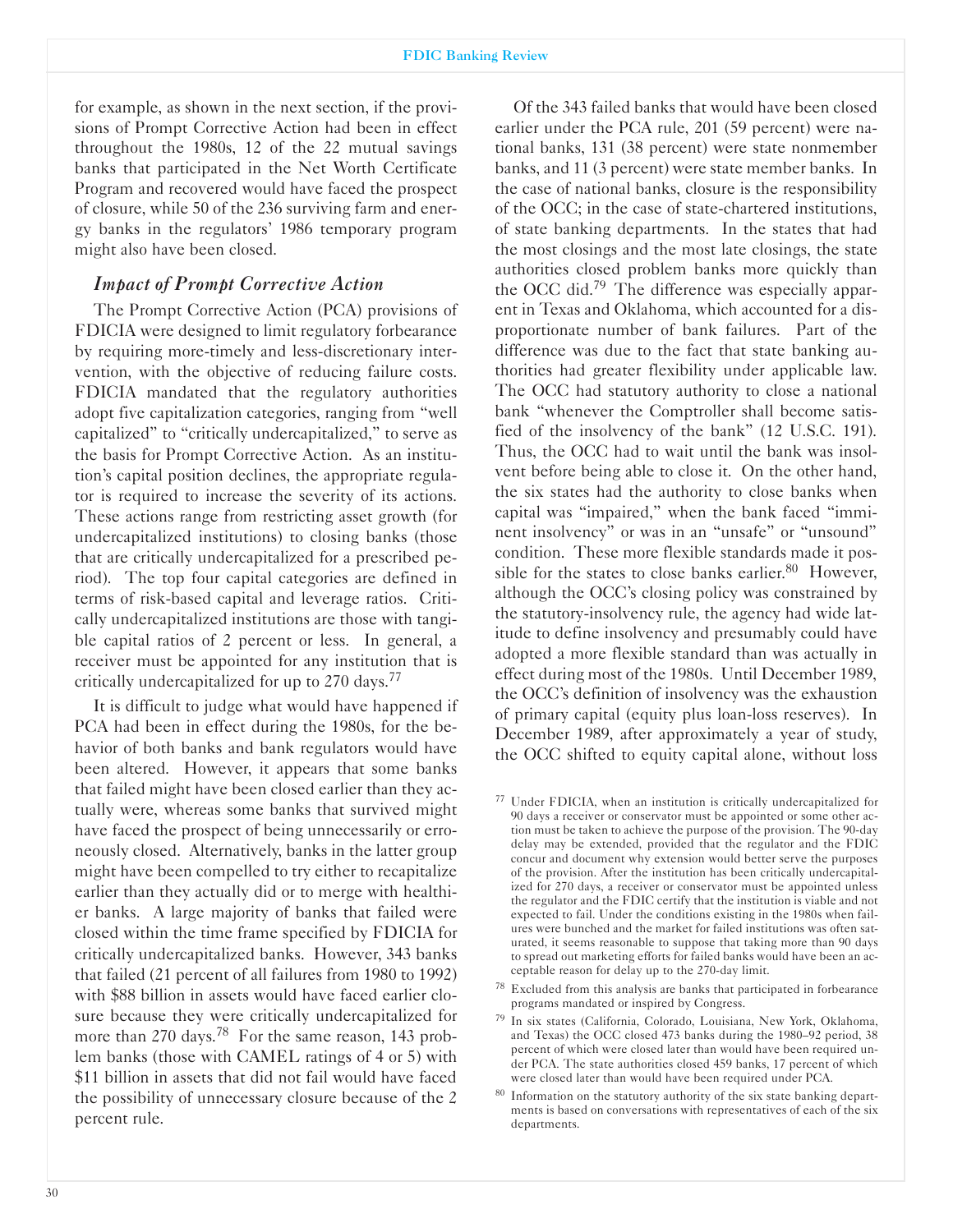reserves, and the new definition permitted more expeditious closing of national banks. $81$  This change was made after most of the failures of the 1980s had already been resolved.

Estimates of the cost savings that would have resulted from the earlier closure of failed institutions are necessarily very rough.<sup>82</sup> For most of the 343 banks that would have faced earlier closure if PCA had been in effect, the interval between the date that closure would have been required by PCA and the actual closure date was approximately two quarters.<sup>83</sup> During this interval, these banks experienced a reduction in equity from \$220 million to a negative \$1.6 billion. But a large part of this reduction was due to the recognition of losses that were already embedded in loan portfolios and would not have been affected by more-timely closure. Another portion-chiefly operating losses associated with higher private-sector funding costs and the cost of operating retail bank branch systems-could have been avoided by earlier closure. This avoidable cost for the 343 banks is estimated to be on the order of \$825 million and constituted 8 percent of the actual estimated resolution costs of the 343 banks and approximately 2 percent of the cost of all bank failures during the 1980–92 period.<sup>84</sup> Approximately 60 percent of the \$825 million estimated cost savings is attributable to six large banks.

An alternative estimate of the avoidable cost, based on net operating losses, produced essentially the same aggregate result. For the 343 banks, net operating losses before loan-loss provisions, gains/losses on asset transactions, taxes, and extraordinary items totaled \$815 million for the intervals between closure dates required by PCA and actual closure dates. As with the previous estimate, these losses were concentrated in a few large banks.

A number of caveats are in order when one considers these estimates. Regulators' bank closure policies would have been different if PCA had been in effect in the 1980s, and such policy changes might have reduced projected cost savings. For example, for the large number of banks that were allowed to operate with tangible capital below the 2 percent level for only a few months beyond the interval allowed by PCA, earlier closure might have meant that, because of insufficient time to market the institutions among potential acquirers, more institutions would have been resolved through insured-deposit payoffs.<sup>85</sup> This likelihood would have been greatest in periods when failures were bunched, temporarily saturating the market for failed bank and thrift deposit franchises and assets. Spreading closings

over a longer period of time might have attracted better bids and offset some of the additional costs resulting from delayed closings. Thus for many of the 343 banks, the cost savings resulting from earlier implementation of PCA might have been smaller than the estimates set forth above suggest. For the six large banks that operated for extended periods of time with minimal capital, earlier closure would probably have achieved cost savings. For some of these banks, fairly lengthy marketing periods might have been needed and, because of PCA, regulators might have had to start the marketing process while the banks had capital above the 2 percent tangible level. In any event, whatever savings might have been achieved through earlier closure would apparently have been concentrated largely in a few large banks that were permitted to operate with little or no equity for relatively long periods of time.

During the interval between the actual and the PCA-required closure dates, problem institutions were generally under close supervision and many of them were subjects of enforcement actions aimed at reducing losses to the insurance fund. Of the 343 failed banks that would have faced earlier closure under PCA, 127 were FDIC-supervised state nonmember

<sup>81</sup> OCC, *Bulletin BB-89-39* (December 13, 1989).

- <sup>82</sup> The calculations are described in note 84. R. Alton Gilbert concluded, contrary to the implications of this study, that FDIC resolution costs were not positively related to the length of time that banks operated with relatively low capital ratios before their failure. See "The Effects of Legislating Prompt Corrective Action on the Bank Insurance Fund," Federal Reserve Bank of St. Louis *Review* 74, no. 4 (July/August 1992): 3-22.
- 83 The unweighted average interval was two quarters. Weighted by assets, the average interval was three quarters, reflecting the especially long intervals for a few large banks.
- 84 The avoidable cost is estimated as the sum of (1) the actual funding costs of these banks minus the one-year Treasury rate and  $(2)$  the operating expenses of transactions and nontransactions deposit accounts as estimated by the 1990 Functional Cost Analysis of the Federal Reserve Board. The avoidable cost was computed for the period of time beyond 270 days that the bank's tangible capital ratio was below 2 percent. In cases where the tangible capital ratio fluctuated below and above 2 percent, the bank was considered to be critically undercapitalized for the entire period after the ratio first fell below 2 percent, except when the ratio subsequently rose above 3 percent. In the latter case, that bank was counted as critically undercapitalized only for the period it was below 2 percent subsequent to having reached the 3 percent level. Two large savings banks that had entered into Income Maintenance Agreements with the FDIC in connection with the acquisition of other failed institutions were counted as critically undercapitalized from the time the bank's agreement was terminated (in one case) and (in the other case) from the date the FDIC formally permitted the bank to miss capital targets prescribed in its agreement.
- <sup>85</sup> This possibility was pointed out by R. Alton Gilbert. See his comments in volume 2 of the FDIC's study, *History of the Eighties-Lessons for the Future: An Examination of the Banking Crises of the 1980s and Early 1990s* (1997).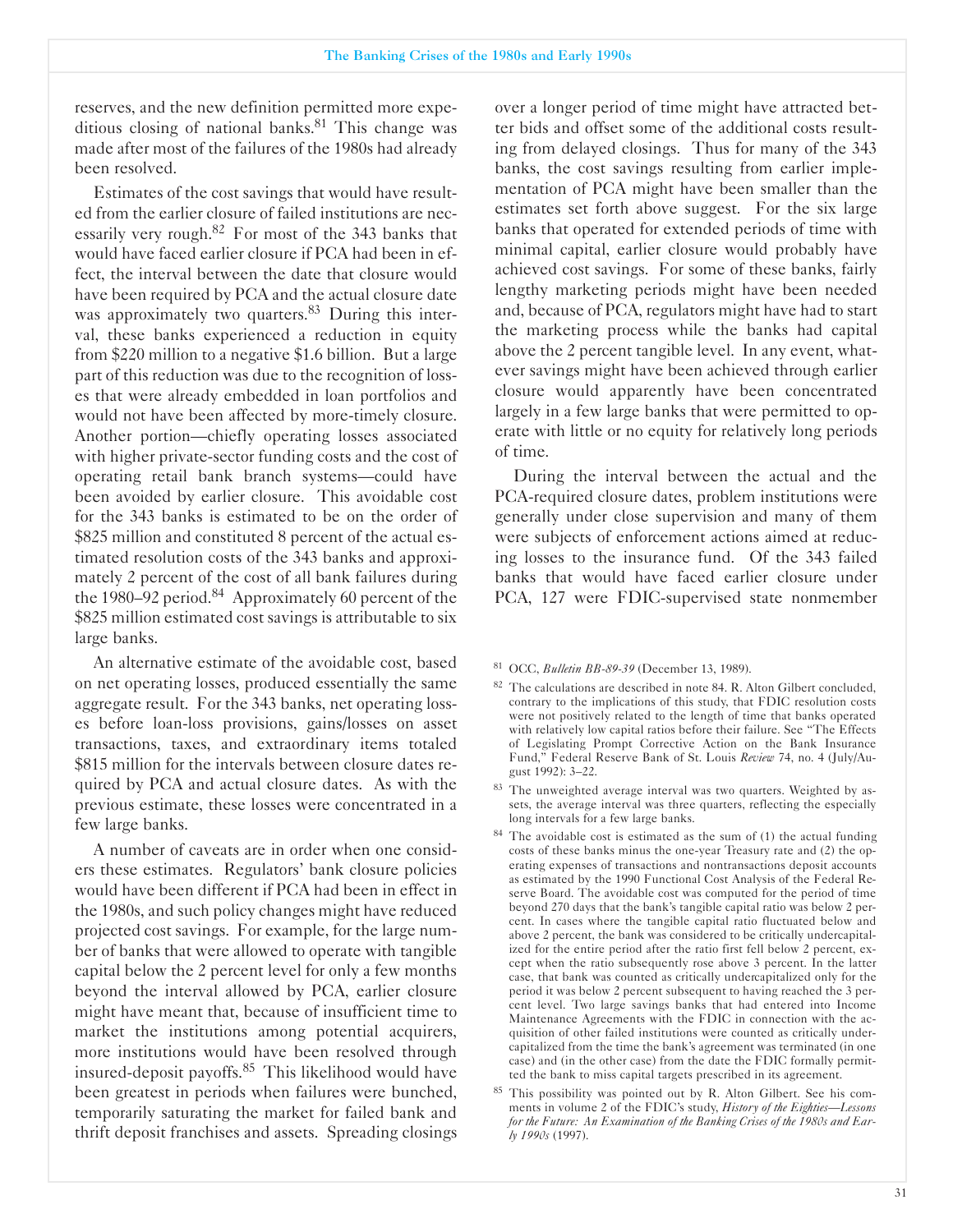banks for which enforcement data are available. Of the 127 banks, 101 (approximately 80 percent) had been issued formal enforcement actions before the closure date required by PCA—in fact, an average of 14 months before-and the remaining 26 banks might have had informal enforcement actions.<sup>86</sup>

The consequences of unnecessarily closing some of the 143 problem banks that were below the 2 percent level but did not fail must be weighed against the cost savings of closing failed banks earlier. As noted above, some of these banks would have recapitalized or would have merged sooner to avoid closure.<sup>87</sup> However, any unnecessary or erroneous closure of these institutions would be difficult to justify and might have involved unnecessary deadweight bankruptcy costs. In any future period of widespread failures, balancing the benefits of earlier closure against the consequences of closing some banks that otherwise would have survived may be difficult. Presumably banks will strive to avoid becoming subject to the 2 percent rule, or to any other similarly binding rule, by maintaining capital levels higher than they otherwise would or by seeking merger partners while they still have value. However, the history of the 1980s shows that capital levels may decline quickly in the face of external shocks or other unforeseen events. Or at times the market may temporarily undervalue a bank franchise, making it difficult for some banks to secure external capital when they are in danger of failing the 2 percent rule. Thus, in some future period of widespread depository-institution failures, the issue of erroneously closing salvageable institutions may be unavoidable and critical in implementing statutory closure rules.

The computations that produced the estimates that 343 failing banks would have been closed earlier and 143 banks might have been unnecessarily closed as a result of the application of PCA in the 1980s did not include banks in the class-of-bank forbearance programs, because the assumptions underlying these programs were obviously at variance with the later views of Congress as expressed by the PCA provision of FDICIA. However, for the sake of completeness, separate calculations using the same methodology were made for the banks that participated in these forbearance programs. The results show that (1) 48 banks with \$11 billion in assets that actually failed would have been closed earlier as a result of PCA, and (2) 66 banks with \$16 billion in assets that actually survived would have been closed.

In addition to the closure of critically undercapitalized banks, FDICIA requires specific regulatory intervention geared to capital positions of open banks. For example, in the case of undercapitalized banks, FDICIA requires regulators to have the bank submit a capital restoration plan, restrict asset growth, and get prior approval for expansion. For significantly undercapitalized banks, more-stringent actions are prescribed. In this regard, a study of the New England banking crisis, which occurred before the adoption of FDICIA in 1991, found that regulators were already imposing formal actions on banks before they became undercapitalized as defined by PCA. Moreover, according to the study, the regulators imposed restrictions more comprehensive than those prescribed in the PCA legislation.88 The reason given for this result is that capital ratios prescribed in PCA are lagging indicators of the health of the institution and will trigger enforcement action well after problems are identified in examinations. Examiners analyze considerably more information than capital ratios to determine a bank's likelihood of failure. Therefore, more-timely intervention would result from triggers that mimic the timing of problem-bank identification by examiners. This view of the lagging nature of capital ratios is consistent with the findings summarized below in the section on offsite monitoring.

# *Effectiveness of Supervisory Tools: Examination and Enforcement*

The increased number of bank failures in the 1980s raised questions about the effectiveness of bank regulators' systems of identifying problem banks and then influencing their behavior in order to prevent failures and reduce insurance losses. The evidence suggests that bank examination ratings provided a reasonably accurate indication of the prospect of failure *if* the ratings were based on recent examinations. But in the

<sup>&</sup>lt;sup>86</sup> Data on formal enforcement actions (such as cease-and-desist orders and terminations of insurance) are presented here only for FDIC-supervised state nonmember banks. Comparable data are not available for OCC-supervised banks; relatively few banks were supervised by the Federal Reserve. Systematic data on informal enforcement actions are unavailable for the FDIC and the OCC.

<sup>87</sup> The cost of unnecessary or erroneous closure of banks that would otherwise have survived is likely to be large if bankruptcy costs are high and if investors undervalue the assets of the banks. As noted by Stanley C. Silverberg in volume 2 of *History of the Eighties*, "Early resolution works very well when the market places reasonable or high valuations on bank franchises. However, in, say, 1990, the stock prices of several of the most conservatively run banks were well below book value. Investors and other banks were reluctant to pay positive prices for troubled banks without FDIC assistance. That has changed considerably during the past several years."

<sup>88</sup> Joe Peek and Eric S. Rosengren, "The Use of Capital Ratios to Trigger Intervention in Problem Banks: Too Little, Too Late," Federal Reserve Bank of Boston *New England Economic Review* (September/ October 1996). See also Peek and Rosengren, "Will Legislated Early Intervention Prevent the Next Banking Crisis?" working paper series no. 96-5, Federal Reserve Bank of Boston, September 1996.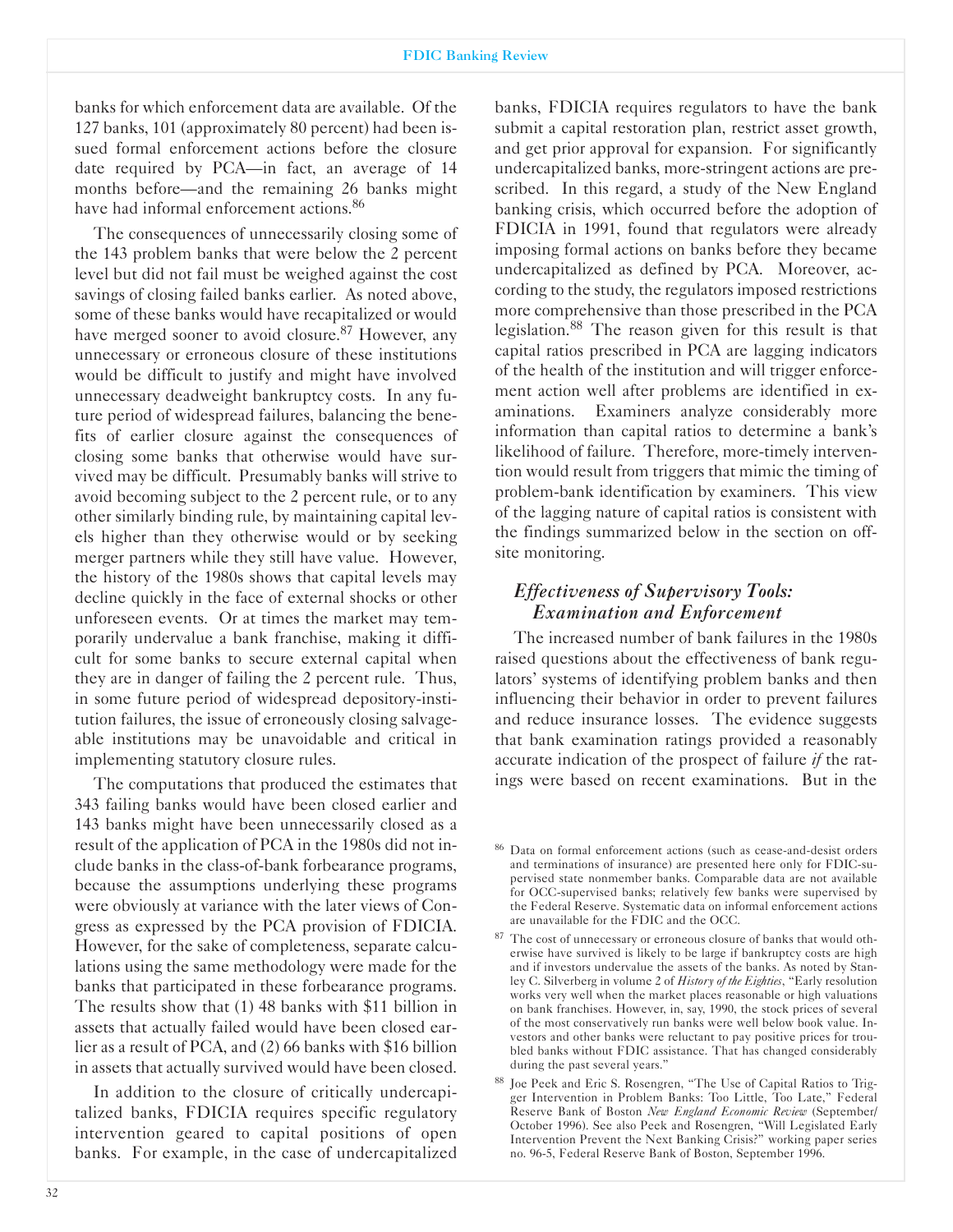early and middle 1980s many banks were not examined frequently, and the ratings available for them at any point tended to be obsolete. Troubled banks that were properly identified, however, were generally subject to enforcement actions that appear to have been effective in reducing insurance losses. The critical issues, therefore, are the frequency and use of examinations, the effectiveness and limitations of CAMEL ratings, and the effectiveness of follow-up enforcement actions.

*Evolution in the frequency and use of examinations.* In the late 1970s and early 1980s, the bank examination process was affected by two key policy changes embraced particularly by the OCC and the FDIC: (1) relatively more reliance was placed on off-site monitoring and relatively less on on-site examination, and  $(2)$  examination resources were concentrated on those institutions that posed the greatest threat to the insurance fund and to the stability of the financial system. These changes were made partly because it was believed that comprehensive Call Report data and the use of computer technology would enhance off-site surveillance and enable the agencies to reduce the examination burdens on banks and on their own staffs. Further, the decision to concentrate resources on the larger and the more-troubled banks was seen as an efficient allocation of resources. (Both the FDIC and the Federal Reserve also made increasing use of state bank examinations for nonproblem institutions.) Another important change took place at the OCC, where the traditional emphasis on a detailed audit and verification system was replaced by a focus on the quality of management and internal policies. The OCC also placed increased weight on targeted examinations, which focused on a particular aspect of a bank's operations, rather than full-scope examinations.

These policy changes implied that fewer examiners would be needed. In addition, both the Carter and Reagan administrations restricted federal hiring in an attempt to reduce the size of the federal government. In this climate, the FDIC and the OCC froze examiner staffing levels in 1981. As a result, between 1979 and 1984 the total number of examiners in federal and state banking agencies declined by 14 percent (see table 1.9). Among the agencies, the reductions varied in size: examiner staffing at the FDIC declined by 19 percent, at the OCC by 20 percent, and at state agencies by 12 percent. At the Federal Reserve, examiner staffing was largely unchanged. While examination forces were being reduced, the total number of troubled banks was increasing from 217 in 1980 to 1,140 in 1985. In the mid-1980s, therefore, the FDIC and the OCC began to rebuild examiner staffs-but several years of training are required to produce qualified examiners, so it was not until the late 1980s that the examiner forces at those two agencies were restored to 1980 levels in number and experience.<sup>89</sup>

These trends in examiner staffing contributed to marked changes in the number and frequency of examinations. Between 1981 and the low point of 1985, the number of examinations declined from approximately 12,300 to 8,300. The decline was particularly sharp for state nonmember banks; for national banks and state member banks it was less severe. In 1979, the average length of time between examinations was 379 days, or 13 months (see table 1.10). By 1986, the average interval had increased to 609 days, or 20

<sup>89</sup> The demands on the shrunken examiner staffs extended to training new hires and taking on duties related to settlement and asset liquidation for failed banks.

| Number of Bank Examiners, Federal and State Banking Agencies,<br>1979–1994 |             |            |     |               |       |  |
|----------------------------------------------------------------------------|-------------|------------|-----|---------------|-------|--|
| Year                                                                       | <b>FDIC</b> | <b>FRS</b> | OCC | <b>States</b> | Total |  |

1979 1,713 805 2,151 2,496 7,165 1984\* 1,389 820 1,722 2,201 6,132 1990 2,645 1,025 1,907 2,470 8,047 1994 2,547 1,529 2,376 2,564 9,016

|                                                               | Table 1.9 |  |  |
|---------------------------------------------------------------|-----------|--|--|
| Number of Bank Examiners, Federal and State Banking Agencies, |           |  |  |
|                                                               | 1979–1994 |  |  |

*Source*: Compiled by FDIC on the basis of information from FRS, OCC, and Conference of State Bank Supervisors. 'Trough in total number of examiners.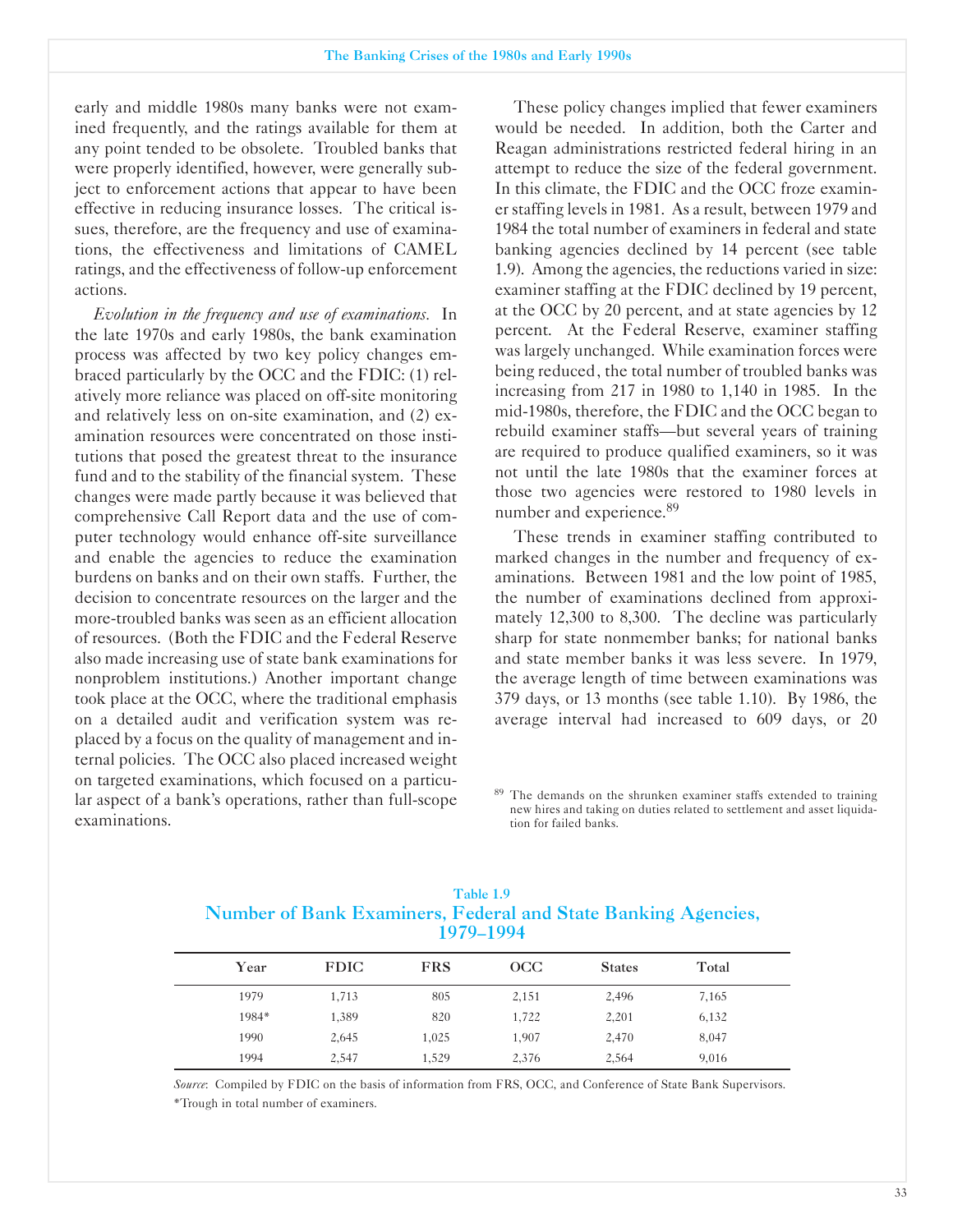#### FDIC Banking Review

|       |     |     |     |     |     | Mean Examination Interval, by Initial Composite CAMEL Rating (in days) |
|-------|-----|-----|-----|-----|-----|------------------------------------------------------------------------|
| Year  |     |     |     |     |     | All Banks                                                              |
| 1979  | 392 | 396 | 338 | 285 | 257 | 379                                                                    |
| 1986* | 845 | 656 | 407 | 363 | 313 | 609                                                                    |
| 1990  | 463 | 436 | 331 | 303 | 270 | 411                                                                    |
| 1994  | 380 | 357 | 296 | 279 | 245 | 354                                                                    |

|                                                                        | Table 1.10 |  |  |  |
|------------------------------------------------------------------------|------------|--|--|--|
| Mean Examination Interval, by Initial Composite CAMEL Rating (in days) |            |  |  |  |

*Source:* FDIC, FRS, and OCC.

'Peak of mean intervals.

months. The greatest change was for CAMEL 1-rated banks, whose average interval increased from 392 days to 845, or from 13 to 28 months. The increase in examination intervals was greatest at the OCC and the FDIC and smallest at the Federal Reserve. As the agencies built up their examination staffs in the late 1980s, intervals between examinations shortened once again, and by 1990, the average interval was 411 days (14 months) for all banks; for all banks with CAMEL ratings below 2, it was one year or less. In 1991 FDICIA reinforced the return to greater frequency of examinations by requiring annual fullscope examinations for all banks, except that for small banks with satisfactory ratings an 18-month interval could be substituted. $90$ 

For some banks during the mid-1980s, these changes meant that CAMEL ratings and other information derived from examinations were sometimes obsolete and unrepresentative. CAMEL ratings are a measure of the condition of a bank essentially at the time it is examined; as a bank's condition changes, old ratings become increasingly inaccurate as indicators of its current health.<sup>91</sup> Problems developing at some banks in the 1980s were not identified on a timely basis; this view is supported by examiners interviewed for this study, who indicated that extended examination intervals and increased demands on staff resources meant that some banks received insufficient attention. For example, banks that were well rated but deteriorating might not receive attention until it was too late to prevent serious losses. In Texas, which had the largest concentration of bank failures and losses to the insurance fund, the problem of extended examination intervals was particularly acute. The severe problems of some Texas banks might have been recognized sooner if examinations had been more frequent.<sup>92</sup>

The reduced frequency of examinations limited the usefulness not only of information derived from the examinations but also of the financial reports used in offsite monitoring. On-site examiners are able to evaluate the quality of the loan portfolio and verify the data on nonperforming loans and loan charge-offs that banks report in Call Reports.<sup>93</sup> In other words, on-site examinations are needed to ensure the accuracy of bank financial reports. If examinations are less frequent, the accuracy of off-site monitoring systems using Call Report data suffers.

*Effectiveness of CAMEL ratings.* When examination ratings were up-to-date, they generally identified most of the banks that required increased supervisory attention well before the banks actually failed. As shown in figure 1.9, of the more than 1,600 banks that failed in 1980-94, 36 percent had CAMEL 1 and 2 ratings two years before failure; 25 percent had ratings of 3, 31 percent had ratings of 4, and 8 percent had ratings of 5. But these data refer to examination ratings *available* two years before failure, whereas some of the examinations had actually been conducted considerably more than two years before failure. Also included in these data are banks that failed for types of reasons that cannot be anticipated well in advance by safety-andsoundness examinations: cross-guarantee failures; failures due to fraud; and failures of affiliates of certain Texas holding companies that were essentially operating as branches of the parent institution, were tracked outside the CAMEL system, and were resolved through procedures that had much the same effect as

<sup>&</sup>lt;sup>90</sup> John O'Keefe and Drew Dahl, "The Scheduling and Reliability of Bank Examinations: The Effects of FDICIA" (unpublished paper presented at the Financial Management Association conference, October 1995).

<sup>&</sup>lt;sup>91</sup> Rebel A. Cole and Jeffery W. Gunther, "A CAMEL Rating's Shelf Life," Federal Reserve Bank of Dallas *Financial Industry Studies* (December 1995). Cole and Gunther concluded that the information content of CAMEL ratings decays rapidly; examination ratings indicate bank survivability more accurately than off-site monitoring does for two quarters after examinations; for periods longer than two quarters, examinations are less accurate than off-site monitoring.

<sup>92</sup> O'Keefe, "The Texas Banking Crisis."

<sup>93</sup> R. Alton Gilbert, "Implications of Annual Examinations for the Bank Insurance Fund," Federal Reserve Bank of St. Louis *Review* 75, no. 1 (January/February 1993); and Drew Dahl, Gerald A. Hanweck, and John O'Keefe, "The Influence of Auditors and Examiners on Accounting Discretion in the Banking Industry," unpublished paper presented at Academy of Financial Services conference (October 1995).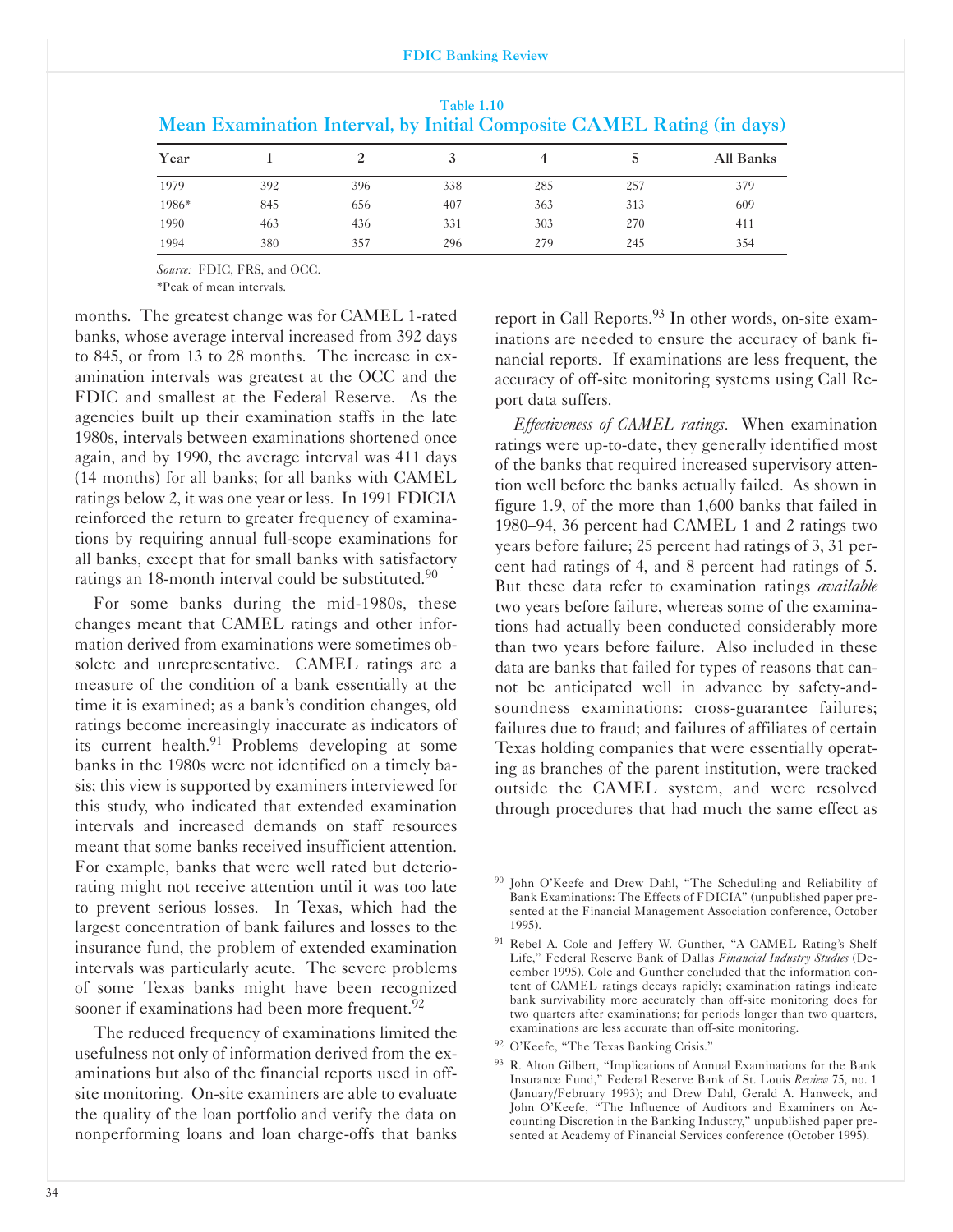## **Figure 1.9 Composite CAMEL Ratings Two Years before Failure for Banks Failing between 1980 and 1994 CAMEL Rating**



\*Ratingsthat were lessthan one year old as ofthe two-years-before-failure date; that is, ratings based on examinations dated between two and three years before failure.

cross-guarantees. $94$  If we exclude examinations for these banks as well as examinations that are more than one year old,95 the percentage of failed banks that had CAMEL 1 and 2 ratings two years before failure drops to 16 percent of the total number of failures (see table 1.11).<sup>96</sup> In other words, the proportion of failed banks that were not identified as requiring increased scrutiny two years before their failure was 16 percent.<sup>97</sup>

Over the course of the 1980-94 period, the record of CAMEL ratings in anticipating failures improved as the frequency of examinations increased and problems were apparently better identified. From the period 1980-86 to the period 1987-94, the proportion of failed banks that had CAMEL 1 and 2 ratings two years before failure declined from 28 to 12 percent. Similarly,

the proportion of failed banks that had CAMEL 4 and 5 ratings two years before failure rose from 25 to 46 percent.98

*Limitations of examination ratings.* Although CAMEL ratings were reasonably successful in identifying banks that required greater supervisory attention, they also had limitations. First, they did not necessarily capture the severity of the situation of the banks that subsequently failed. Second, they are based on the internal operations of the bank and therefore do not take into account local economic developments that may pose future problems and are not yet reflected in the bank's condition. Third, as noted above, they are generally a measure of the condition of the bank at the time it is examined. They do not systematically track risk fac-

egory from banks with worse ratings. CAMEL 1- and 2-rated banks are defined as "basically sound in every respect" or "fundamentally sound, but may reflect modest weaknesses correctable in the normal course of business." Banks with a CAMEL 3 rating "give cause for supervisory concern and require more than normal supervision," while CAMEL 4 and 5 ratings are reserved for progressively weaker banks.

- <sup>97</sup> For banks with assets of more than \$250 million, the proportion was 15 percent. This suggests that the effectiveness of CAMEL ratings in anticipating failures was about the same for large and small banks.
- Data are the numbers of failed banks that had the indicated CAMEL ratings two years before failure in each year, weighted by the total number of failures in that year. The data are based on 260 banks after exclusion of examinations more than one year old, failures due to fraud, cross-guarantees, and the subsidiaries of two Texas bank holding companies (table 1.11).

In the case of First RepublicBank Corporation, the FDIC's demand that affiliate banks honor their pledge to back the agency's assistance to the lead bank caused the affiliates to fail. In the case of First City Bancorporation, the FDIC provided assistance to the holding company and required that it be downstreamed to the affiliates. One may argue that examiners should consider what the condition of the lead bank implies for the condition of affiliated banks in the holding company. However, examiners could not have known two years in advance the nature of the resolution arrangements that would be adopted in these two cases and in post-FIRREA cross-guarantee cases and their effects on other banks in the company.

Exclusion of banks with ratings that were more than one year old two years before failure means, in effect, that the data refer to examinations conducted between two and three years before failure.

<sup>96</sup> Banks with CAMEL 1 and 2 ratings are treated here as a separate cat-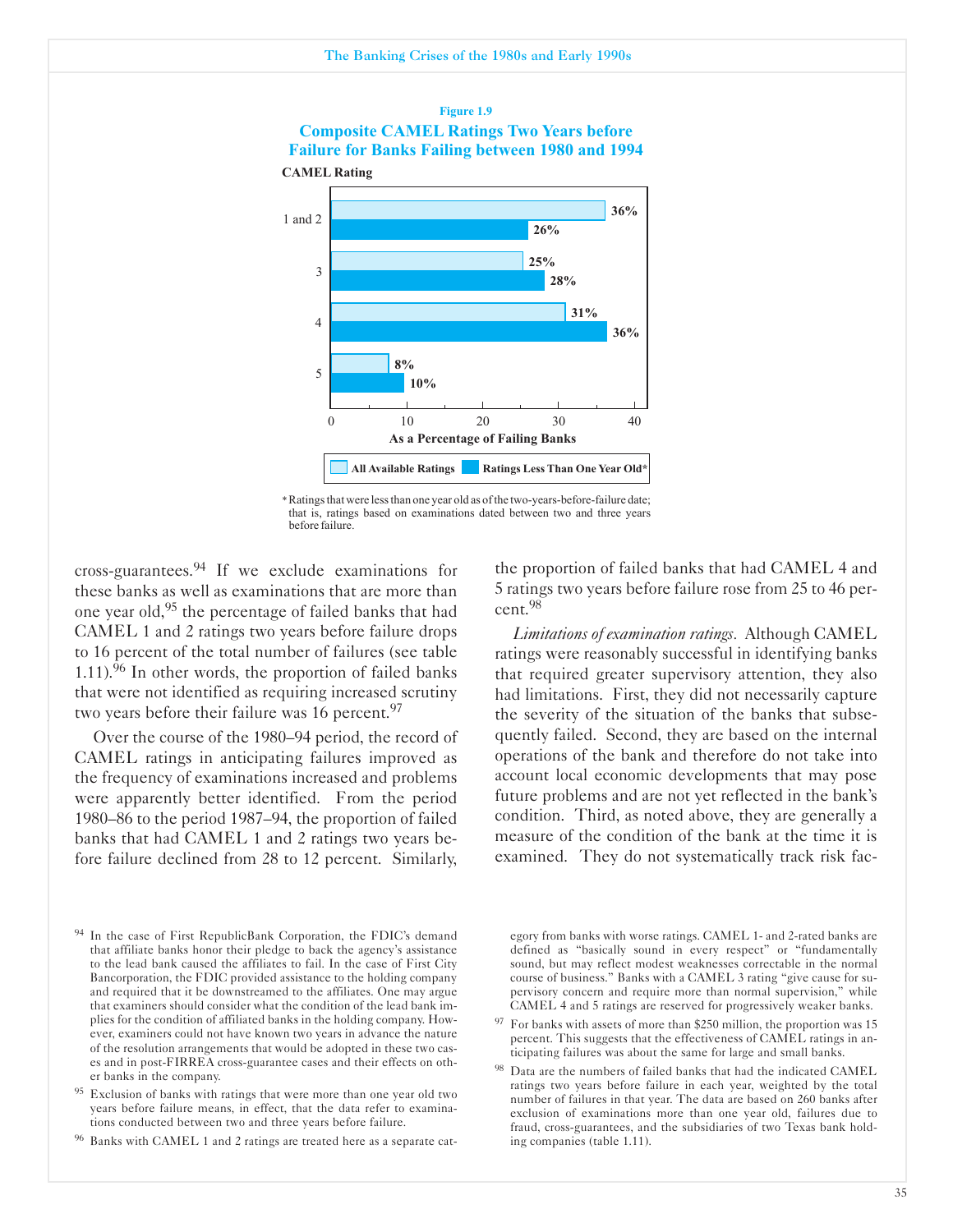| Table 1.11 |           |  |                                                                      |  |  |  |  |
|------------|-----------|--|----------------------------------------------------------------------|--|--|--|--|
|            |           |  | Failing Banks with CAMEL Ratings of 1 or 2 Two Years before Failure, |  |  |  |  |
|            | 1980–1994 |  |                                                                      |  |  |  |  |

|                                           | Number | Percent of Total Failures |
|-------------------------------------------|--------|---------------------------|
| Total 1- and 2-rated future failures      | 565    | 35%                       |
| Specific types:                           |        |                           |
| Cross-guarantee cases                     | 25     |                           |
| Failures associated with fraud            | 24     |                           |
| First City Bancorporation affiliates      | 36     |                           |
| First RepublicBank Corporation affiliates | 26     |                           |
| CAMEL ratings more than one year old*     | 194    |                           |
| Total of above                            | 305    | 19                        |
| Remaining 1- and 2-rated future failures  | 260    | 16                        |

' Failures of banks with ratings more than one year old (two years before failure) do not include crossguarantee cases, failures associated with fraud, First City Bancorporation affiliates, or First RepublicBank Corporation affiliates.

tors that may produce future losses.<sup>99</sup> Fourth, frequent use of on-site examinations imposes a burden on depository institutions. Examinations may seem particularly burdensome during good economic times, when the condition of most banks is healthy and examination ratings change relatively little. An average of 85 percent of all banks examined each year during the 1980-94 period experienced either no change or an improvement in ratings; only 15 percent, on average, experienced ratings downgrades. However, examination ratings changed considerably more often in particular regions of the country and during periods of regional recessions.

Most banks that are designated as troubled banks (rated CAMEL 4 and 5) do not fail. This may be regarded as a deficiency of CAMEL ratings. On the other hand, examination ratings trigger the supervisory responses that may prevent troubled banks from failing or may reduce failure costs when the banks have to be closed. From this perspective, when supervisory efforts to cure bank problems as revealed by examinations have been successful, the failure forecasts based on these examinations will necessarily prove to have been inaccurate. Either way, the large number of troubled banks that do not fail and the large number of banks whose ratings do not change through repeated examinations are unavoidable consequences of frequent use of on-site examinations. However, on-site examinations provide information to the regulators that is otherwise unavailable, $100$  and they also help ensure the accuracy of financial reports issued by the banks.<sup>101</sup> As a result, the burdens of frequent examinations must be borne if the condition of insured banks is to be monitored effectively. Recognizing these burdens, the FDIC has sought to reduce the time examiners spend in banks and is developing a program

designed to allow individual loan files to be examined off-site.

*Number kinds and effectiveness of enforcement actions.* After troubled institutions were identified during the 1980-94 period, they were subject to supervisory and enforcement actions that appear to have been effective in reducing failures and losses to the insurance fund. This conclusion is based on evidence concerning the behavior of banks with respect to asset growth rates, dividend payouts, and equity infusions when the banks had been designated as problem institutions and been made subject to informal and formal enforcement actions.102

The FDIC used formal enforcement actions (for example, cease-and-desist orders) sparingly in the 1970s but more frequently in the early 1980s, as the number of troubled banks increased. Formal enforcement actions are legally enforceable in court, and noncompliance with such actions may lead to heavy fines. Most

<sup>&</sup>lt;sup>99</sup> A possible exception is the management rating, which encompasses technical competence, leadership qualities, adequacy of internal controls, and other factors that may determine the bank's ability to weather future adversity. However, examiners appear to be reluctant to rate management much below capital, asset quality, and other CAMEL components. In this regard, in only 6 percent of failed banks were the management ratings of two years before failure one full number worse than the average of other components.

<sup>&</sup>lt;sup>100</sup> The view that examinations yield unique information is largely based on the belief that banks specialize in evaluating and monitoring idiosyncratic borrowers who do not have practical access to the capital markets. This view suggests that the best way to secure the private information banks have gathered about borrowers is by examining individual loan files.

<sup>&</sup>lt;sup>101</sup> See Drew Dahl, Gerald A. Hanweck, and John O'Keefe, "The Influence of Auditors and Examiners on Accounting Discretion in the Banking Industry," and Gilbert, "Implications of Annual Examinations."

<sup>102</sup> Data on enforcement actions are available for FDIC and Federal Reserve-supervised banks only.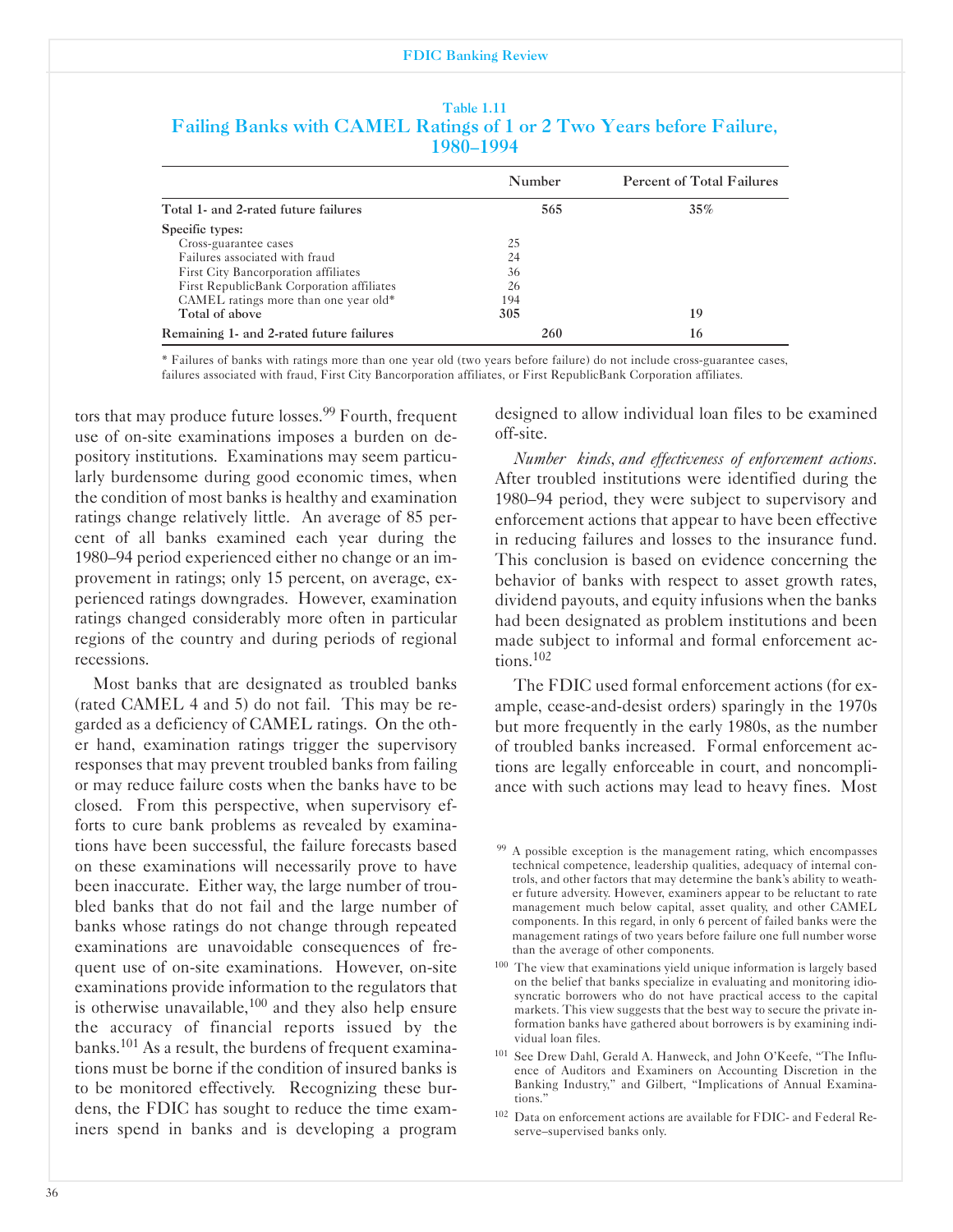FDIC formal enforcement actions in the 1980s were issued against 4-rated banks, which are troubled but salvageable; most of the remainder were issued against 5rated banks, which face a high probability of imminent or near-term failure. About one-half of all banks rated 4 and 5 by the FDIC in the 1980s were the subject of formal enforcement actions; many of the remaining banks received informal enforcement actions (for example, memoranda of understanding). $103$  Enforcement actions require banks to take corrective actions in various areas: compliance with regulations, improvement in operating procedures, the raising of new capital, the cutting of dividend payments, replacement of managers, and so forth.

That supervisory and enforcement actions were effective in reducing failures and losses to the insurance fund is suggested by the following:

• Of all banks that were rated 4 and 5 sometime during the 1980-94 period, 73 percent recovered, while 27 percent failed. As noted above, one-half of the FDIC-supervised problem banks were the subject of formal enforcement actions, and many others received informal actions.

- For all insured banks rated 4 and 5, in the three years before failure or recovery their asset growth and dividend payout rates declined (see table  $1.12$ ).<sup>104</sup> (Recovery was defined as either a CAMEL rating upgrade to 1, 2, or 3 or merger without FDIC financial assistance.) Capital injections generally increased over the three years before recovery for the banks that recovered, and from the third to the second year before failure for the banks that failed.
- The data in table 1.12 suggest that in the later years of the banking crisis, supervisory efforts to reduce risk taking and insurance losses became increasingly aggressive. During 1992-94, for both failed banks and survivors, the levels to which asset growth rates and dividend payouts dropped in the final year before failure or

| Years before          | <b>Failed Banks</b><br><b>Surviving Banks</b> |                     |                                                |                                    | <b>Total Banks</b><br>(Failed and Surviving) |         |         |                                           |         |
|-----------------------|-----------------------------------------------|---------------------|------------------------------------------------|------------------------------------|----------------------------------------------|---------|---------|-------------------------------------------|---------|
| Failure,<br>Recovery, |                                               | Years<br>of Failure |                                                |                                    | Years of Recovery*<br>or Merger              |         |         | Years of Failure, Recovery,*<br>or Merger |         |
| or Merger             | 1980-85                                       | 1986-91             | 1992-94                                        | 1980-85                            | 1986-91                                      | 1992-94 | 1980-85 | 1986–91                                   | 1992-94 |
|                       |                                               |                     |                                                | <b>Asset Growth Rate (Percent)</b> |                                              |         |         |                                           |         |
| 3                     | 14.60                                         | 15.65               | 18.77                                          | 10.39                              | 13.38                                        | 4.42    | 11.91   | 14.09                                     | 5.93    |
| $\overline{c}$        | 10.72                                         | 1.71                | $-3.53$                                        | 3.67                               | 1.25                                         | $-0.61$ | 6.21    | 1.40                                      | $-0.92$ |
| 1                     | 0.91                                          | $-10.17$            | $-13.39$                                       | 1.96                               | 0.96                                         | $-0.64$ | 1.58    | $-2.51$                                   | $-1.98$ |
|                       |                                               |                     | Dividends to Average Assets (Percent)          |                                    |                                              |         |         |                                           |         |
| 3                     | 0.34                                          | 0.42                | 0.09                                           | 0.20                               | 0.21                                         | 0.13    | 0.25    | 0.21                                      | 0.13    |
| $\overline{c}$        | 0.32                                          | 0.52                | 0.06                                           | 0.16                               | 0.14                                         | 0.09    | 0.22    | 0.15                                      | 0.09    |
| $\mathbf{1}$          | 0.16                                          | 0.39                | 0.02                                           | 0.13                               | 0.13                                         | 0.08    | 0.14    | 0.11                                      | 0.07    |
|                       |                                               |                     | Capital Injections to Average Assets (Percent) |                                    |                                              |         |         |                                           |         |
| 3                     | 0.18                                          | 0.42                | 0.45                                           | 0.19                               | 0.46                                         | 0.42    | 0.19    | 0.45                                      | 0.42    |
| $\overline{c}$        | 0.22                                          | 0.52                | 0.54                                           | 0.39                               | 0.56                                         | 0.42    | 0.33    | 0.55                                      | 0.43    |
| 1                     | 0.65                                          | 0.39                | 0.40                                           | 0.44                               | 0.45                                         | 0.49    | 0.51    | 0.43                                      | 0.48    |

#### Table 1.12 Asset Growth Rates, Dividend Payments, and Capital Injections, All Banks with CAMEL Ratings of 4 and 5, 1980-1994

Note: Data are unweighted averages of individual bank percentages.

'Recovery is either the date of a bank's unassisted merger, or if the bank survived as an independent institution, the date it received a CAMEL rating of 1, 2, or 3.

<sup>103</sup> In a sample of 307 FDIC-supervised problem banks there were 209 pressed as a percentage of net income or as a percentage of assets.<br>with formal actions, 83 with informal actions only, and merely 15 with Capital injec with formal actions, 83 with informal actions only, and merely 15 with neither formal nor informal actions.

through merger, and capital transactions with parent holding compa-<br>nies.

<sup>104</sup> For dividends, similar results are produced whether dividends are ex-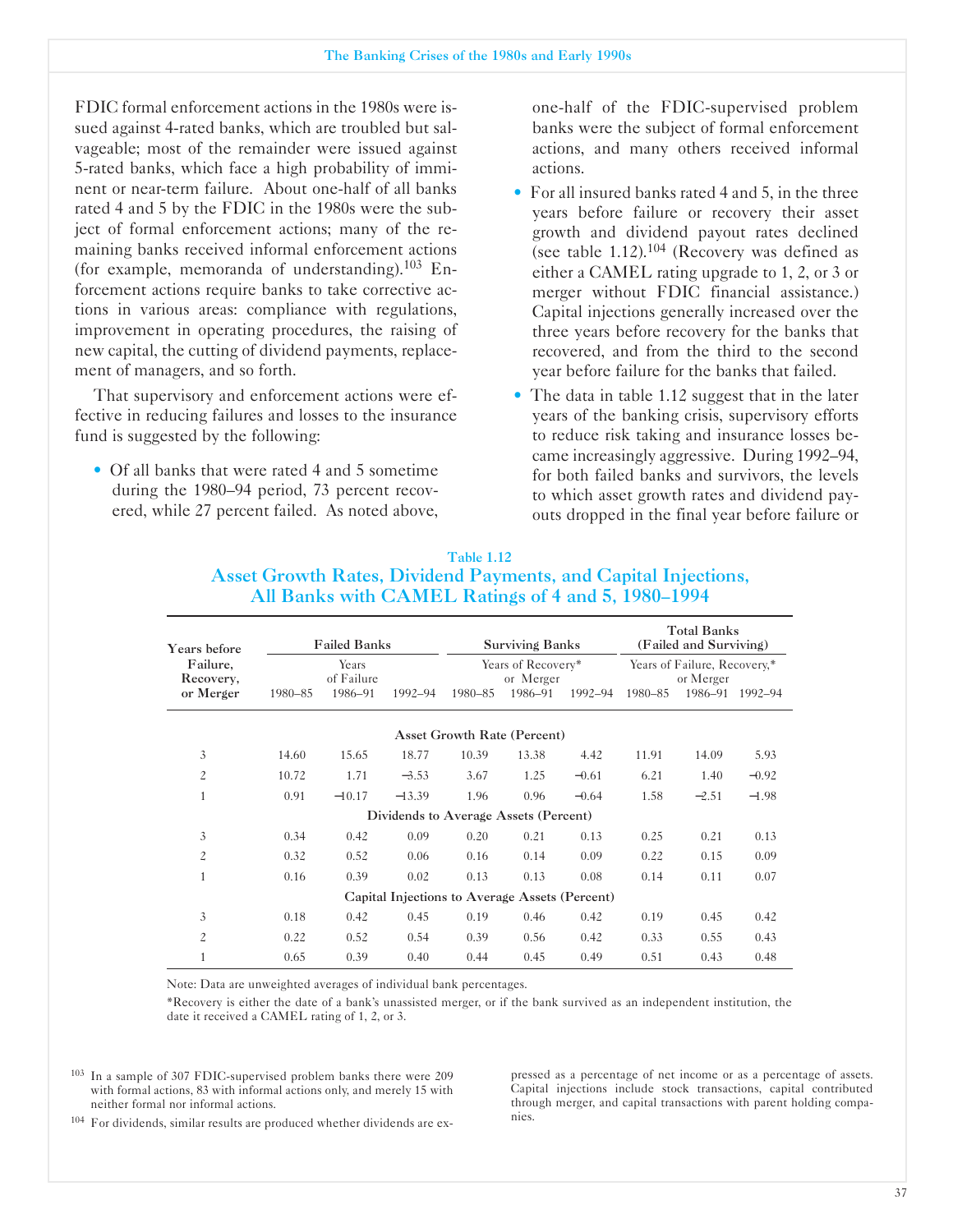recovery were considerably lower than had been the case during the 1980–85 period.<sup>105</sup>

Table 1.12 and the preceding pages summarize an analysis of the behavior of problem banks in relation to the dates of their failure or recovery. Problem-bank behavior was also analyzed in relation to the dates of regulatory intervention. For purposes of this second analysis, the dates of regulatory intervention were taken to be the dates of on-site examinations that led to either formal enforcement actions or downgrades in CAMEL ratings without such actions.106 The purpose was to test more directly the effects of formal and informal enforcement actions on problem-bank behavior. (As noted before, most problem banks that did not receive formal enforcement actions received informal ones.) As shown in figure 1.10, at FDIC- and Federal Reserve-supervised banks with CAMEL ratings of 4, median quarterly asset growth rates declined before the date of regulatory intervention and generally remained negative in the four quarters immediately following the intervention.<sup>107</sup> This was true both for banks that were downgraded to a CAMEL 4 rating and had no formal enforcement action taken against them and for 4-rated banks that eventually did receive formal actions. Growth rates of banks with formal enforcement actions showed greater changes, on average, from before intervention to after intervention than growth rates of banks without such actions.108 Similar results were produced by other measures of bank behavior (see figure 1.11). Dividend rate reductions and increases in external capital injections began before regulatory intervention and generally continued in the first year after intervention, and banks that became the subject of formal enforcement actions showed the greatest dividend cuts and capital injections.109 Comparable behavior was also exhibited by loan-loss provisions (not shown in figure 1.11).

The foregoing analysis indicates that bank managements took remedial actions even before the examinations that triggered reductions in CAMEL ratings or led to formal enforcement actions. Whether these remedial actions were driven by market forces, by management's own objectives, or by expectations of future regulatory action cannot be readily ascertained. In any event, regulatory intervention apparently had the effect of reinforcing and accelerating these remedial actions. Changes in the behavior of problem banks were greater for banks that later received formal enforcement actions as compared with banks subject only to informal actions. However, it is not clear whether these differences in behavioral change were due primarily to the more demanding nature of formal actions or to the condition and behavior of the banks that received them. Formal actions are frequently taken when banks fail to comply with informal ones. Such failure may be due to the existence of more severe problems at the banks receiving formal actions or to less willingness on the part of their management to cure them.<sup>110</sup>

In general, the reduction in asset growth was an indication that moral hazard was being contained—that troubled banks were not attempting, or were not being allowed, to "grow out of their problems"; indeed, in many cases their assets were shrinking. In the case of the surviving banks, reduced dividend payouts and increased capital injections helped restore equity positions and were instrumental in facilitating recovery. In the case of the failing banks, dividend cuts and new capital had the direct effect of reducing failure costs.<sup>111</sup>

- <sup>105</sup> R. Alton Gilbert found that undercapitalized banks during the 1985-89 period generally did not grow rapidly, pay dividends, or make loans to insiders. See his "Supervision of Under-Capitalized Banks: Is There a Case for Change," Federal Reserve Bank of St. Louis *Review* 74, no. 4 (1992): 3-20.
- $106$  Enforcement data in this analysis are based on 2,398 formal actions issued by the FDIC and 362 by the Federal Reserve. Comparable data are not available for the OCC. Intervention dates are (1) the date of the examination that resulted in a downgrading of the bank to a CAMEL 3, 4, or 5 rating for the first time without a formal enforcement action or (2) the date of the last examination before the issuance of a formal enforcement action for banks receiving such actions. At the end of the examination the bank would normally be informed of conditions that were likely to result in such downgrades or of the likelihood of formal enforcement actions. Actual issuance of the formal enforcement actions would not take place until six to nine months after the examination. For FDIC-supervised banks, the median interval between the date of formal enforcement actions and the last examination before such actions was 261 days for 4-rated banks and 176 days for 5-rated banks.
- <sup>107</sup> It is not clear that the remedial actions taken by management before regulatory intervention were purely voluntary and would have been undertaken even if such intervention had not been expected. See also George E. French, "Early Action for Troubled Banks," *FDIC Banking Review* 4, no. 2 (1991): 1-12.
- 108 Similar patterns in growth rates were found for banks with CAMEL 5 ratings. For banks with CAMEL ratings of 3 that were subject to formal enforcement actions, however, growth rates were highly variable, perhaps because for these banks the number of such actions was relatively small.
- <sup>109</sup> Data for capital injections are annual in figure 1.11 because small banks do not report capital injections quarterly. The analysis was confined to 4-rated banks in order to have large samples of banks with similar conditions.
- 110 Seventy-one percent of problem banks that failed had received formal enforcement actions, compared with 41 percent of problem banks that survived. This is consistent with the view that formal actions were taken against the most unhealthy banks.
- <sup>111</sup> Although dividend payout ratios declined for troubled banks, a significant number of undercapitalized banks did pay dividends. See David K. Horne, "Bank Dividend Patterns," *FDIC Banking Review* 4, no. 2 (1991): 13-24.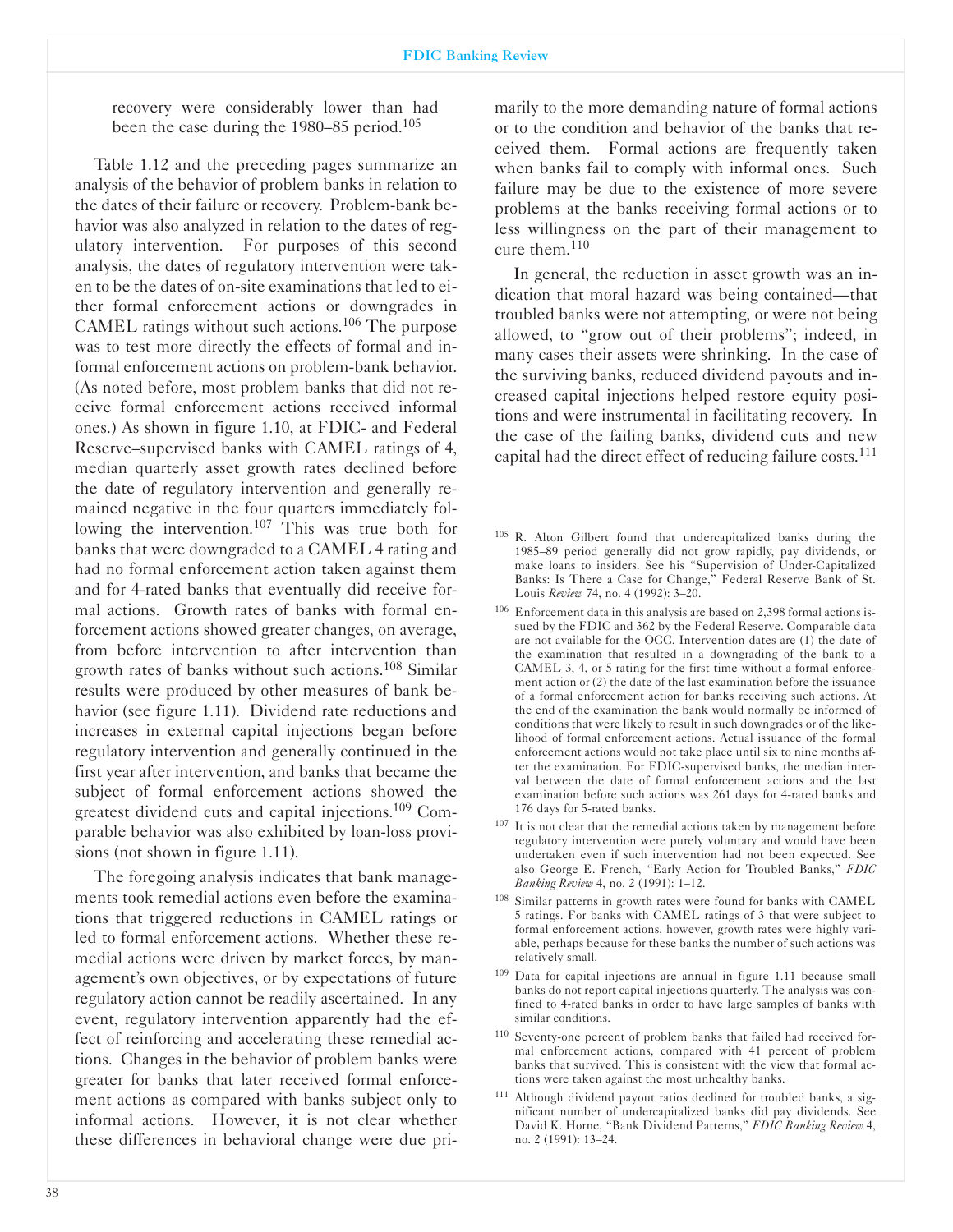

*Note:* Data are median asset growth rates of FDIC- and Federal Reserve–supervised banks before and after regulatory intervention. Forthis analysis, the intervention dates were dates of:

(1) examinations that resulted in the downgrading of the bank's CAMEL rating to 4 but did not result in a formal enforcement action, or

(2) the last examination before the issuance of a formal enforcement action against a bank with a CAMEL 4 rating. Normally, a bank is informed at the time of the examination of the prospect of a CAMEL rating downgrade or a formal enforcement action. Data were run on a constant population sample for each period. The number of observationsranged from 200 to almost 500 for the different periods for banks downgraded to CAMEL 4 rating that did not receive formal enforcement actions, and from 200 to 300 for 4-rated banks that did receive formal enforcement actions.

These favorable results, no matter what the immediate banks of attractive investment opportunities and re-

to retrench and shrink has been criticized by some ob-<br>servers to regulators in dealing with problem banks was limited and per-<br>servers for inhibiting the banks' recovery and, in the dealing with problem banks was limited context of the 1990s, for contributing to the "credit crunch." For example, it is sometimes argued that restrictions on asset growth may have deprived problem <sup>112</sup> See comments by Joe Peek in volume 2 of *History of the Eighties*.

stimulus, were consistent with the regulators' objec- quired them to sell high-quality assets they already tives of preventing the failure of troubled banks and re-<br>owned.<sup>112</sup> Similarly, it is sometimes argued that cuts ducing the insurance costs of banks that did fail.  $\cdot$  in dividends may have retarded the growth of exter-The policy of encouraging or forcing problem banks had capital infusions. It should be remembered, how-<br>retrepch and shripk has been criticized by some ob-<br>wer, that the range of choices available to regulators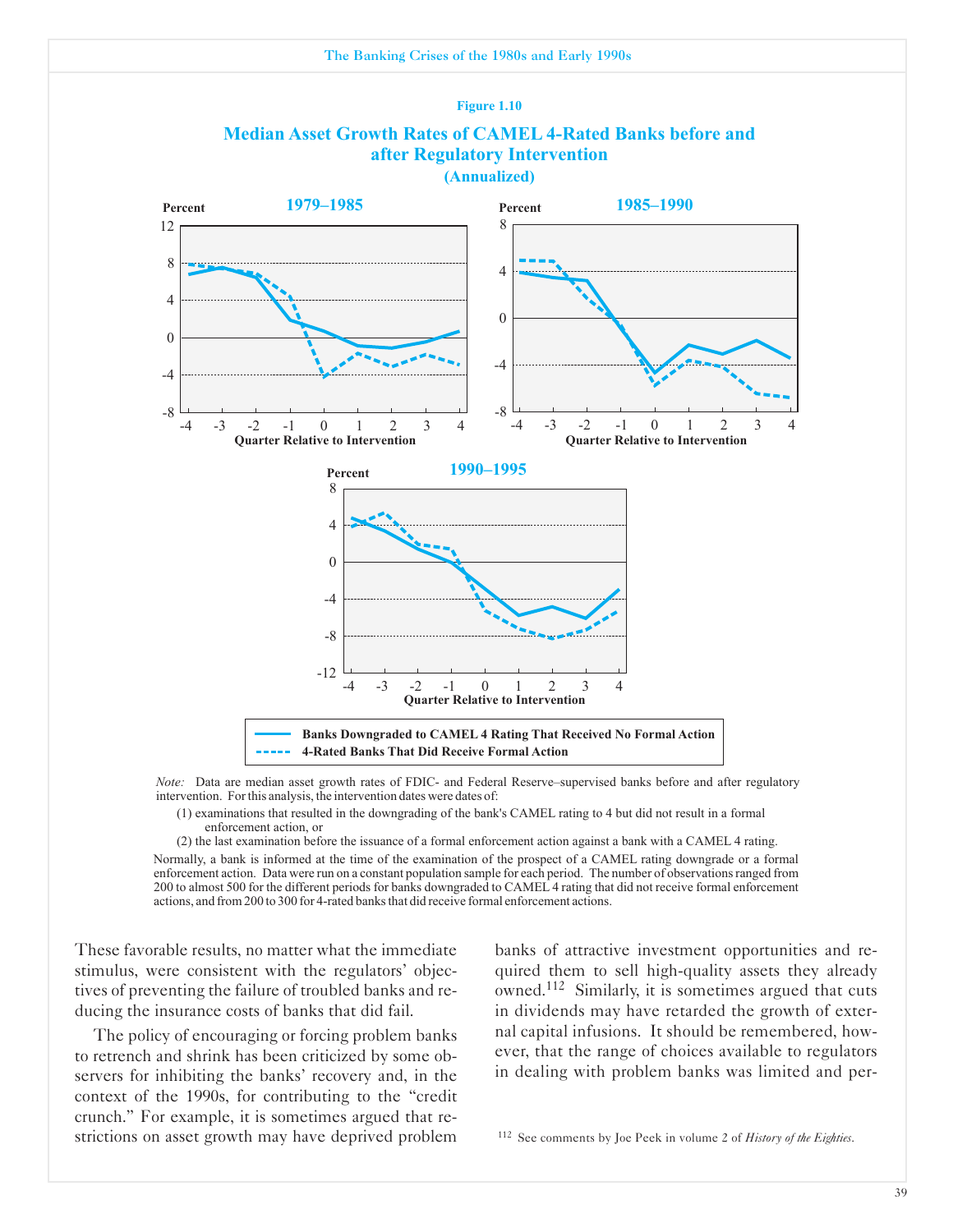



*Note:* Data are averages of individual bank ratios. See note to figure 1.10.

meated by uncertainty. Many problem banks had exhibited a tendency toward excessive risk taking and/or managerial and other weaknesses. A more relaxed supervisory posture might have resulted in the resumption of risk taking and an increase in losses when an institution failed. Continued dividend payments would also have increased insurance losses if failure occurred. It is not surprising that bank regulators generally chose the surer course of reducing risktaking opportunities and insurance losses by seeking the retrenchment and shrinkage of problem banks.

# *Effectiveness of Supervisory Tools: Off-Site Surveillance*

Off-site monitoring based on financial reports submitted by banks evolved during the 1980s in response to earlier developments in computer technology and to fundamental changes in the OCC's examination poli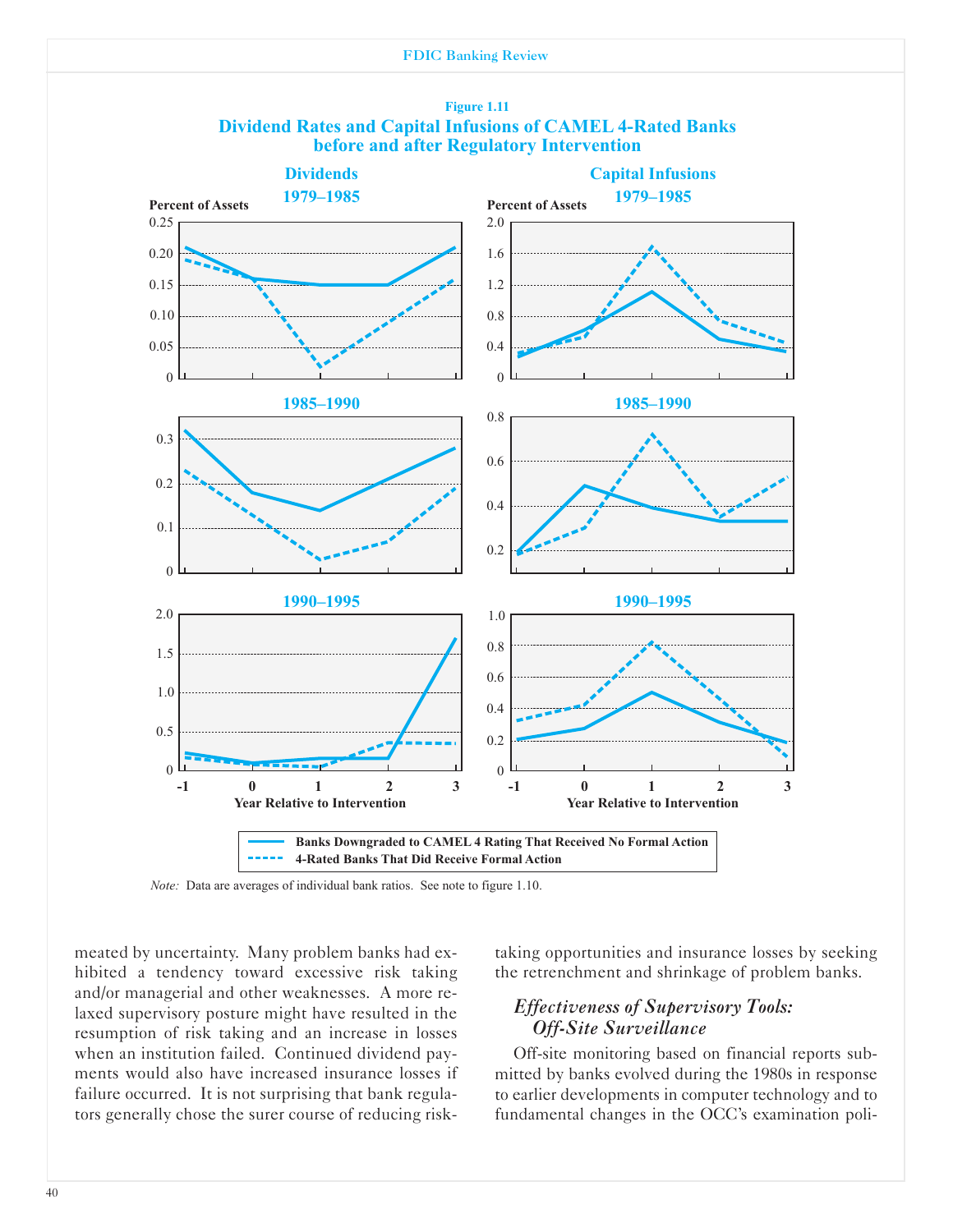cies after two large national banks failed in the  $1970s$ .<sup>113</sup> The evolution of off-site monitoring appeared to justify reductions in examination staffing and frequency. As the number of failures mounted during the 1980s, however, it became clear that off-site monitoring was not a substitute for, but potentially a useful complement to, on-site examinations. Compared with on-site examinations, off-site monitoring systems have a number of advantages: they are less intrusive and costly, they can be updated frequently when new information is received through quarterly Call Reports, they can provide the basis for a financial evaluation of the bank between examinations, and they are potentially able to isolate risk factors that may lead to future problems, whereas examinations are essentially a measure of the bank's current condition. Furthermore, Call Report data on which off-site monitoring systems are based are largely available to the public and can be used by investors and others as the basis for imposing market discipline on the banks. By identifying those banks that appear to have deteriorated since their last examinations, the systems can help regulators allocate examiner resources.

The disadvantages of off-site monitoring systems are that they provide no direct evaluation of management, of individual loan characteristics, of underwriting practices, or of internal controls and procedures. Moreover, the accuracy of the financial reports on which they are based, particularly the quality of loan portfolios, is dependent on periodic on-site examinations.

Off-site surveillance systems, despite their distinct advantages, did not play a very helpful role in the 1980s. On the contrary, belief in their usefulness and their potential helped reinforce the idea that fewer onsite examinations were necessary. In addition, with the large number of failed and troubled banks already straining supervisory resources, targeting banks for additional examinations was not a high priority (staff limitations meant that resources were unavailable to examine any additional banks targeted by off-site systems). Off-site systems appear to have worked best when the number of problem institutions and failures was not large and when examination resources were sufficient for identified banks to be examined.

*Condition and risk factors.* Call Report data can be used to provide an indication of the condition of a bank and the level of risk it has undertaken. In this context, condition variables are indicators of the current strength or weakness of a bank. A bank in a weak condition would typically have low capital and net-income ratios and high nonperforming-loan ratios. Such a bank

would face insolvency and failure in the near term. Risk factors, on the other hand, are indicators of a longer-term problem. A bank may be pursuing risky policies but still be in a currently healthy condition, with strong earnings and capital. In time, however, the risky policies could result in loan losses, reduced income, deterioration in capital, and eventual failure. (The distinction between condition and risk in this context is essentially the same as the distinction between ex post and ex ante risk measures discussed above.)

The possibilities of isolating condition and risk factors by analyzing banks' financial data are illustrated in figures 1.12 and 1.13. Figure 1.12 shows various measures of the current condition of banks—ratios to assets of equity, of equity plus reserves minus nonperforming loans (coverage), of net income, and of nonperforming loans-as of 1982 for banks that failed four to five years later (in 1986-87) and for banks that existed throughout the period and never failed. On the basis solely of these condition variables, there was little as of 1982 to distinguish banks that subsequently failed from those that did not.<sup>114</sup> Although the condition ratios for the future failures were slightly below those for the future survivors, they were nonetheless at levels that would normally be considered healthy; for example, in 1982 the average equity/assets ratio of banks that failed in 1986-87 was over 8 percent. As the banks that failed approached their dates of failure, their condition ratios deteriorated markedly compared with those of the nonfailures.

Comparisons of long-run risk factors show a considerably different picture (figure 1.13). In 1982 and throughout the subsequent four to five years, the risk profile of banks that failed in 1986-87 was distinctly higher than that of banks that did not fail. Banks that would fail had substantially higher loans-to-assets ratios than survivors did. They also had substantially higher ratios of interest and fee income on their loan and lease portfolios, which suggests that their loans were riskier. Finally, banks that subsequently failed

<sup>&</sup>lt;sup>113</sup> See also Jesse Stiller, OCC Bank Examination: A Historical Overview, (1995).

<sup>&</sup>lt;sup>114</sup> The data in figures 1.12 and 1.13 include, for 1982, all banks that existed in 1982 and failed in 1986-87 and all banks that existed throughout the 1982-87 period and did not fail after 1987. Certain failures are excluded: those due primarily to fraud, cross-guarantee failures subsequent to FIRREA, and bank affiliates of two Texas bank holding companies with CAMEL ratings of 1 and 2 that were essentially branches of the lead bank and were resolved through transactions whose effects were similar to cross-guarantees.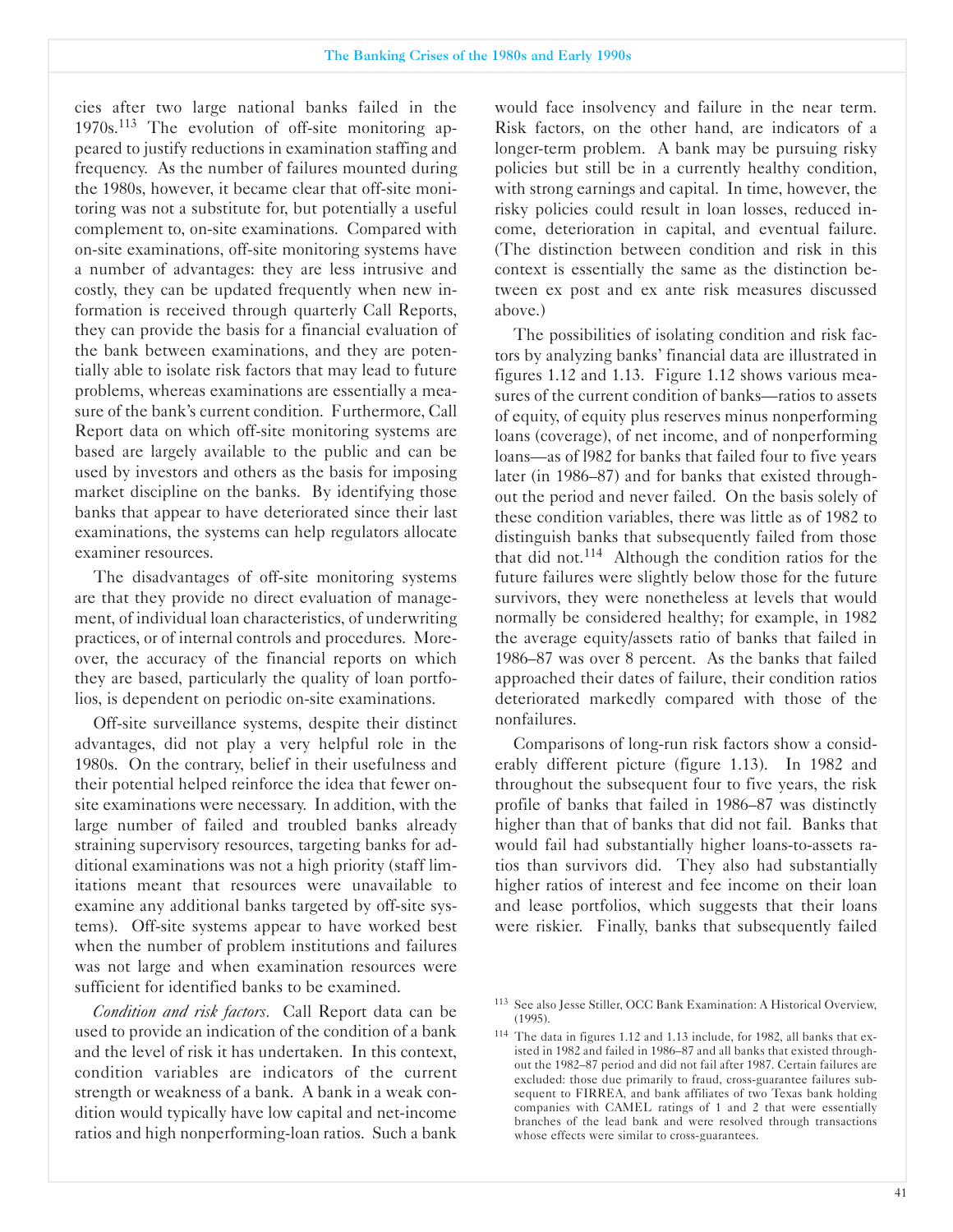



*Note:* "Failed" means banks that existed in 1982 and failed in 1986 or 1987; "nonfailed" means banks that existed during the entire period and never failed.

had higher growth rates in 1982 than the banks that did not fail, but as the banks approached failure these growth rates were sharply cut back in a manner consistent with the findings cited above on FDIC enforcement actions.

Many prediction models constructed for the purpose of predicting bank failures use measures of current condition (or ex post risk) as independent variables. Thus, the accuracy of failure predictions falls off considerably for predictions of failures more than one year ahead. As part of the research for the *History of the*

*Eighties*, an attempt was made to use ex ante risk measurements to identify groups of banks that had a high *long-term* risk of failure. For this purpose, nine risk ratios were tested: loans to assets, deposits over \$100,000 to liabilities, ROA, asset growth rate, loan growth rate, operating expenses to total expenses, salary expenses per employee, interest yield on loans and leases, interest and fee income on loans and leases. The banks were divided into quintiles according to these ratios. The periods of analysis were four and five years from 1980, 1982, 1984, 1986, and l988. In each period the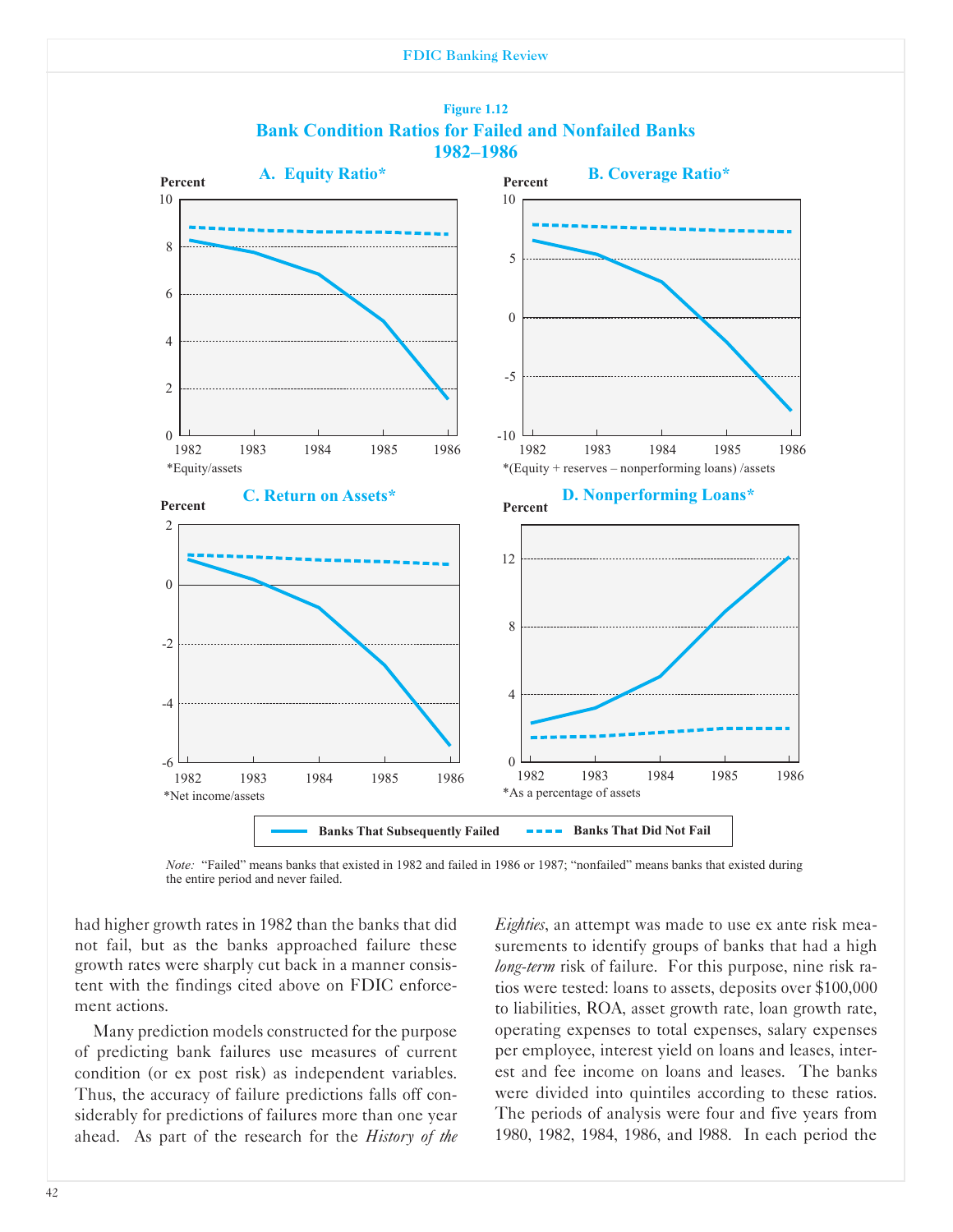



*Note:* "Failed" means banks that existed in 1982 and failed in 1986 or 1987; "nonfailed" means banks that existed during the entire period and never failed.

risk ratio with the strongest statistical relationship to failures turned out to be the ratio of loans to assets. $115$ For example, 8.20 percent of the banks that were in the highest loans-to-assets ratio quintile in 1984 failed in 1988-89, compared with 2.89 percent of all banks in the sample, for an increase of 184 percent in the incidence of failure (see table 1.13).<sup>116</sup>

The same statistical procedure was applied to the "lowrisk" group (the lowest four quintiles) as measured by the loans-to-assets ratio, and different risk factors proved to be the best predictors of failure in four to

- <sup>115</sup> Logit regressions were performed on each of the risk variables where the dependent variable was whether the bank failed or not. The risk variable with the highest predictive power for failure was determined by a Chi-Square test score for each regression. The coefficients for each quintile of the variable were then compared, and a Chi-Square test was performed to determine which quintile or group of quintiles was the best predictor of failure. The analysis was then repeated on the high- and low-risk quintiles to determine which was the next-best predictor of failure in both groups.
- <sup>116</sup> In an initial inquiry, the ratio of large deposits to total liabilities was found to be the best predictor of failures in 1984 and 1986. However, this ratio was found to be essentially a proxy for location in Texas, where large-scale use of large deposits occurred in part because of restrictions on branching. Once the large-deposit ratio was excluded, the loans-to-assets ratio was the best predictor of failure in all years.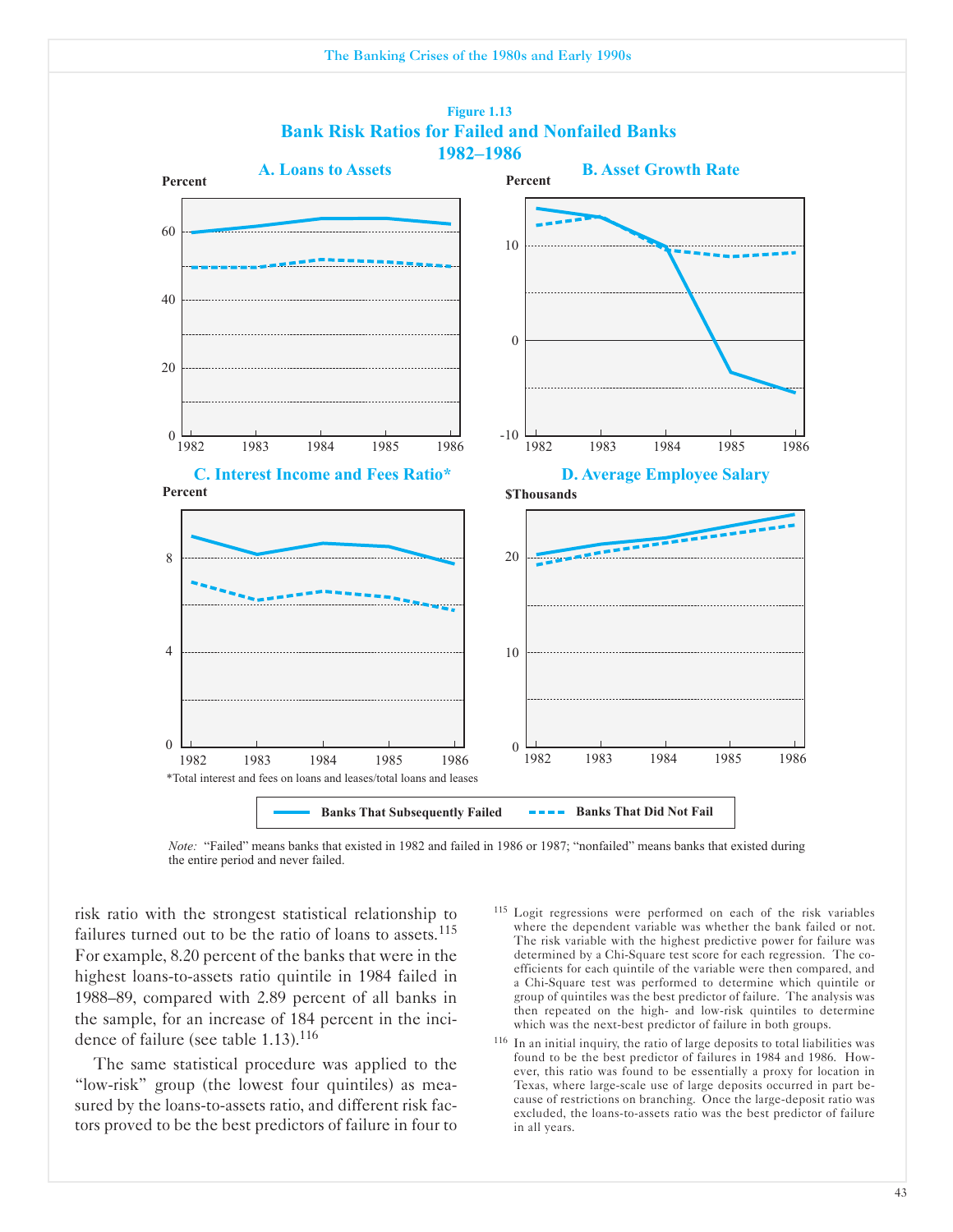|                   | Banks in the Highest Loans-to-Assets Quintile |                       |                           |                                         |                              |                                          |  |  |
|-------------------|-----------------------------------------------|-----------------------|---------------------------|-----------------------------------------|------------------------------|------------------------------------------|--|--|
|                   | All Sample Banks                              |                       |                           | <b>Highest Loans-to-Assets Quintile</b> |                              |                                          |  |  |
| Beginning<br>Year | Probability of<br>of Failure                  | Number of<br>Failures | Probability<br>of Failure | Number of<br>Failures                   | Percent of<br>Total Failures | Increase in<br>Probability<br>of Failure |  |  |
| 1980              | 1.51%                                         | 184                   | $3.62\%$                  | 88                                      | 47.8%                        | 140%                                     |  |  |
| 1982              | 2.45                                          | 291                   | 6.75                      | 160                                     | 55.0                         | 175                                      |  |  |
| 1984              | 2.89                                          | 332                   | 8.20                      | 188                                     | 56.6                         | 184                                      |  |  |
| 1986              | 2.25                                          | 253                   | 6.46                      | 145                                     | 57.3                         | 187                                      |  |  |
| 1988              | 1.24                                          | 133                   | 3.36                      | 72                                      | 54.1                         | 171                                      |  |  |

#### Table 1.13 Probability of Failure Banks in the Highest Loans-to-Assets Quintile

five years (see table 1.14). ROA was the best predictor of failure for the "lowrisk" group in 1984; of the "lowrisk" loans-to-assets group in 1984, 3.96 percent of the banks in the highest-risk ROA quintile failed in 1988-89.

A number of observations are in order. First, the risk factors do not predict which individual banks will fail; rather, they identify a group of banks with the highest incidence of failure. Second, the risk group encompassing the highest loans-to-assets ratio quintile plus the high-risk ROA group in the remainder of the banks in 1984 accounted for 76 percent of all failures in the entire sample.<sup>117</sup> Third, to capture 76 percent of the total number of failures in 1988-89, the two risk groups "flagged" a large proportion (34 percent) of the total number of banks in the sample.<sup>118</sup> Fourth, most banks in the high-risk groups did not fail. For example, nearly 92 percent of the banks in the high-risk loans-to-assets ratio quintile in 1984 did not fail four to five years later, in 1988-89.

These findings suggest that failing banks shared a common characteristic: they followed a relatively highrisk strategy, as indicated particularly by the ratio of loans to assets, and could be identified well in advance of their failure dates. The findings also indicate that many other banks had similar risk characteristics but were able to avoid failure. As indicated above, the success or failure of banks depends on many factors, so predicting failures far in advance on the basis of the institutions' risk characteristics is difficult.

*Specific off-site surveillance systems.* The original offsite surveillance systems used in the 1970s were a col-

 $117$  The 76 percent was derived as follows: 188 failures in the high-risk loans-to-assets ratio quintile plus 65 failures in the high-risk ROA group in the four "low-risk" loans-to-assets quintiles, for a total of 253, or 76 percent of all the 332 failures in the sample.

<sup>118</sup> The 34 percent figure refers to the highest loans-to-assets quintile plus the highest ROA group of the "low-risk" loans-to-assets quintiles, or  $3,935$  (2,292 + 1,643) banks. This was 34 percent of the 11,479 banks in the sample.

#### Table 1.14 Probability of Failure for "Low-Risk" Banks (Banks Not in the Highest Loans-to-Assets Quintile)

|                          |                                                | Failures in Highest-Risk Group of "Low-Risk" Banks |                       |                                                   |  |  |
|--------------------------|------------------------------------------------|----------------------------------------------------|-----------------------|---------------------------------------------------|--|--|
| <b>Beginning</b><br>Year | Highest-Risk Indicator for<br>"Low-Risk" Group | Probability of<br>Failure*                         | Number of<br>Failures | Percent of Total Failures in<br>"Low-Risk" Group† |  |  |
| 1980                     | Loan Growth                                    | 2.32%                                              | 40                    | 41.7%                                             |  |  |
| 1982                     | Interest Yield                                 | 3.76                                               | 53                    | 40.4                                              |  |  |
| 1984                     | <b>ROA</b>                                     | 3.96                                               | 65                    | 45.1                                              |  |  |
| 1986                     | <b>ROA</b>                                     | 3.74                                               | 62                    | 57.4                                              |  |  |
| 1988                     | <b>ROA</b>                                     | 2.12                                               | 35                    | 57.4                                              |  |  |

\* This is the probability of failure in the 80 percent of banks that are not in the high-risk loans-to-assets quintile.

 $\dagger$  Excludes failures in the high-risk loans-to-assets quintile.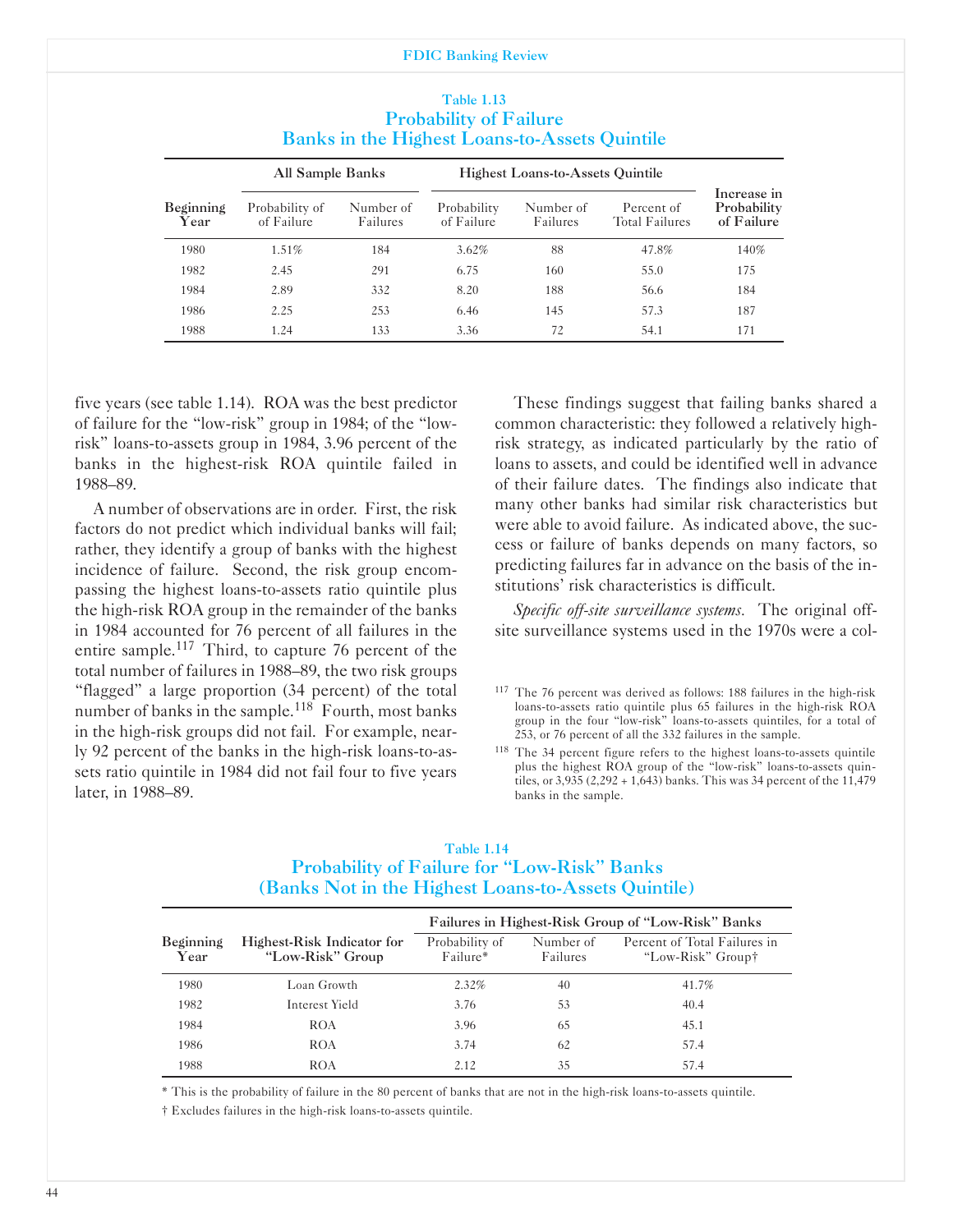lection of commonly used financial ratios. The OCC's system eventually evolved into the Uniform Bank Surveillance System, whose best-known product is the Uniform Bank Performance Report (UBPR). The UBPR is a bank-specific report that allows an analyst to compare the financial characteristics of an individual bank with the characteristics of comparable (peer) banks. The Federal Reserve and the FDIC developed similar systems. In 1985 the FDIC developed the CAEL system (Capital, Assets, Earnings, Liquidity-Management is not modeled). This was designed to replicate the examination rating that an "expert examiner" would give an institution solely on the basis of Call Report data. Banks were flagged for attention if their CAMEL rating was 2 or worse and their CAEL rating was more than one rating worse than their current CAMEL rating.

The CAEL system was adopted in the mid-1980s and has been used to help achieve and maintain efficient allocation of supervisory resources, primarily by detecting at an early date banks that appear to have a high probability of receiving a CAMEL downgrade at their next on-site examination. CAEL uses 19 financial ratios by which a bank is matched against its peer group. From 1987 to 1994, the CAEL system was reasonably correct in its predictions; approximately onehalf of all CAMEL downgrades predicted by the system actually occurred within six months. The CAEL system identified approximately 25 percent of total rating downgrades in the relevant group (banks downgraded from CAMEL 2 or worse). By design, CAEL misses a large number of actual downgrades in order to avoid targeting many banks that are in fact in a stable condition. This appears to be appropriate in a regime of frequent on-site examinations, for banks whose conditions have deteriorated since their last examinations but that were not identified by the CAEL system will in any event be examined without too much delay.

In the mid-1980s the FDIC also developed the Growth Monitoring System (GMS). Banks flagged by GMS as rapid-growth institutions are identified for off-site review and may receive increased supervisory attention. The system is based on the levels and quarterly trends of five summary measures: asset growth rate, growth rate of loans and leases, and ratios to assets of equity capital, volatile liabilities, and loans and leases plus securities with maturities of five years or more. The system's premise is that rapid growth in total assets or loans represents a risky activity. Through the 1980s banks that generated high growth

scores in the model had a higher-than-average incidence of failure up to four years later.

In the years since the CAEL and GMS systems were developed, there has been a substantial body of economic research related to modeling bank failures and financial distress. The Federal Reserve has based its off-site surveillance methods on statistical modeling techniques, beginning with the Financial Institutions Monitoring System (FIMS), which was adopted in 1993 and predicted CAEL-like ratings and bank failures. As of mid-1997 the FDIC was considering substantial modifications in GMS and adoption of a statistical model for predicting CAMEL rating downgrades for banks and thrifts.

# *Open Ouestions*

Many of the weaknesses revealed in bank statutes, regulations, and supervisory practices in the 1980s were subsequently addressed and corrected. However, some issues remain open-two in particular: the potential impact of resolving large-bank failures in accordance with FDICIA, and the adequacy of present systems of identifying and pricing risk.

# *Treatment of Large Banks: Systemic Risk and Market Discipline*

FDICIA shifted the balance between stability and market discipline toward market discipline. It accomplished this by requiring that the methods used to resolve bank failures produce the least cost to the FDIC and by prohibiting the protection of uninsured deposits when such action would increase the cost to the insurance fund. Under the pre-FDICIA cost test, either the FDIC could choose to sell the failed bank if the estimated resolution cost was less than that of a deposit payoff or the FDIC could provide open-bank assistance, regardless of cost considerations, if the bank's services were determined to be "essential" to the community. Failures of big banks were generally resolved in ways that protected all deposits against loss because of fears of depositor runs on other banks, systemwide crises through correspondent accounts, or disruption of the payments system.

FDICIA also limits the ability of the Federal Reserve to provide liquidity to problem banks (defined in terms of capital position) through its discount window. For critically undercapitalized banks, repayment must be demanded within no more than 5 days, and if that limit is violated, the Federal Reserve is liable to the FDIC for any additional cost. In the case of undercap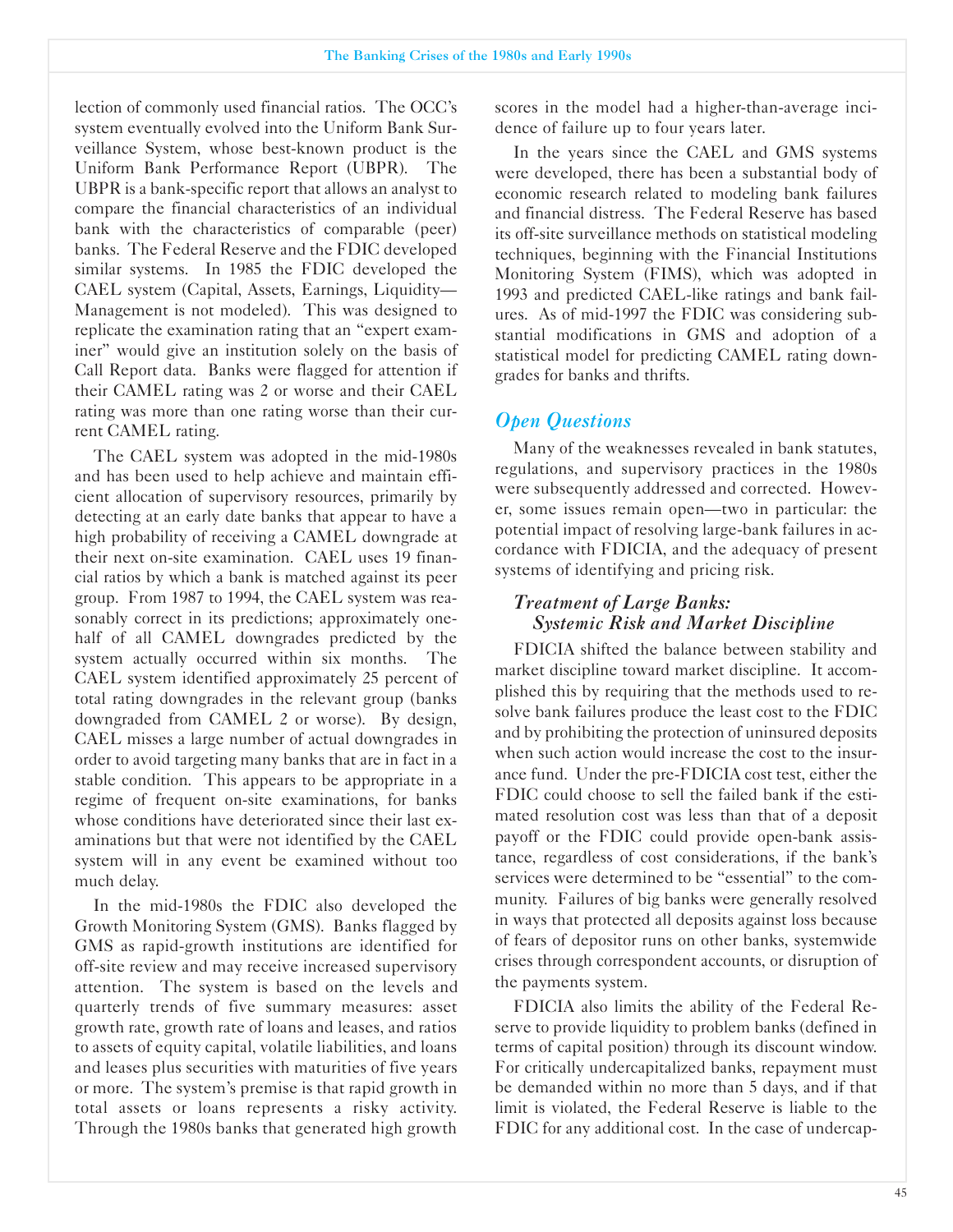italized banks, Federal Reserve advances can remain outstanding for no more than 60 days in any 120-day period.119

FDICIA increases the likelihood that large banks will be resolved with losses to uninsured depositors and reduces the likelihood that open-bank assistance will be used to deal with large troubled banks. An exception to the least-cost test is allowed in cases of systemic risk: two-thirds of the FDIC Board and two-thirds of the Federal Reserve Board would have to recommend that an exception be made, with the final decision in the hands of the secretary of the treasury in consultation with the president. Any loss incurred by the FDIC as a result of using the systemic-risk exception would have to be made up by a special assessment on all institutions insured by the same fund. These provisions were designed to discourage use of the exception and to increase accountability.

The 1980-94 experience provides only limited guidance as to how the rules prescribed by FDICIA will affect future large-bank resolutions. On the one hand, there are the well-known troubles of Continental Illinois, which in 1984 sustained enormous withdrawals of foreign deposits through high-speed electronic transfers. At the time there was concern that if uninsured deposits were not protected, Continental's correspondent banks would sustain serious losses, possibly with "ripple" effects on other major banks that were perceived to be vulnerable. Action by the regulators in assisting Continental Illinois forestalled the possibility of such effects on other major banks.

On the other hand, in numerous cases the FDIC resolved banks through methods that left uninsured depositors unprotected yet had no serious repercussions.120 These were generally smaller banks that did not pose problems of systemic risk.<sup>121</sup> Another instance was the modified payoff method used to resolve 13 banks in 1983-84, a method that caused uninsured depositors to suffer losses: at closure uninsured depositors were paid a portion of their money based on the value of the bank's assets that it was estimated would be recovered in liquidation. At the time of these resolutions there were no flights of deposits from other institutions. Similarly, in the period since FDICIA, resolutions with losses to uninsured depositors have not produced large-scale withdrawals at other institutions. From 1992 to 1995, uninsured depositors were unprotected in 63 percent of all failures, compared with 19 percent in 1986-91. The experience since the adoption of FDICIA is, of course, hardly a rigorous test. In this period bank profits have increased to record levels,

failures have slowed to a trickle, and no major bank has been threatened.

Some studies, published mostly in the post-FDICIA period, present evidence suggesting that investors recognize the risk of loss on uninsured deposits and that the market responds appropriately to new information about risk in banking firms. For example, one study found that when banks' subordinated debt claims were downgraded by Moody's rating service, the stock prices of banks with larger proportions of insured deposits declined less, and downgraded banks then increased their reliance on insured deposits.<sup>122</sup> Another study found that stock prices reacted negatively after a downgrade in a bank's CAMEL rating, and suggested that such information may be transmitted to the market through the bank's Call Reports.123 A study of subordinated debt concluded that yields on such instruments rationally reflected changes in the government's policy toward protecting large bank holding company creditors.124 Still another concluded that bond rating agencies convey new information to the market and thereby enhance market discipline, since banks that experience downgrades suffer negative stock returns. $125$ 

Studies have also been done to compare the accuracy of "inside" information developed through on-site examinations with that of "outside" information avail-

- 121 A possible exception was Penn Square Bank, which was closed through a deposit payoff in 1982. Because of Penn Square, "Some banks had difficulty rolling over large CDs. The business of brokers, who divide up large deposits and participate them to several banks, was significantly boosted. Depositors generally became more selective in their choice of banks" (FDIC, *The First Fifty Years* 98).
- 122 Matthew T. Billet, Jon A. Garfinkel, and Edward S. O'Neill, "Insured Deposits, Market Discipline, and the Price of Risk in Banking," unpublished paper (November 28, 1995).
- 123 Allen N. Berger and Sally M. Davies, "The Information Content of Bank Examinations," working paper 9424, Wharton Financial Institutions Center, 1994.
- 124 Mark J. Flannery and Sorin M. Sorescu, "Evidence of Bank Market Discipline in Subordinated Debenture Yields: 1983-1991," *Journal of Finance* 51, no. 4 (September 1996): 1347-77.
- 125 Robert Schweitzer, Samuel H. Szewczyk, and Raj Varma, "Bond Rating Agencies and Their Role in Bank Market Discipline," *Journal of Financial Services Research* 6 (1992): 249-63.

<sup>&</sup>lt;sup>119</sup> A decision by the FDIC to act in the Federal Reserve's stead by providing open-bank assistance might have rendered this provision less substantial. However, this avenue was essentially closed by the Resolution Trust Corporation Completion Act of 1993, which effectively prohibited-unless the systemic-risk exception had been invokedthe use of BIF or SAIF funds to benefit the shareholders of insured depository institutions, a likely outcome of FDIC open-bank assistance.

<sup>120</sup> From 1986 through 1991, 199 banks (representing 19 percent of all bank failures) were resolved through means that did not protect uninsured depositors. Average assets of these banks amounted to \$57 million. See FDIC, *Failed Bank Cost Analysis*, *1986-1995*.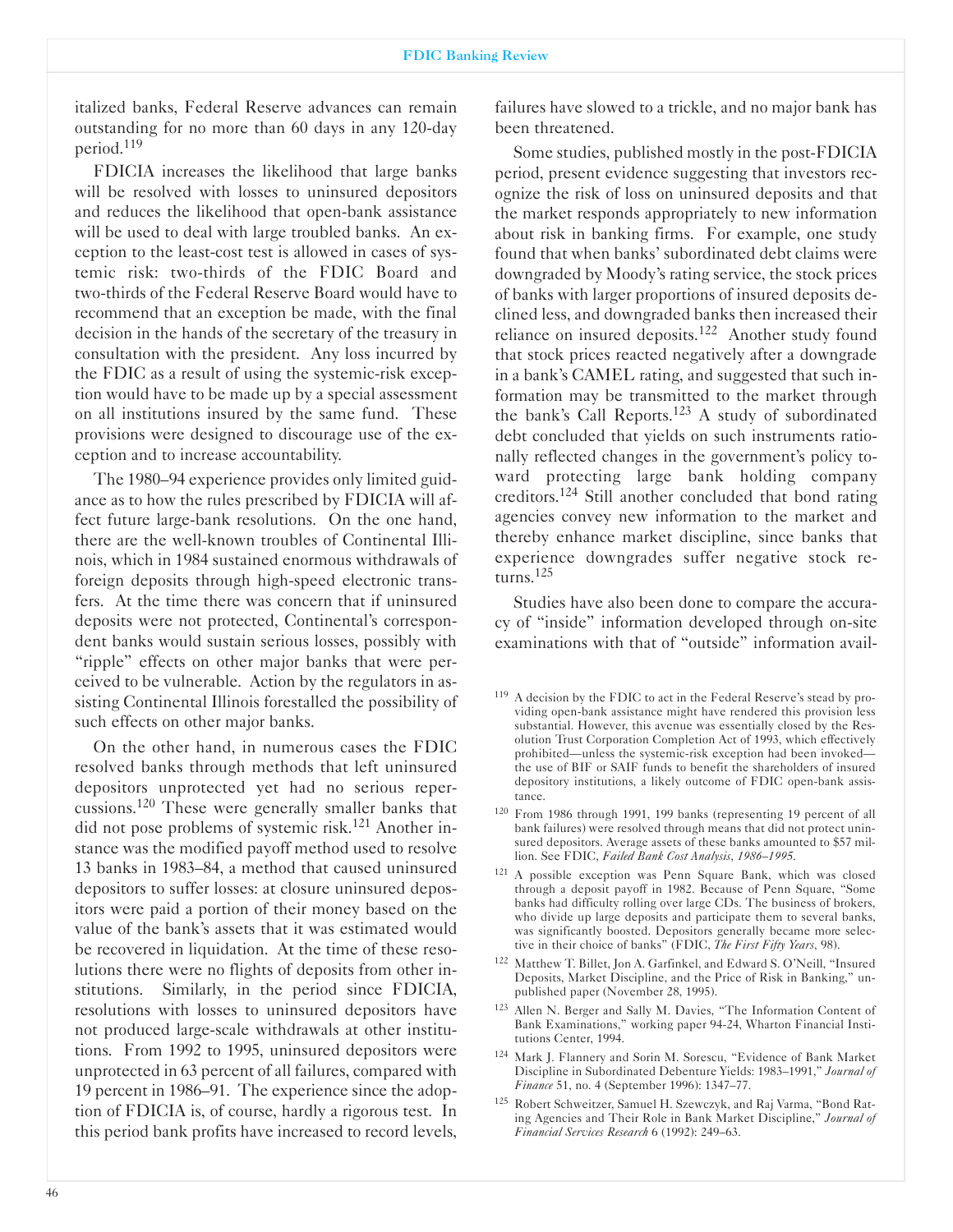able to market participants. For example, one study of problem banks concluded that stock returns had failed to anticipate downgrades in CAMEL ratings; neither the market nor the banks' managements seemed to have been aware of the banks' problems before the examinations took place.<sup>126</sup> Another study concluded that both regulators and market participants price credit risk, but only regulators price capital strength; the results seem to reflect, on the one hand, the supervisors' concern with preventing bank failures and protecting the deposit insurance fund and, on the other hand, the market's emphasis on risk/return trade-offs.<sup>127</sup> But a third study concluded that CAMEL ratings are primarily proxies for available market information about the condition of banks; the additional informational content of CAMEL ratings did not appear large.<sup>128</sup>

These studies often address the issue of whether, in monitoring large, publicly traded banks, market discipline and supervision are interchangeable. However, their results also have a bearing on the issue of the future treatment of large problem banks. If it appears that the market exercises appropriate discipline and readily obtains relevant information, then there are grounds for optimism that, in the future, major surprises at large banks may be avoided because weaknesses will become public knowledge at an early stage, the market will have sufficient information to make realistic assessments of bank risk, and investors will be able to distinguish accurately between viable and nonviable banks. Under these conditions, the likelihood that contagious runs will cause systemic problems would be reduced. There would be fewer grounds for optimism if it appeared that the market had inadequate or obsolete information (as compared, for example, with information produced by examinations) about a bank's condition.

With respect to contagious runs, the evidence is not clear; some failures apparently have not affected other banks, whereas others seemingly have.<sup>129</sup> Testing for contagious runs on large banks is obviously problematic: federal deposit insurance and the practice of protecting uninsured depositors of large banks eliminated the possibility of such runs during the 1980s, and an environment highly favorable to banking has minimized their likelihood in the 1990s. Experience from the preFDIC era or from countries that have no formal deposit insurance system is not always consistent or clearly applicable to present-day U.S. conditions.<sup>130</sup>

The most likely scenario in the event of a future large-bank problem is that the FDIC, the Federal Reserve, and the administration will have to make difficult judgment calls on whether use of the systemic-risk exception is justified. Such decisions will probably have to be made more quickly than were decisions relating to large-bank failures in the 1980s. In any event, the combination of least-cost resolutions, PCA, and limitations on Federal Reserve advances will no doubt increase market discipline and reduce regulatory discretion. These, of course, are what the supporters of these measures sought to achieve. Additional and unintended effects of the new requirements may be that some regulatory decisions will have to be made in haste and that the range of potential solutions to large-bank problems will be narrowed.

## *Ade�uacy of Present Systems for Identifying and Pricing Risk*

Banking operations became more complex during the 1980s and deviated increasingly from the traditional loan and deposit-taking model (the increase in various types of off-balance-sheet activity is one example). These developments pose new risks and have required adaptations in capital standards and reporting requirements to ensure that major types of risk are addressed.131

- <sup>126</sup> Katerina Simons and Stephen Cross, "Do Capital Markets Predict Problems in Large Commercial Banks?" Federal Reserve Bank of Boston *New England Economic Review* (May/June 1991): 51-56.
- 127 John R. Hall, Andrew P. Meyer, and Mark D. Vaughan, "Do Markets and Regulators View Bank Risk Similarly?" Federal Reserve Bank of St. Louis, supervisory policy analysis working paper no. 1-97, February 1997.
- <sup>128</sup> Thomas F. Cargill, "CAMEL Ratings and the CD Market," *Journal of Financial Services Research* 3, no. 4 (September 1989): 347-58.
- <sup>129</sup> However, one study concluded that "analysis suggests that bank contagion is largely firm-specific and rational, as it appears to be in other industries, and that the costs are not as great as they are perceived to be" (George G. Kaufman, "Bank Contagion: A Review of the Theory and Evidence," *Journal of Financial Services Research* 8, no. 2 [April 1994]: 123-50).
- <sup>130</sup> Among the studies of this issue are Charles W. Calomiris and Joseph R. Mason, "Contagion and Bank Failures during the Great Depression: The June 1932 Chicago Banking Panic," 110-22; and Fred R. Kaen and Dag Michalsen, "The Effects of the Norwegian Banking Crisis on Norwegian Bank and Nonbank Stocks," both in *Proceedings* of the 31st Conference on Bank Structure and Competition, Federal Reserve Bank of Chicago, May 1995, 123-61; Gerald D. Gay, Stephen G. Timme, and Kenneth Yung, "Bank Failure and Contagion Effects: Evidence from Hong Kong," *Journal of Financial Research* (summer 1991): 153-65; George G. Kaufman, "Bank Contagion: A Review of the Theory and the Evidence," *Journal of Financial Services Research* 8, no. 2 (April 1994): 123-50; Charles W. Calomiris and Gary Gorton, "The Origin of Banking Panics: Models, Facts and Bank Regulation, in *Financial Markets and Financial Crises* ed. R. Glenn Hubbard (1991), 109-74; and Wall, "Too-Big-to-Fail after FDICIA," 7-9.
- <sup>131</sup> The revisions in risk-based capital rules are discussed and evaluated in U.S. General Accounting Office, *Financial Derivatives: Actions Taken or Proposed since May 1994* (November 1996).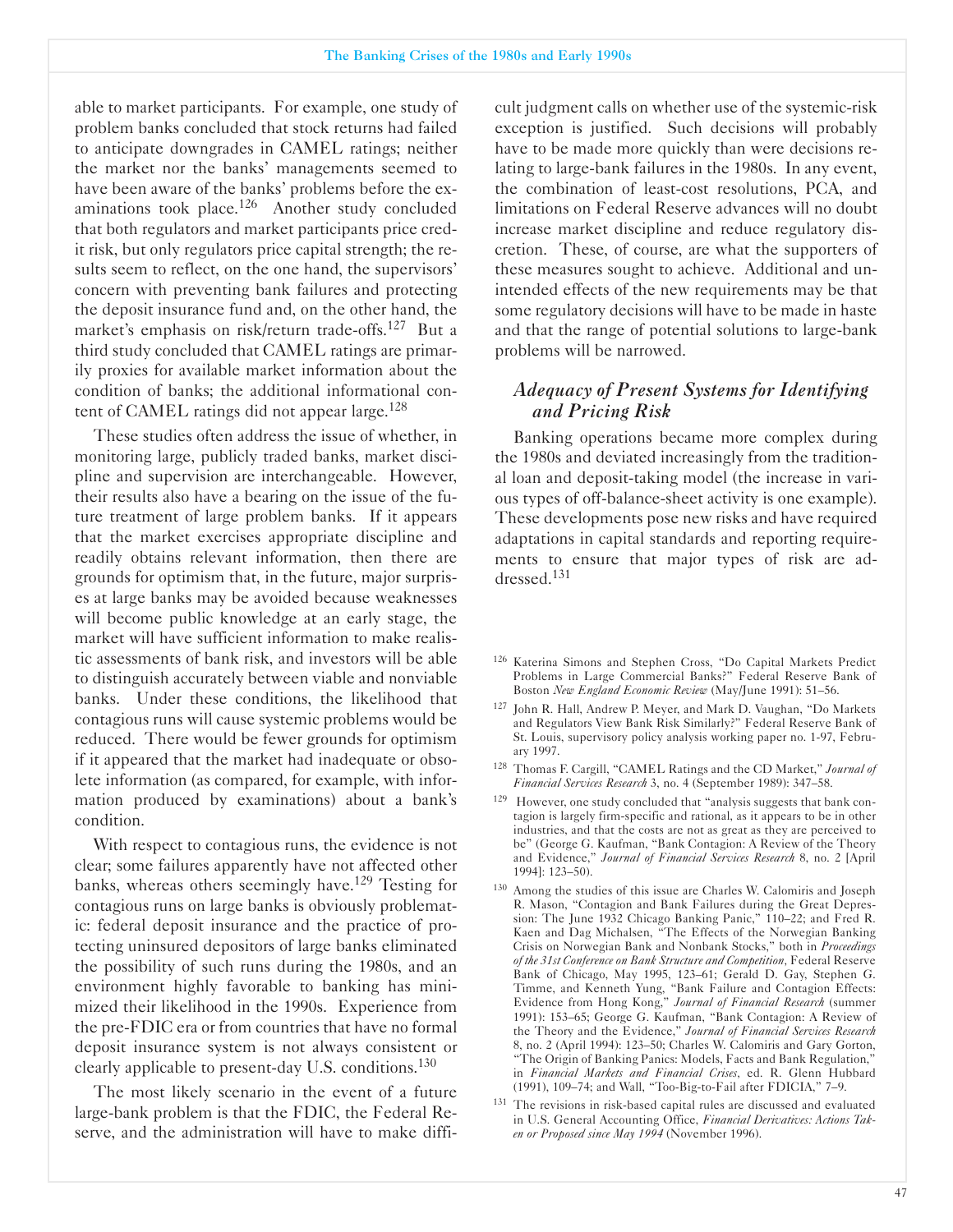Another development that has important implications for assessing risk is the continued geographic diversification of the banking industry through consolidation. As more banks spread their activities across state boundaries, they will have increased opportunities to diversify their loan portfolios. But as a result of consolidation of multibank holding companies into out-of-state branch systems, financial reports under current reporting procedures will provide increasingly uncertain indications of the geographic concentrations of credit risk.132 For example, if multibank holding companies were to consolidate all their bank and thrift affiliates into a single lead bank, 38 states would show an apparent decline in bank loans outstanding, whereas a few states would show substantial gains.<sup>133</sup> A number of efforts are being made to ensure that meaningful data on geographic concentrations of lending risk are available.

As these remarks suggest, bank regulators are attempting to adapt systems for identifying and pricing risk in order to keep up with developments in the banking industry, and one of the principal tools for restraining risk is capital requirements that also serve to trigger increasingly severe regulatory action under PCA. As emphasized repeatedly in this article, however, bank capital positions are poor predictors of failure several years before the fact. If regulatory action were based solely on capital positions, in many cases such action might come too late to do much good. Yet a policy of basing costs or penalties on more-forwardlooking measures would have its own problems. Although ex ante measures of risk-such as the ratio of loans to assets—correctly flagged a large majority of the institutions that failed several years later, they also flagged a much larger number of banks that did not fail. The latter group of banks was presumably being compensated-by earning higher returns, at least for a time-for the greater risk it was assuming. Imposing restrictions on this group of banks might unnecessarily restrain potentially profitable activities. Basing penalties on ex ante measures of long-term risk might also expose the regulators to charges of credit allocation, since they might be restraining banks' efforts to meet rising credit demands in particular regions or sectors of the economy. And basing regulatory restraints on unreliable ex ante risk measures might increase the prospect of a regulator-induced "credit" crunch." All these difficulties may make regulators loath to base supervisory restraints on, or levy penalties on the basis of, ex ante risk measures, a situation raising the possibility that some future episode of

Some observers would address the issue by placing greater reliance on bank owners and the marketplace, and less on regulators, to monitor and restrain risky behavior. Thus, raising regulatory capital requirements considerably above present standards would increase stockholders' stake in the banks, increase their incentive to enforce conservative policies, and provide greater protection for the deposit insurance fund, taxpayers, and the economy against the risk of bank failures. However, if capital requirements are set too high, entry into the industry will be discouraged, competition within the industry will be weakened, and credit flows through bank and thrift intermediation will be reduced. A trade-off exists between the objective of restraining risk through regulatory capital requirements and the consequences of reduced competition among, and credit flows through, depository institutions.

Market value accounting has been proposed as a means of substituting the judgment of the marketplace for that of regulators in assessing bank risk. This assumes that market participants are better able (or willing) to evaluate the risk characteristics of depository institutions on the basis of publicly available data than regulators who have access to internal information gained through examination of loan files. As has been frequently pointed out, there are serious problems in assigning market values to bank loans that have no secondary markets and have little or no inherent marketability because of the difficulty of assessing information developed by the banks on the characteristics and behavior of their borrowers. Aside from implementation problems, market value accounting may reduce longer-term bank lending, restrict credit flows during periods of falling asset prices, and inject greater instability in the banking system as a result of fluctuations in net worth positions of depository institutions. In short, whether risky behavior is monitored by regulators, bank owners, or the market, the objective of

<sup>132</sup> "Minimum Data Needs in an Interstate Banking Environment," FDIC staff analysis, September 16, 1996.

 $133$  To the extent that out-of-state affiliates were consolidated into a local lead bank, a particular state would show an increase in loans. To the extent that locally based affiliates were consolidated into an out-ofstate lead bank, a particular state would show a decrease in loans.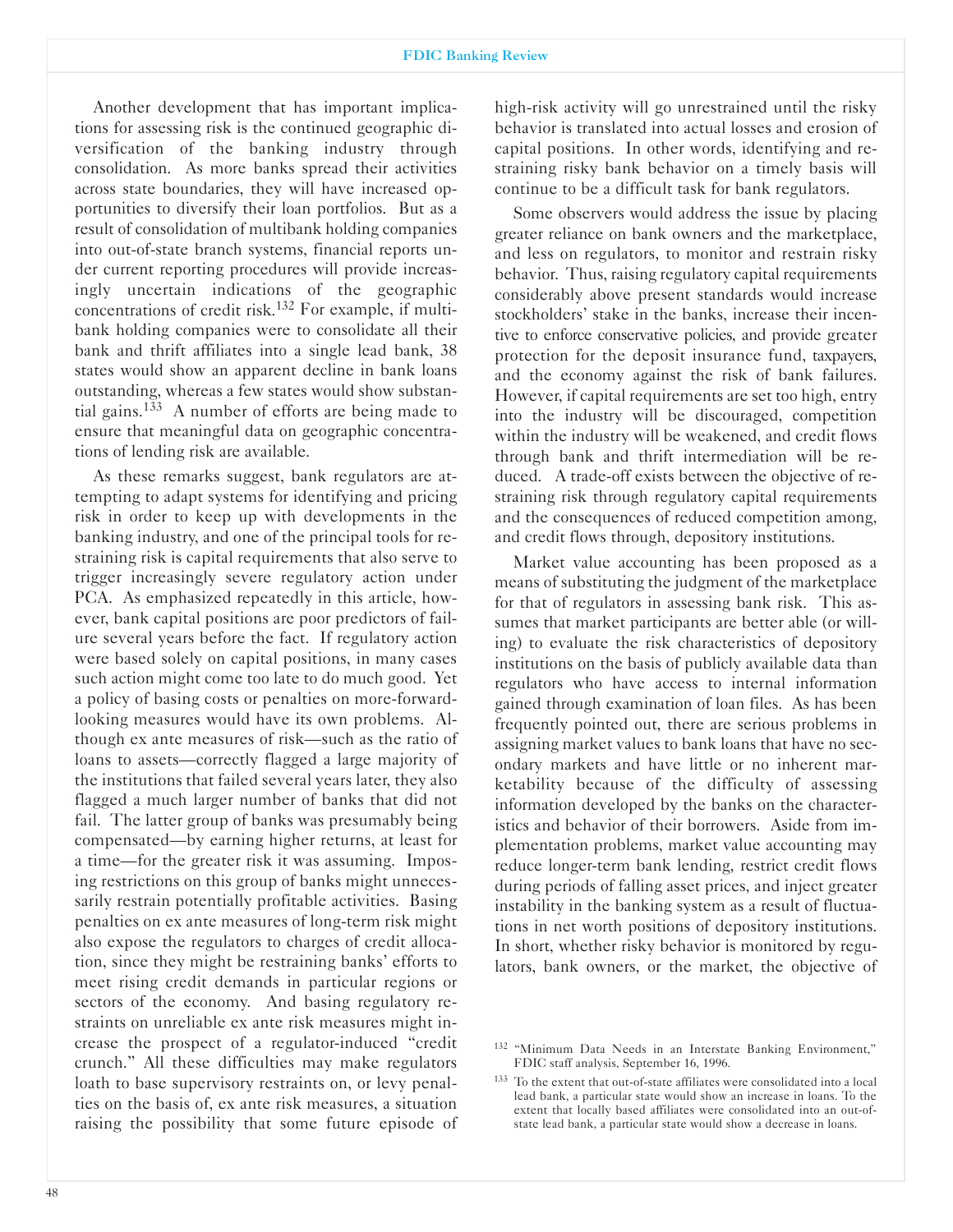greater ex ante restraints on risky behavior may conflict with other public policy objectives.<sup>134</sup>

# *Concluding Comments*

An eminent philosopher once offered this discouraging view of the lessons policymakers learn from history: "[P]eople and governments never have learned anything from history, or acted on principles deduced from it."135 The present study is based on the view that history can be used constructively by policymakers. The lessons to be learned from this history concern the effectiveness of the federal bank regulatory and deposit insurance systems during a period of extraordinary stress. How well did they perform in the 1980s, and how can a study of their performance benefit future policymakers?

Despite bank and thrift failures in numbers not seen since the Great Depression, the government's promise to protect insured depositors was fully honored: no depositor lost a penny on federally insured deposits, there was no significant disruption of the financial intermediation process, and a high degree of financial market stability was maintained. These results did not come cheap, but the financial cost for the banking industry was borne by the banks themselves and by their customers rather than by taxpayers, who ended up bearing most of the much greater cost of the S&L debacle. There were also other, less-quantifiable costs, particularly those associated with the moral-hazard risk taking inherent in deposit insurance. A chief example was the misallocation of resources when banks and thrifts poured funds into high-risk commercial real estate lending, although other factors besides moral hazard contributed to this outcome, including poorly conceived deregulation and disruptive tax-law changes. In view of these overall results, several lessons can be drawn about the performance of bank regulators in the 1980s.

1. Problems in the operations of depository institutions must be identified at an early stage if serious deterioration in the institutions' condition is to be prevented, and early identification requires continuous and sometimes burdensome monitoring of the institutions' activities. Partly to support the objective of reducing the federal work force and partly because of presumed efficacy of off-site monitoring, the number of bank examiners and the frequency of on-site examinations were reduced in the first half of the 1980s, at the very time when the number of troubled banks and bank failures began to rise rapidly. As

a result, emerging problems were not always identified on a timely basis, some failures occurred that might have been averted, and losses to the insurance fund were probably increased. Examination forces were rebuilt and the frequency of examinations was increased in the second half of the 1980s, even before legislation requiring such action was passed by Congress in 1991. Up-to-date, on-site examination results appear to yield information on banks not available through other means, and they help maintain the integrity of Call Report and other publicly available bank data. In the 1980s, they provided reasonably accurate advance warning of future banking problems, and their accuracy increased during the period.

2. Adequate funding of the deposit insurance agency is essential to effective regulatory control of risk taking by insured institutions. The FSLIC suffered from a number of defects, but among the most serious was the lack of funding (and the reluctance of the S&L industry and Congress to provide it). As a result, the FSLIC was unable to close large numbers of insolvent S&Ls, which were allowed to continue operating in the hope that higher-risk investments would pay off. FDIC resources, although strained during the late 1980s, were sufficient to close failed banks. Bank regulators generally forced or encouraged problem banks to cut asset growth, reduce dividend payments, and attract external capital. Problem banks were generally not permitted to "throw the long bomb," and most of them survived as independent institutions or were merged without FDIC financial assistance. With some significant exceptions, most problem banks that failed were closed within the time frame later prescribed by the PCA provisions of FDICIA for critically undercapitalized banks. Forbearance programs mandated or inspired by Congress were administered in a generally effective manner by the bank regulators, in contrast to the unfavorable S&L experience with forbearance. Although other factors obviously affected the quality of regulation, the availability of the financial resources needed to close insolvent institutions was central to the bank regulators' ability to control bank

<sup>&</sup>lt;sup>134</sup> See Allen N. Berger, Kathleen Kuester King, and James M. O'Brien, "The Limitations of Market Value Accounting and a More Realistic Alternative," *Journal of Banking and Finance* 15 (1991): 753-83; and Allen N. Berger, Richard J. Herring, and Giorgio P. Szego, "The Role of Capital in Financial Institutions *" Journal of Banking and Finance* 19  $(1995): 393-430.$ 

<sup>&</sup>lt;sup>135</sup> Georg Wilhelm Friedrich Hegel, *Philosophy of History* (1832), quoted in John Bartlett, *Familiar Quotations*, 14th edition.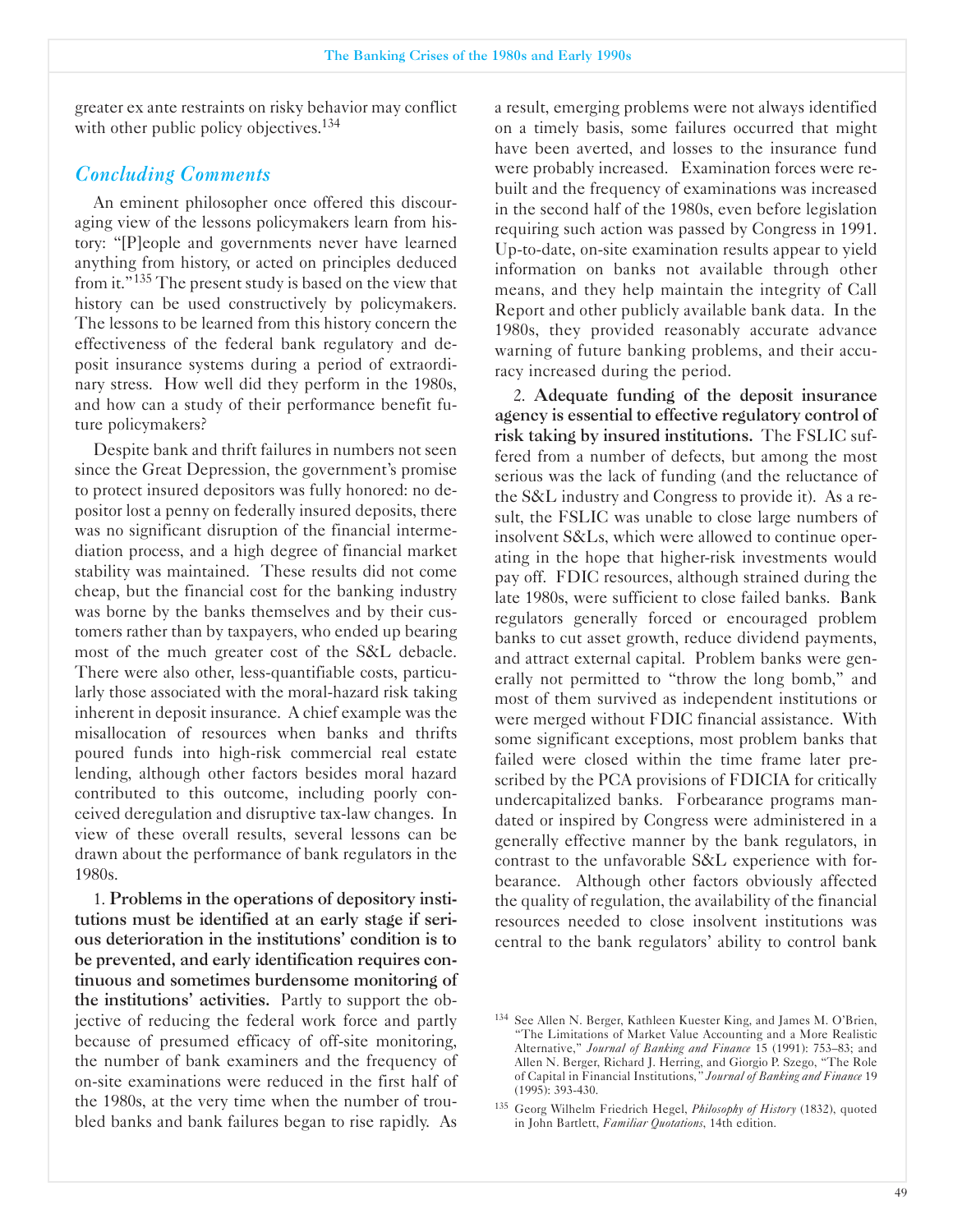risk and moral-hazard problems and reduce losses to the insurance fund when failure occurred.

3. The treatment of large-bank failures had undesirable side effects, but it is unclear whether alternative resolution methods would have been successful in the environment of the 1980s. Protecting uninsured depositors of large failed banks weakened market discipline and exposed regulators to charges of treating small banks unfairly. Imposing losses on uninsured depositors and liquidating a few large banks might have had salutary effects on market discipline, and some observers suggest that the regulators should have been more willing to take the risk involved in such actions. However, no such experiment was undertaken, and therefore the experience of the 1980s provides little guidance on whether these actions would have led to runs on other large banks and to more-general financial market instability.

In other respects, it is clear that the treatment of large banks could have been improved. While still profitable and solvent, some large banks that eventually failed were engaging in risky behavior that was not sufficiently restrained by bank regulators. In addition, a few large banks continued to operate with little equity for extended periods before being closed; these banks generated avoidable losses that increased total resolution costs. In these instances, more-effective regulatory action was feasible and could have reduced losses to the insurance fund.

4. Statutory rules limiting regulatory discretion may help prevent a repetition of the regulatory lapses that occurred in the 1980s, but it remains to be seen whether such rules will be maintained in a future period of widespread banking distress. Limits on the discretionary authority of bank regulators were adopted as part of FDICIA after the banking crisis had largely passed, and they have raised few problems in the benign banking climate that has since prevailed. However, the tension between rules and discretion in bank regulation may reappear in some future period of widespread banking problems. In the early 1980s, Congress responded to the concerns of the banking and thrift industries and limited the ability of regulators to close weakened institutions. In that instance, Congress mandated forbearance for thrifts and some banks, delayed recapitalization of the FSLIC's insurance fund, and then declined to provide the amount requested by the Reagan administration.<sup>136</sup> Given this experience, it is difficult to predict the effect of current statutory rules in some future banking crisis, or the willingness of legislators to retain them. In

such a crisis, numerous banks might be suffering substantial operating losses and capital reductions resulting from external shocks and other unforeseen developments. Will it then be politically feasible, for example, to liquidate a significant number of large banks in accordance with least-cost resolution requirements or to close many small and large banks because they fail a statutory solvency test? If so, will such actions be compatible with the objective of maintaining financial market stability? Experience in the 1980s provides little basis for confident answers to these questions.

5. Bank regulation can limit the scope and cost of bank failures but is unlikely to prevent failures that have systemic causes. The rise in the number of bank failures in the 1980s had many causes that were beyond the regulators' power to influence or offset. These included broad economic and financial market changes, ill-considered government policy actions, and structural weaknesses that inhibited geographic diversification and made many banks vulnerable to regional and sectoral recessions. Earlier implementation of uniform capital standards and other improvements in regulation might have reduced the number of failures in the 1980s, but it could not have prevented a great many of them. Legislation permitting geographic consolidation was a major step toward correcting existing structural weaknesses in the banking system. However, if significant new structural weaknesses or serious economic problems are allowed to develop in the future, bank regulation alone will not be able to prevent a major increase in the number of bank failures.

6. The ability of regulators to curb excessive risk taking on the part of currently healthy banks was (and continues to be) limited by the problem of identifying risky activities before they produce serious losses and by competing public policy objectives. As noted, bank regulators were reasonably successful in curbing risk taking on the part of officially designated problem banks whose condition had already deteriorated. However, in dealing with ostensibly healthy banks, regulators had difficulty restricting risky behavior before the fact, while the banks were still solvent and the risky behavior was widely practiced and currently profitable. It was (and remains) hard to distinguish such behavior from acceptable risk/return trade-offs, innovation, and other appropriate

<sup>136</sup> National Commission on Financial Institution Reform, Recovery and Enforcement, *Origins and Causes*, 73.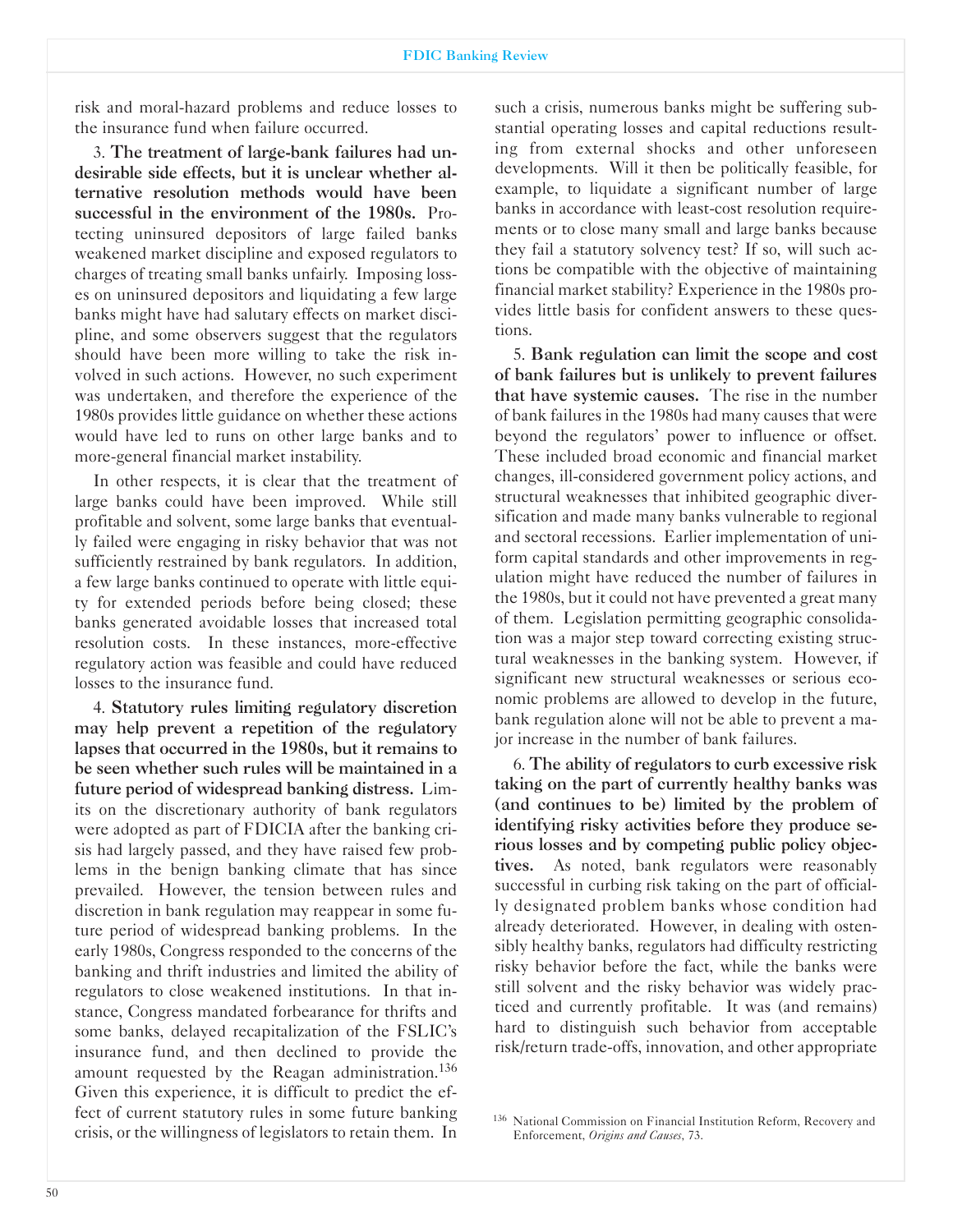activity, or to modify the behavior of banks while they were (and are) still apparently healthy. Current riskbased capital requirements are forward-looking in the sense that they apply different weights to different asset categories, but the categories are so broad that they permit major increases in high-risk loans without requiring more capital. On the other hand, current riskbased premium schedules penalize banks after the fact, when losses have already weakened their condition. In addition to problems of identification, conflicting public policy objectives are also a limiting factor; this was evident during the "credit crunch" of the early 1990s, when bank regulators were criticized by legislators and administration officials for retarding economic recovery through their excessive zeal in applying the very supervisory restraints they had previously been urged to implement.

An alternative approach, proposed mainly by academic writers, would be to rely more heavily on bank owners and investors, rather than on regulators, to restrain risky behavior on the part of profitable banks; this would be done by raising overall capital standards to considerably higher levels than at present in order to increase shareholders' stake or by adopting market value accounting. Aside from problems of implementation, the potential efficacy of this alternative is also limited by conflicts with other public policy objectives, such as maintaining financial stability and meeting private sector credit demands.

7. Differences in perspective among federal bank regulators may have delayed recognition of the nature of the problems of the 1980s. Differences among the regulators are to be expected, given their various primary responsibilities, and the resulting checks and balances are frequently cited as one of the main advantages of the present regulatory structure. However, conflicts among regulators on the issue of brokered funds persisted until 1985, and on new bank charters until 1989. Arguably, it should have been clear before then that bank failures were the most pressing problem, outweighing such considerations as encouraging innovations in deposit gathering and easing the entry of new institutions into banking markets. While the present system of divided regulatory responsibilities is believed to have important advantages, in the early 1980s it may have delayed recognition of the seriousness of a new crisis.

\* \* \*

Finally, it is appropriate to emphasize that the lessons of the 1980s need to be applied to future problems judiciously. As noted by one of the participants in the FDIC's symposium at which an earlier version of this article was presented, the problems of the past may bear little or no resemblance to those of the future.<sup>137</sup> Therefore, it is important to keep in mind those lessons of the 1980s that appear to be relevant while remaining alert to emerging problems that have few or no precedents in the past.

<sup>137</sup> See comments by Carter H. Golembe in volume 2 of *History of the Eighties*.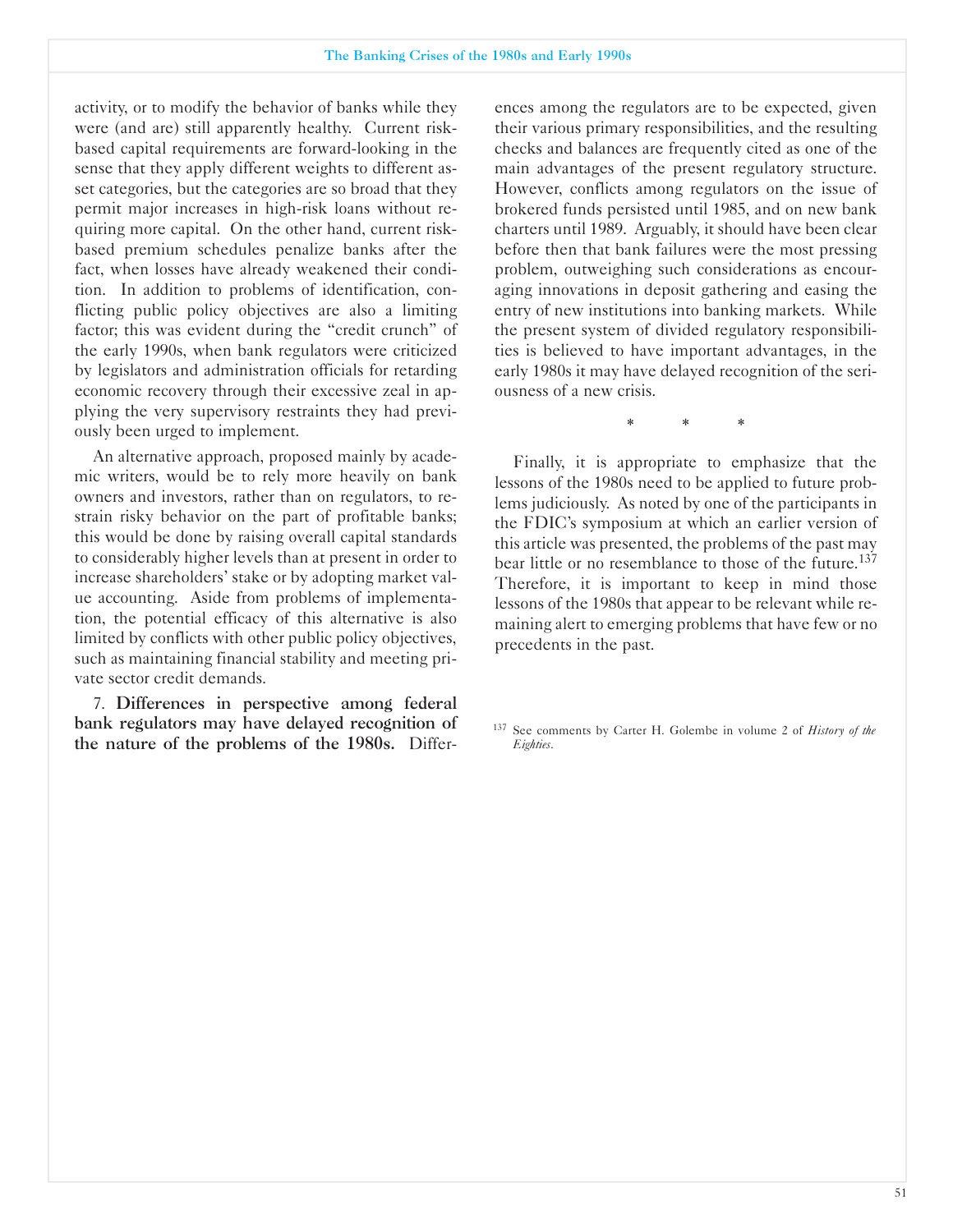#### FDIC Banking Review

#### *REFERENCES*

- Bank of America. "The California Economy in 1990: Surmounting the Challenges." *Economic and Business Outlook*. January 1990.
- Benston, George J., and Mike Carhill. "FSLIC Forbearance and the Thrift Debacle." In *Credit Markets in Transition Proceedings of the Conference on Bank Structure and Competition*. Federal Reserve Bank of Chicago. May 1992.
- Berger, Allen N., and Sally M. Davies. "The Information Content of Bank Examinations." Working paper 9424, the Wharton Financial Institutions Center. 1994.
- Berger, Allen N., Richard J. Herring, and Giorgio P. Szego. "The Role of Capital in Financial Institutions." *Journal of Banking and Finance* 19 (1995): 393-430.
- Berger, Allen N., Anil K. Kashyap, and Joseph M. Scalise. "The Transformation of the U.S. Banking Industry: What a Long, Strange Trip It's Been." *Brookings Papers on Economic Activity* 2 (1995).
- Berger, Allen N., Kathleen Kuester King, and James M. O'Brien. "The Limitations of Market Value Accounting and a More Realistic Alternative." *Journal of Banking and Finance* 15 (1991): 753-83.
- Billet, Matthew T., Jon A. Garfinkel, and Edward S. O'Neill. "Insured Deposits, Market Discipline, and the Price of Risk in Banking." Unpublished paper, November 1995.
- Boyd, John H., and Mark Gertler. "Are Banks Dead? Or, Are the Reports Greatly Exaggerated?" In *Proceedings of the Conference on Bank Structure and Competition*. Federal Reserve Bank of Chicago. May 1994.
- Brinkman, Emile J., Paul M. Horvitz, and Ying-Lin Huang. "Forbearance: An Empirical Analysis." *Journal of Financial Services Research* 10 (1996).
- Calomiris, Charles W., and Gary Gorton. "The Origin of Banking Panics: Models, Facts and Bank Regulation." In *Financial Markets and Financial Crises*, edited by R. Glenn Hubbard. 1991.
- Calomiris, Charles W., and Joseph R. Mason. "Contagion and Bank Failures during the Great Depression: The June 1932 Chicago Banking Panic." In *Proceedings of the Conference on Bank Structure and Competition*. Federal Reserve Bank of Chicago. May 1995.
- Cargill, Thomas F. "CAMEL Ratings and the CD Market." *Journal of Financial Services Research* 3, no. 4 (September 1989): 347-58.
- Cobos, Dean Forrester. "Forbearance: Practices and Proposed Standards." *FDIC Banking Review* 2, no. 1 (1989): 20-28.
- Cole, Rebel A., and Jeffery W. Gunther. "A CAMEL Rating's Shelf Life." Federal Reserve Bank of Dallas *Financial Industry Studies* (December 1995).
- Congressional Budget Office. *Reforming Federal Deposit Insurance*. September 1990.
- ---. *The Economic Effects of the Savings and Loan Crisis*. January 1992.
- Dahl, Drew, Gerald A. Hanweck, and John O'Keefe. "The Influence of Auditors and Examiners on Accounting Discretion in the Banking Industry." Paper presented at Academy of Financial Services Conference, October 1995.
- DeGennaro, Ramon P., and James B. Thompson. "Capital Forbearance and Thrifts: An Ex Post Examination of Regulatory Gambling." In *Proceedings of the Conference on Bank Structure and Competition*. Federal Reserve Bank of Chicago. May 1993.
- Demsetz, Rebecca S., Mark R. Saidenberg, and Philip E. Strahan. "Agency Problems and Risk Taking at Banks." Federal Reserve Bank of New York *Staff Report* 29. September 1997.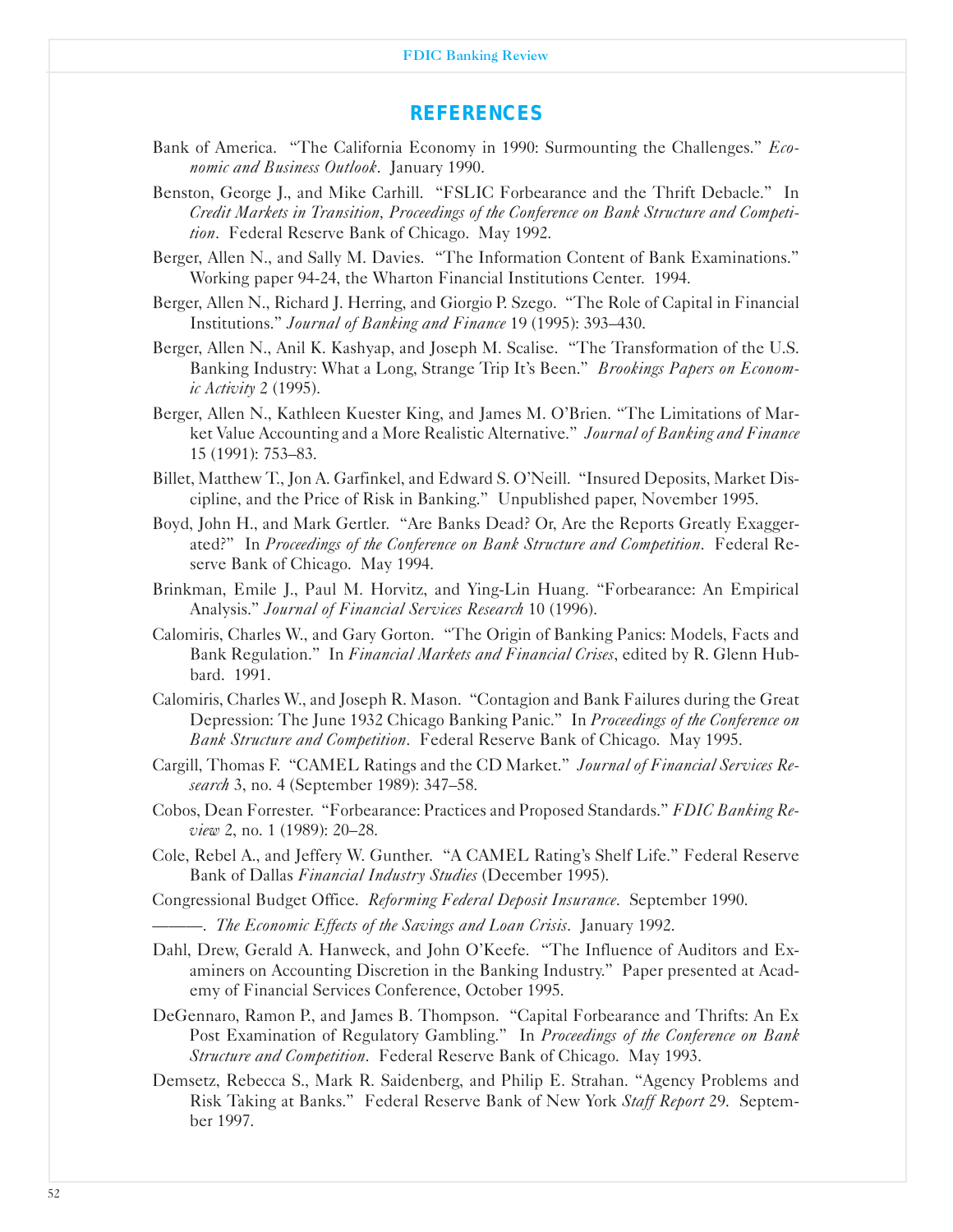- Duwe, Richard, and James Harvey. "Problem Banks: Their Characteristics and Possible Causes of Deterioration." Federal Reserve Bank of Kansas City *Banking Studies* (1988).
- Easterbrook, Gregg. "Making Sense of Agriculture: A Revisionist Look at Farm Policy." *The Atlantic* 256 (July 1985).
- Eccles, Jennifer L., and John P. O'Keefe. "Understanding the Experience of Converted New England Savings Banks." *FDIC Banking Review* 8, no. 1 (1995): 1-18.
- Eisenbeis, Robert A., and Paul M. Horvitz. "The Role of Forbearance and Its Costs in Handling Troubled and Failed Depository Institutions." In *Reforming Financial Institutions in the United States*, edited by George Kaufman. 1993.

Federal Deposit Insurance Corporation. *Annual Report*. Various years.

---. *Deposit Insurance for the Nineties: Meeting the Challenge*. 1989.

---. *Failed Bank Cost Analysis*, 1986-1995. 1996.

- ---. *The First Fifty Years: A History of the FDIC*, 1933-1983. 1984.
- ������. *History of the Eighties-Lessons for the Future: An Examination of the Banking Crises of the 1980s and Early 1990s*. 1997.
	- ---. *A Study of the Desirability and Feasibility of a RiskBased Deposit Insurance System*. 1990.
- Federal Deposit Insurance Corporation Office of Inspector General. *1994 Failed Banks Trend Analysis*. 1995.
- Federal Reserve Bank of Chicago. *The (Declining?) Role of Banking. Proceedings of the Conference on Bank Structure and Competition*. May 1994.
- Flannery, Mark J., and Sorin M. Sorescu. "Evidence of Bank Market Discipline in Subordinated Debenture Yields: 1983-1991." *Journal of Finance* 51, no. 4 (September 1996): 1347-77.
- French, George E. "Early Action for Troubled Banks." *FDIC Banking Review* 4, no. 2 (1991).
- Gay, Gerald D., Stephen G. Timme, and Kenneth Yung. "Bank Failure and Contagion Effects: Evidence from Hong Kong." *Journal of Financial Research* 14 (summer 1991): 153-65.
- Gilbert, R. Alton. "The Effects of Legislating Prompt Corrective Action on the Bank Insurance Fund." Federal Reserve Bank of St. Louis *Review* 74, no. 4 (July/August 1992).
	- ---. "Implications of Annual Examinations for the Bank Insurance Fund." Federal Reserve Bank of St. Louis *Review* 75, no.1 (January/February 1993).
- Gorton, Gary, and Richard Rosen. "Corporate Control, Portfolio Choice, and the Decline of Banking." *Journal of Finance* 50, no. 5 (December 1995).
- Greenspan, Alan. "Optimal Bank Supervision in a Changing World." In *Proceedings of the Conference on Bank Structure and Competition*. Federal Reserve Bank of Chicago. May 1994.
- Gunther, Jeffery W. "Financial Strategies and Performance of Newly Established Texas Banks." Federal Reserve Bank of Dallas *Financial Industry Studies* (December 1990).
- Gunther, Jeffery W., and Kenneth J. Robinson. "Moral Hazard and Texas Banking in the 1980s." Federal Reserve Bank of Dallas *Financial Industry Studies* (December 1990).
- Gup, Benton E. *Bank Fraud: Exposing the Hidden Threat to Financial Institutions*. 1990.
- Hall, John R., Andrew P. Meyer, and Mark D. Vaughan. "Do Markets and Regulators View Bank Risk Similarly?" Federal Reserve Bank of St. Louis, Supervisory policy analysis working paper no. 1-97, February 1997.
- Horne, David K. "Bank Dividend Patterns." *FDIC Banking Review* 4, no. 2 (1991): 13-24.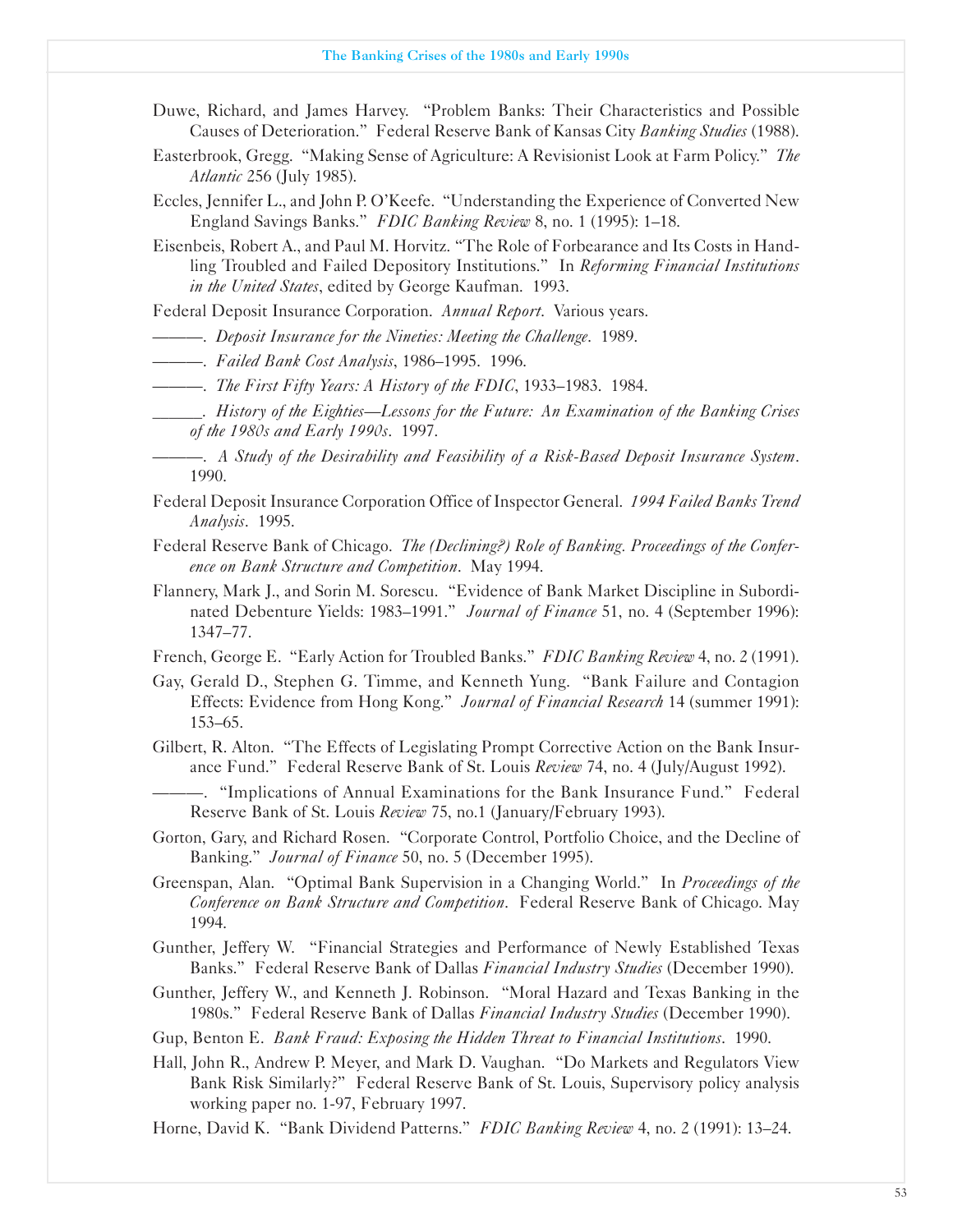- Kaen, Fred R., and Dag Michalsen. "The Effects of the Norwegian Banking Crisis on Norwegian Bank and Nonbank Stocks." In *Proceedings of the Conference on Bank Structure and Competition*. Federal Reserve Bank of Chicago. May 1995.
- Kane, Edward J. *The S&L Insurance Mess: How Did It Happen.* 1989.
- ---. "Three Paradigms for the Role of Capitalization Requirements in Insured Financial Institutions." *Journal of Banking and Finance* 19 (1995): 431-59.
- Kane, Edward J., and Min-Teh Yu. "Opportunity Cost of Capital Forbearance during the Final Years of the FSLIC Mess." *Quarterly Review of Economics and Finance* 36, no. 3 (fall 1996): 271-90.
- Kaufman, George G. "Bank Contagion: A Review of the Theory and Evidence." *Journal of Financial Services Research* 8, no. 2 (April 1994): 123-50.
- Keeley, Michael C. "Deposit Insurance, Risk, and Market Power in Banking." *American Economic Review* (December 1990): 1183-1200.
- Kindleberger, Charles P. *Manias, Panics, and Crashes: A History of Financial Crisis.* 1978.
- "Minimum Data Needs in an Interstate Banking Environment." FDIC staff analysis. 1996.
- Murton, Arthur J. "Bank Intermediation, Bank Runs, and Deposit Insurance." *FDIC Banking Review* 2, no. 1 (1989): 1-10.
- National Commission on Financial Institution Reform, Recovery and Enforcement. *Origins and Causes of the S&L Debacle: A Blueprint for Reform*. 1993.
- Office of the Comptroller of the Currency. *Bank Failure: An Evaluation of the Factors Contributing to the Failure of National Banks*. 1988.
	- -. *Bulletin BB-89-39* (December 13, 1989).
- O'Keefe, John. "The Texas Banking Crisis: Causes and Consequences, 1980-1989." *FDIC Banking Review* 3, no. 2 (winter 1990).
- O'Keefe, John, and Drew Dahl. "The Scheduling and Reliability of Bank Examinations: The Effects of FDICIA." Paper presented at the Financial Management Association conference, October 1995.
- Peek, Joe, and Eric S. Rosengren. "Will Legislated Early Intervention Prevent the Next Banking Crisis?" Working Paper Series, no. 965, Federal Reserve Bank of Boston. 1996.
	- ---. "The Use of Capital Ratios to Trigger Intervention in Problem Banks: Too Little, Too Late." Federal Reserve Bank of Boston *New England Economic Review* (September/October 1996).
- Pozdena, Randall Johnston. "Why Home Prices Don't Fall (Much)." *FRBSF* (January 4, 1991).
- Resolution Trust Corporation. *Statistical Abstract*. August 1989/September 1995.
- Salem, George, and Donald Wang. "California Banking: Industry Outlook." Prudential-Bache Securities (October 15, 1990).
- Schweitzer, Robert, Samuel H. Szewczyk, and Raj Varma. "Bond Rating Agencies and Their Role in Bank Market Discipline." *Journal of Financial Services Research* 6 (1992): 249-63.
- Seidman, L. William. Full Faith and Credit: The Great S&L Debacle and Other Washington *Sagas*. 1993.
- Shaffer, Sherrill. "Inferring Viability of the U.S. Banking Industry from Shifts in Conduct and Excess Capacity." In *Proceedings of the Conference on Bank Structure and Competition*. Federal Reserve Bank of Chicago. May 1994.